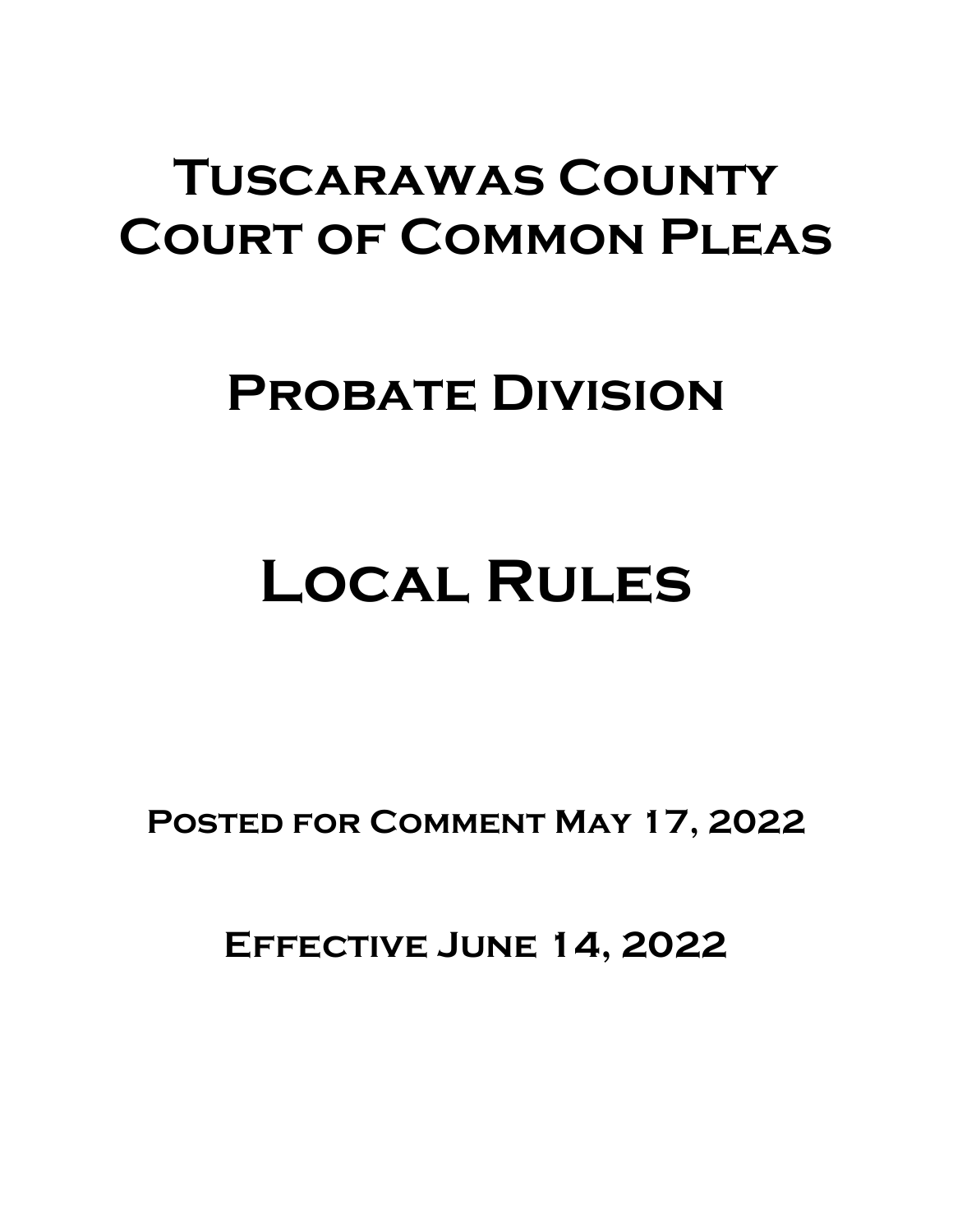### **Table of Contents**

| 5.1         | Adoption of local rules                            | Page 1      |
|-------------|----------------------------------------------------|-------------|
| 6.1         | Attorney registration number                       | Page 2      |
| 8.1         | Court appointments of attorneys                    | Page 3      |
| 9.1         | Court security policy & plan                       | Page 4      |
|             | 11.1 Recording of proceedings                      | Page 5      |
| <b>12.1</b> | Broadcasting & photographing court proceedings     | Page 6      |
| 45.1        | Court records -- public access                     | Page 7      |
| 45.2        | Court records -- public access to sealed documents | Page 8      |
| 48.1        | Appointments of guardians ad litem                 | Page 9      |
| 51.1        | Standard probate forms                             | Page 10     |
|             | <b>53.1</b> Hours of the Court; Methods of payment | Page 11     |
| 53.2        | Hours for Marriage License Applications            | Pages 12-13 |
|             | <b>54.1</b> Conduct in the Court                   | Page 14     |
| 55.1        | Examination of probate records                     | Page 15     |
|             | <b>56.1</b> Continuances                           | Page 16     |
|             | <b>57.1</b> Filings and Judgment Entries           | Page 17     |
|             | <b>57.2</b> Email Filings                          | Pages 18-19 |
|             | <b>58.1</b> Deposits for Court Costs               | Pages 20-21 |
|             | <b>59.1</b> Wills on deposit                       | Page 22     |
| 59.2        | <b>Admission of Wills</b>                          | Page 23     |
|             | <b>60.1</b> Fiduciary appointments                 | Pages 24-25 |
| 61.1        | Appraisers/appraisals                              | Pages 26-27 |
|             | <b>62.1</b> Claims against estates                 | Page 28     |
| <b>63.1</b> | Applications to sell personal property             | Page 29     |
| 64.1        | Accounts                                           | Pages 30-32 |
| 66.1        | Guardianships of minors                            | Page 33     |
| 66.2        | Guardianships of incompetent persons               | Pages 34-35 |
| 66.3        | Emergency guardianships                            | Page 36-37  |
| 66.4        | <b>Guardian Complaints</b>                         | Page 38     |
| 67.1        | Estates of minors                                  | Page 39     |
| 68.1        | Settlement of injury claims of minors              | Pages 40-41 |
| 70.1        | Settlement of wrongful death and survival claims   | Page 42     |
| 71.1        | <b>Attorney fees</b>                               | Pages 43-47 |
| 72.1        | Administrator/executor commissions                 | Page 48     |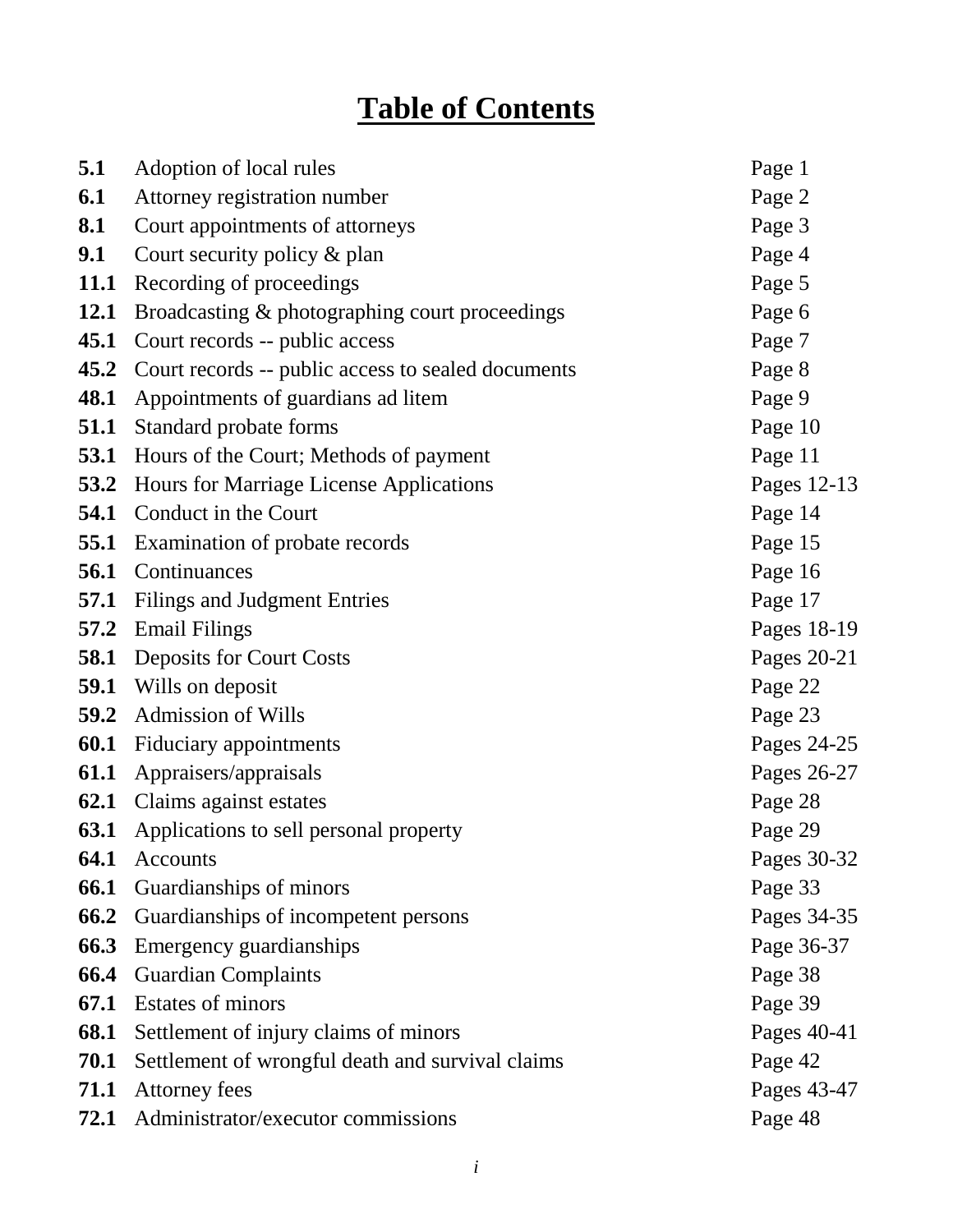|      | <b>73.1</b> Guardian's compensation                 | Page 49     |
|------|-----------------------------------------------------|-------------|
|      | <b>74.1</b> Trustee's compensation                  | Page 50     |
| 78   | Case management in decedent's estates,              | Pages 51-59 |
|      | guardianships and trusts                            |             |
| 78.1 | Applications for appointment                        | Page 51     |
|      | <b>78.2</b> Inventory of safe deposit               | Page 52     |
| 78.3 | Inventories                                         | Pages 53-54 |
|      | <b>78.4</b> Decedent's estate – status reports      | Page 55     |
|      | <b>78.5</b> Civil actions                           | Page 56     |
|      | <b>78.6</b> Court records management and retention  | Page 57     |
|      | 78.7 Transcripts upon Magistrate's Decisions        | Page 58     |
| 78.8 | Compliance with the Americans with Disabilities Act | Page 59     |
| 79   | Mediation                                           | Pages 60-72 |
|      | 79.1 Purpose                                        | Page 60     |
|      | 79.2 Definitions                                    | Page 61     |
|      | 79.3 Referral                                       | Page 62     |
|      | 79.4 Selection and Assignment                       | Page 63     |
| 79.5 | Procedure                                           | Page 64     |
| 79.6 | Participation                                       | Page 65     |
|      | 79.7 Confidentiality                                | Page 66     |
|      | <b>79.8</b> Conflict of Interest                    | Page 67     |
|      | 79.9 Termination                                    | Page 68     |
|      | <b>79.10</b> Stay of Proceedings                    | Page 69     |
|      | 79.11 Continuances                                  | Page 70     |
|      | 79.12 Case Summary                                  | Page 71     |
|      | <b>79.13</b> Memorandum of Understanding            | Page 72     |
|      | <b>79.14 Report</b>                                 | Page 73     |
|      | 79.15 Miscellaneous Provisions                      | Page 74     |
|      | <b>Jury Management Plan</b>                         | Page 75     |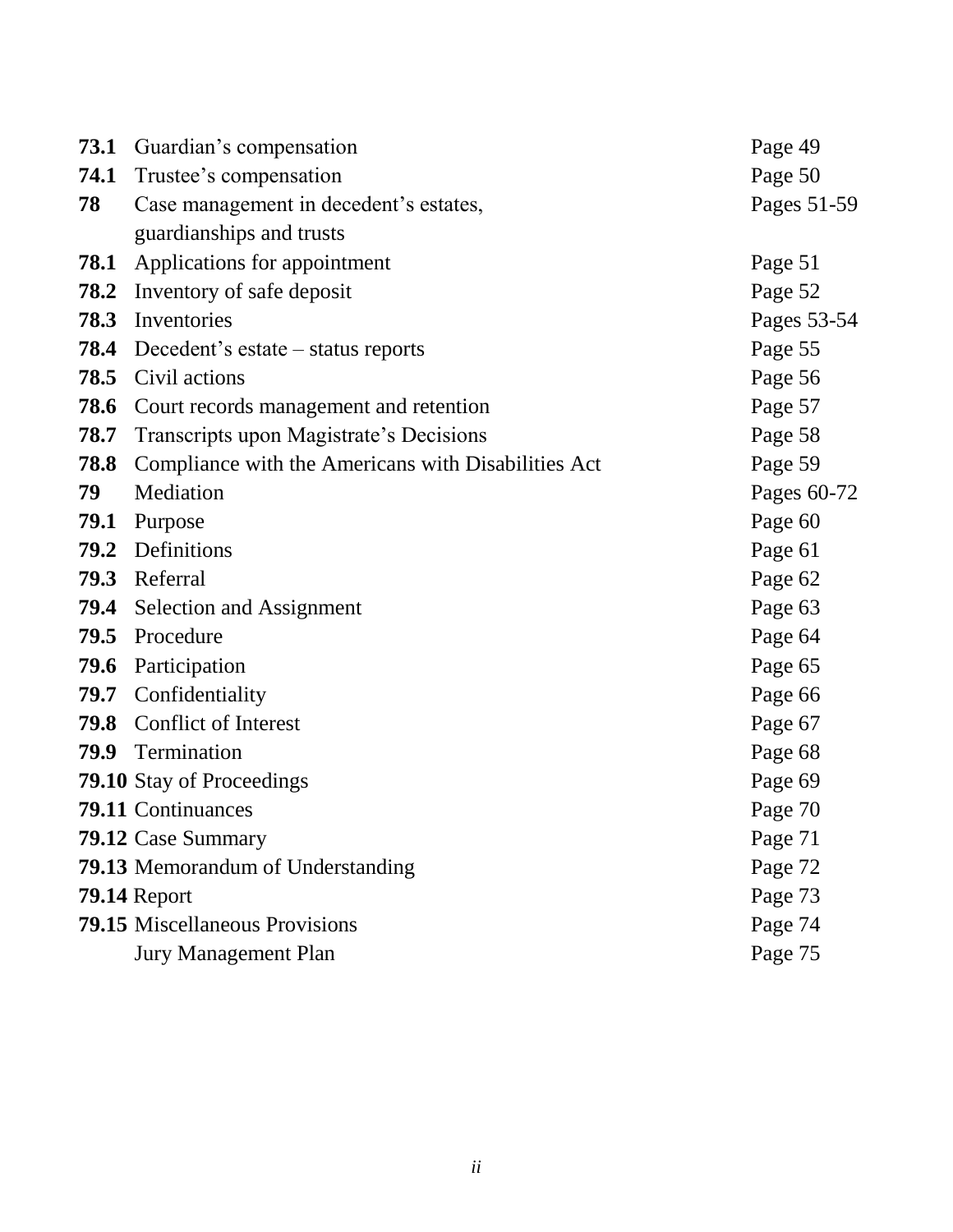#### **Rule 5.1 Adoption of Local Rules**

The Probate Court of Tuscarawas County, Ohio has adopted the following rules for the management of proceedings and other functions of the Court pursuant to Rule 5 of the Rules of Superintendence for the Courts of Ohio. These rules supersede and replace the Local Rules of this Court which became effective on July 1, 1991. The Court reserves the right to amend or revise these rules as needed as required by law.

These rules are intended to supplement and complement the Rules of Superintendence for the Courts of Ohio.

These rules are effective June 14, 2022. For good cause shown, the Court may grant exception to the Rules of the Probate Court of Tuscarawas County should the circumstances so warrant in any particular case.

These rules are available to view online on the Probate Court's website: [http://www.co.tuscarawas.oh.us.](http://www.co.tuscarawas.oh.us/) Written copies of these rules are also available for public viewing at the office of the Probate Court, 101 East High Avenue, New Philadelphia, Ohio, and at the Tuscarawas County Law Library located in the Tuscarawas County Office Building at 125 East High Avenue, New Philadelphia, Ohio.

Copies of these Local Rules have been provided to the offices of the Tuscarawas County Commissioners, Auditor, Treasurer and Clerk of the Court of Common Pleas, General Division, as well as being filed with the Ohio Supreme Court.

Copies of these Local Rules may be purchased from the Court at a cost of \$15.00 for a complete copy, or at a cost of \$.25 per page for copies of individual rules.

The omission of a local rule corresponding to a Rule of Superintendence is by design and indicates that the area of inquiry is suitably addressed by a Rule of Superintendence, state statute, or controlling case law. The Rules of Superintendence provide context to the local rule.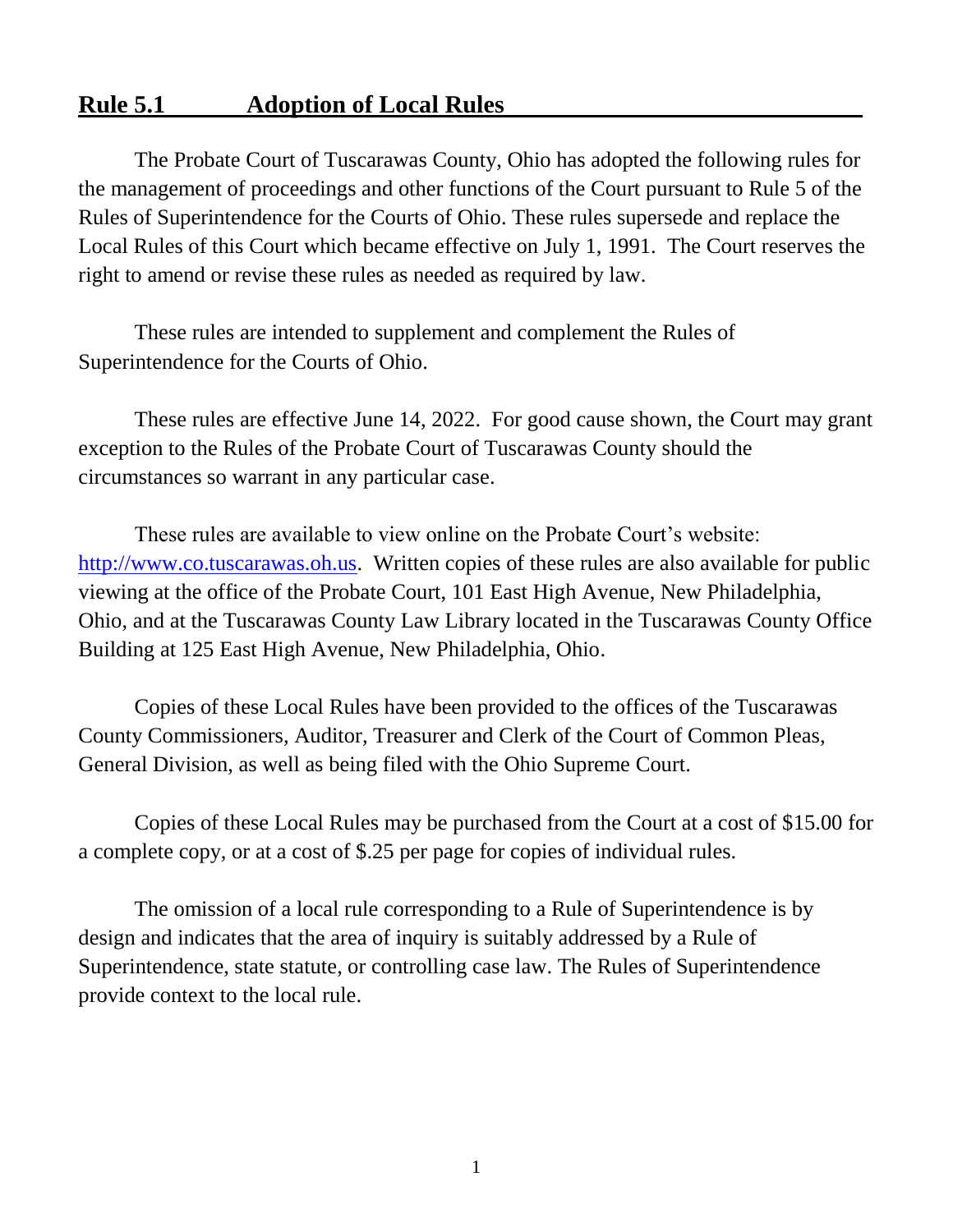#### **Rule 6.1 Attorney Registration Number**

In conformity with Sup. R. 6, which requires all attorneys to include the attorney or pro hac vice registration number issued by the Supreme Court on all documents filed with the Court, the Court construes pleadings, applications, motions, accounts, inventories, memoranda and briefs to fall within that rule. Appendices, attachments, and exhibits submitted for filing are deemed excluded from the requirement.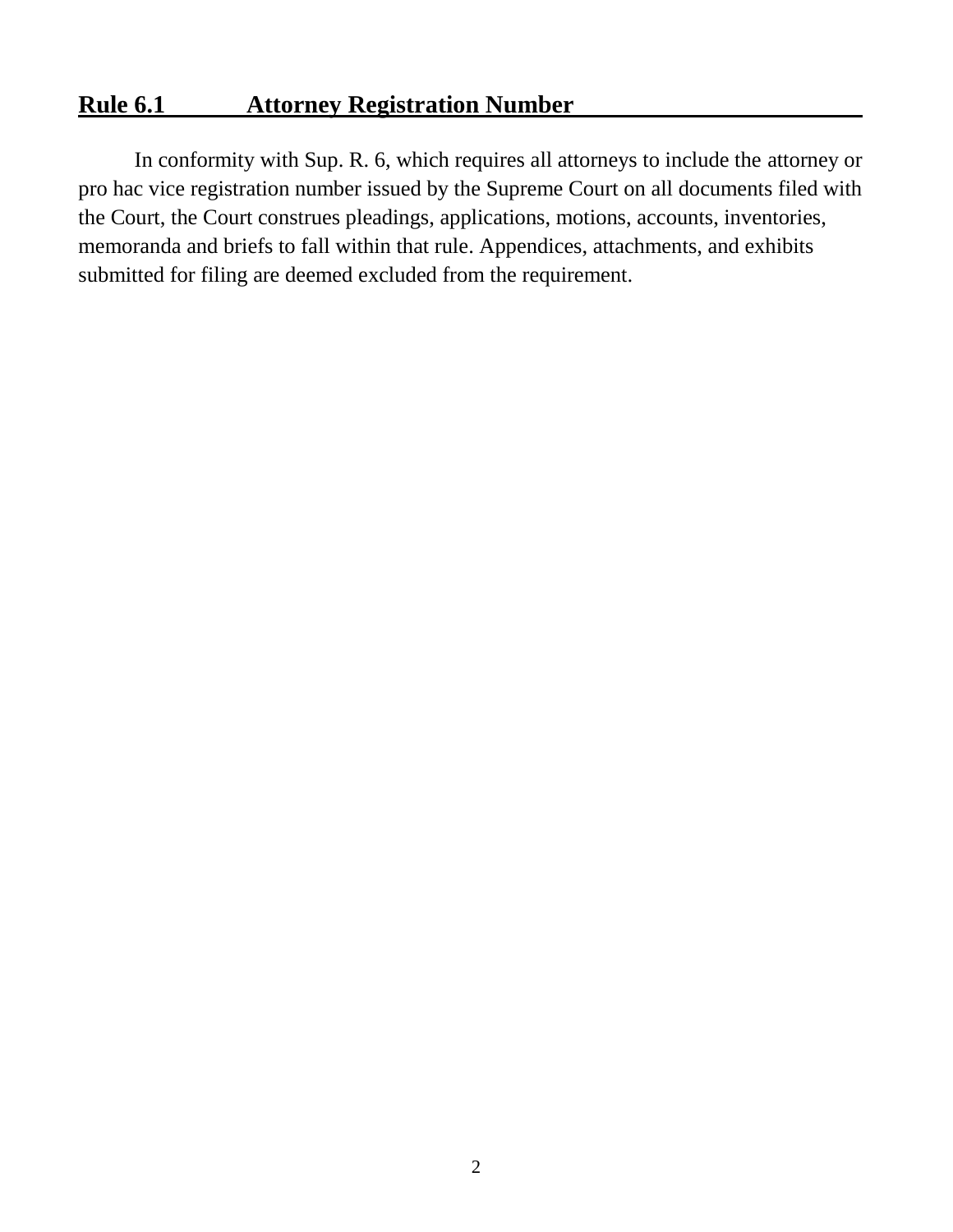#### **Rule 8.1 Court Appointments of Attorneys**

- **(A)** The court will maintain a master list of persons who may be appointed as attorneys for wards, prospective wards or guardians in guardianship cases where the ward is indigent, or as fiduciaries themselves in guardianship and decedent's estates cases. Attorneys will be added to the list upon written request and, in the case of prospective appointees new to the Court, submission of a resume of legal experience. Persons seeking appointment with relatively little legal experience are requested to be candid with the Court regarding the need for mentoring or other assistance. Appointments will be made from such list taking into consideration the qualifications, skill, expertise and caseload of the appointee, in addition to the type, complexity and requirements of the case. The list will be maintained in Administration Case File 2014 CI 20208, along with all updates.
- **(B)** To ensure an equitable distribution of appointments among all lawyers on the appointment list described in paragraph (A), the chief deputy clerk will maintain a list, by case number, of cases where appointment is made with the name of the appointee listed beside it. The Court will periodically review the appointment list maintained by the deputy clerk in conjunction with the revision of the master list of attorneys, per paragraph **(A)**, to ensure an equitable distribution of appointments. The Court may make its own inquiries regarding whether potential appointees continue to meet established qualifications and remain in the practice of law within reasonable proximity of this Court.
- **(C)** Attorneys so appointed will be paid a reasonable fee with consideration to the factors contained in Rule 1.5 of the Ohio Rules of Professional Conduct, the Ohio Revised Code, and related Local Rules of this Court written hereafter.
- **(D)** Rules pertaining to appointment of guardians ad litem are given later in these local rules (see Local Rule 48.1, et seq.).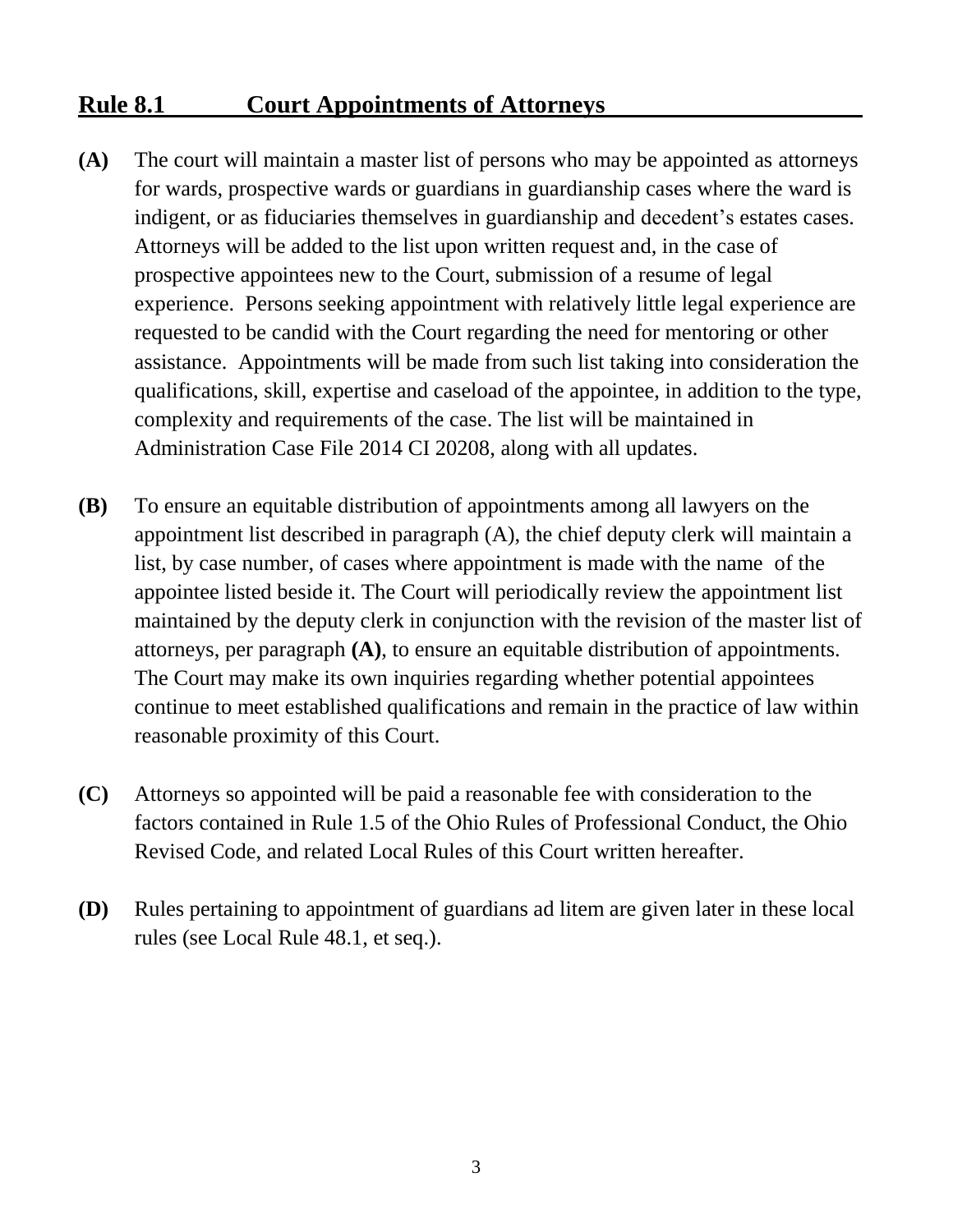#### **Rule 9.1 Court Security Policy & Plan**

The Court has adopted and implemented a court security plan in conjunction with the Court of Common Pleas, General Division, which complies with Sup. R. 9. This plan is confidential and is not available for public access.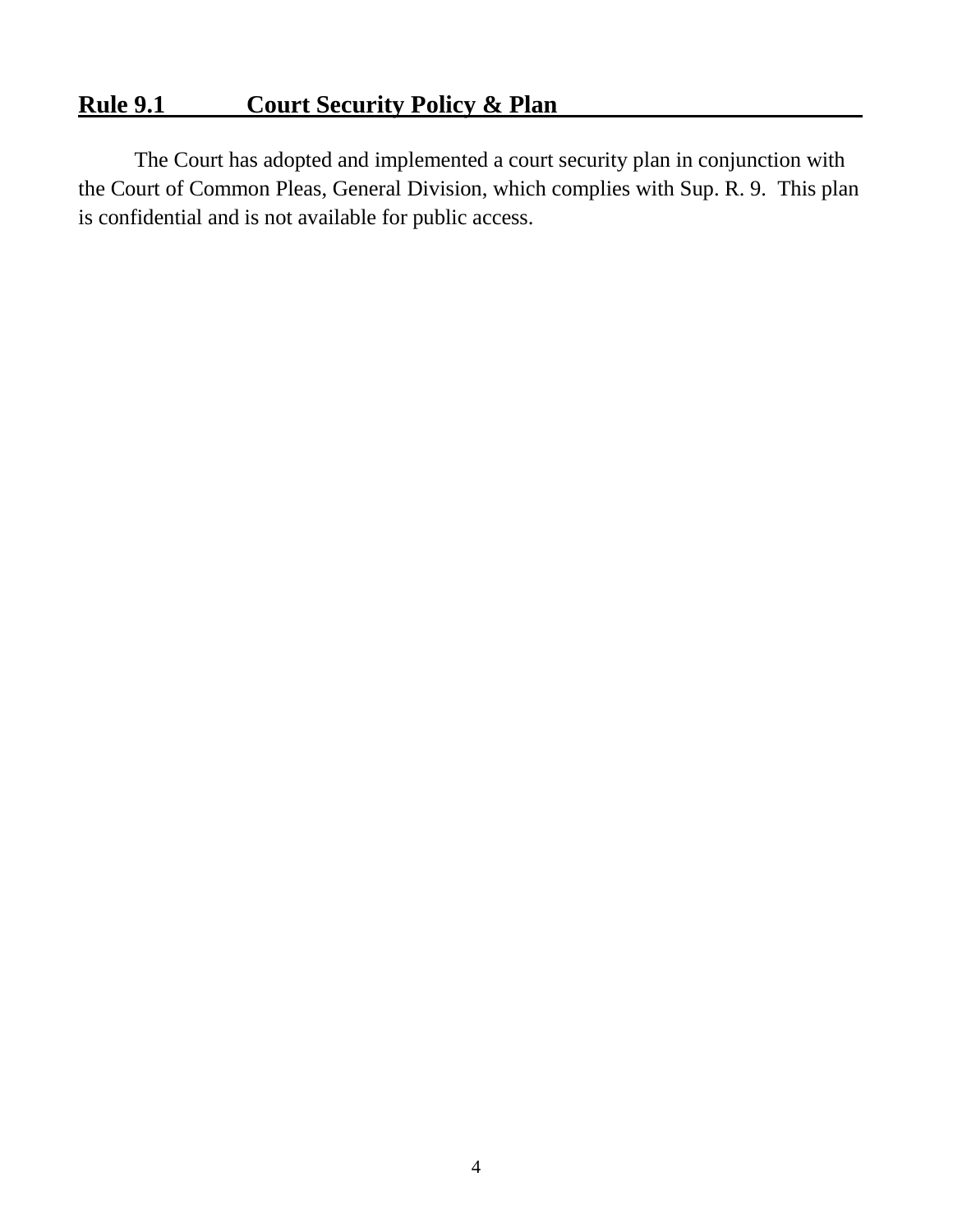#### **Rule 11.1 Recording of Proceedings**

- **(A**) The Court has a digital recording system in its courtrooms. The digital record shall be the official record unless an official transcription is filed with the Court, in which case such transcription shall supersede the digital recording as the official record of the Court. If any other recording procedure is requested, it must be provided by the requesting party, and approved in advance of the proceeding. The requesting party is responsible for all costs associated with any additional recording, which will not be taxed as court costs. Such system of recording (stenographic, electronic, etc.) will be in addition to the digital record which remains the official record unless it has become non-operational. The digitally produced recordings will be accessible for reasonable review by the parties, court-approved member of the public or media upon request made to the court's transcriptionist at a time mutually agreeable to the Court and the person making the request. The digitally-produced recording of the court proceeding and the previously used audio tapes shall be maintained by the Court for three (3) years from the date of the final appealable order in the case or final decision on appeal, whichever is later. Any person desiring to preserve the record beyond this period must make arrangements to have the record transcribed.
- **(B)** Unless the cost of transcription is required to be waived by statute or civil rule, transcription of the record shall be at the expense of the person so requesting. The request for transcription shall be in writing. A deposit may be required at the discretion of the court's transcriptionist for the reasonably expected cost of transcript. The requesting party shall pay the actual cost of the transcription upon completion before the transcript is released.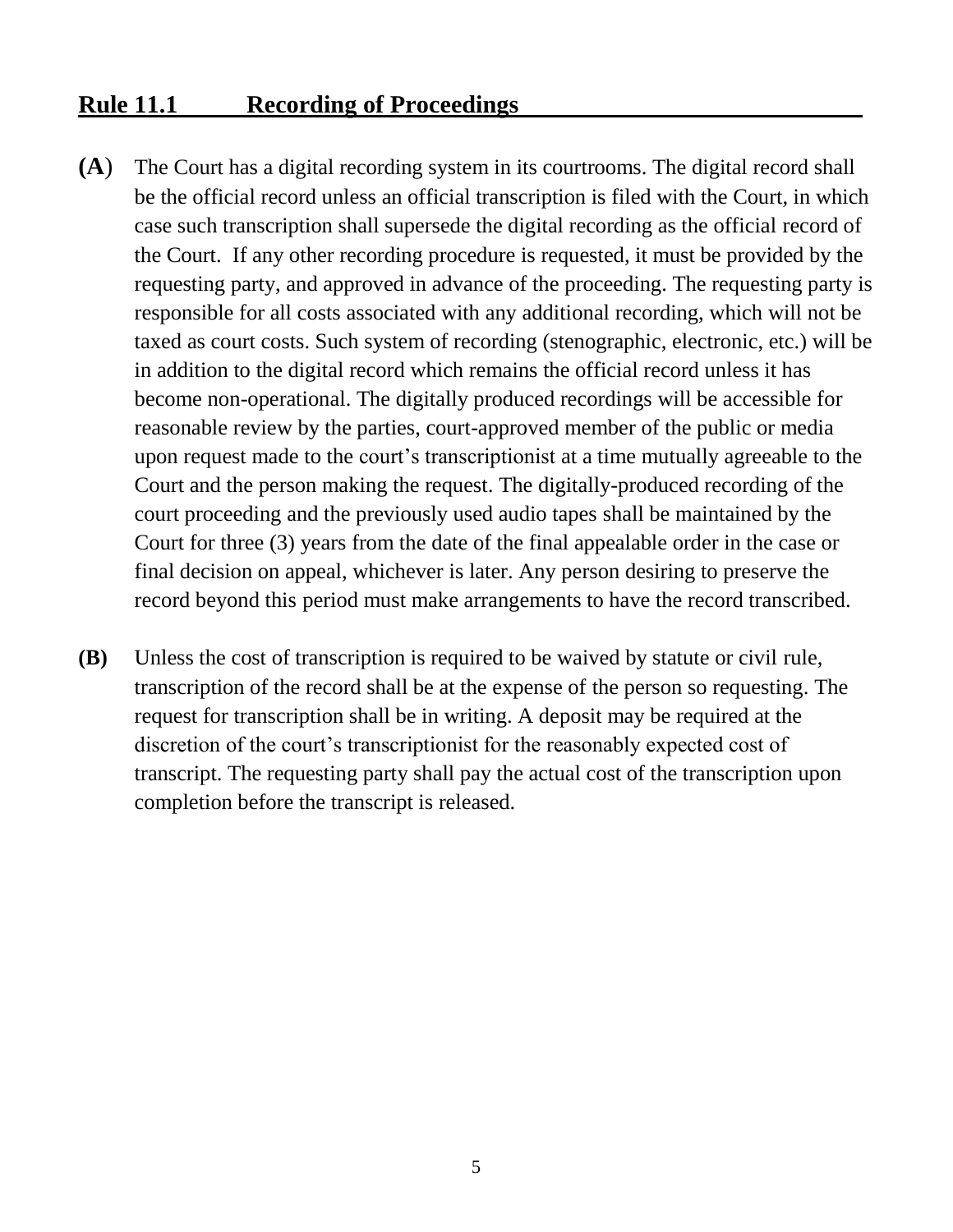#### **Rule 12.1 Broadcasting & Photographing Court Proceedings**

- **(A)** Request for permission to broadcast, televise, record or photograph public hearings shall be made in writing and delivered to the chief deputy clerk as far in advance as reasonable practicable but not less than twenty-four hours prior to the proceeding. If the request is approved, the Judge will set forth the conditions of the broadcasting or photographing using the standards of Sup. R. 12.
- **(B)** In adoption proceedings, the Court will allow the families to photograph the proceedings without advance written consent of the Court.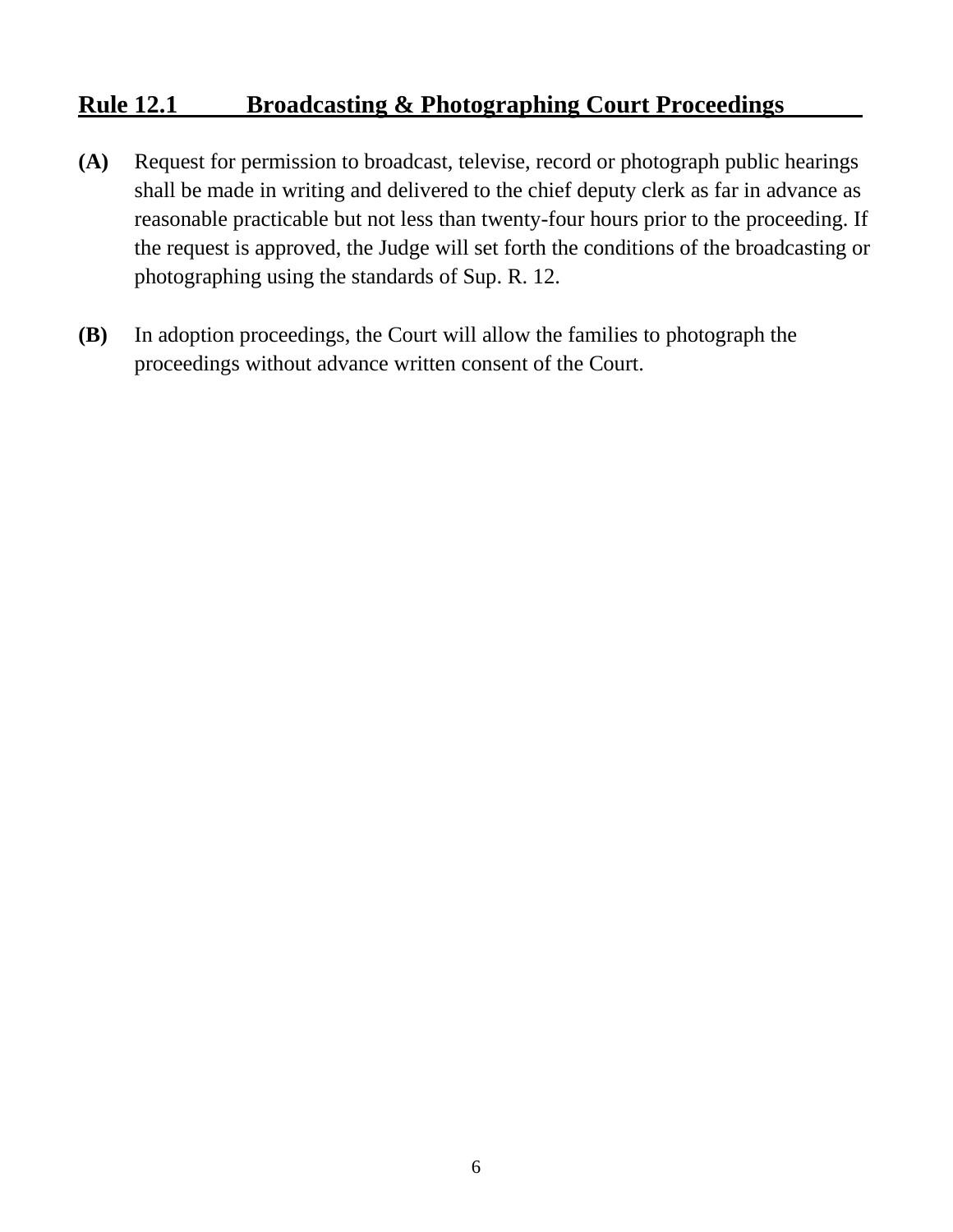#### **Rule 45.1 Court Records – Public Access**

- **(A)** Tuscarawas County Probate Court records are public records, with the exception of certain adoption records, mental illness records and Ohio estate tax records. Any request for such records will be reviewed and ruled upon by the Court.
- **(B)** Public records may be accessed in the Clerk's Office Monday through Friday from 8 a.m. to 4:15 p.m. except for government holidays. The Court's address is 101 E. High Avenue, Room 203, New Philadelphia, OH 44663.
- **(C)** The Court's General Index Books may be accessed online anytime at [www.co.tuscarawas.oh.us](http://www.co.tuscarawas.oh.us/) by choosing "Offices," "Courts," "Probate," "About Probate Court" and "Record Books." These books contain all of the Court's cases filed between 1808 and 1990, except marriage licenses.
- **(D)** The Court's online index, a continuation of the General Index Books, may be accessed online anytime at [www.co.tuscarawas.oh.us](http://www.co.tuscarawas.oh.us/) and by choosing Searches, Docket Search, Probate. This enables the public to access the Court's CourtView system.
- **(E)** The Court's marriage licenses may be accessed online anytime by following the instructions in item **(D)** above. The Court's marriage license database currently contains marriage licenses issued from 1940 to the present.
- **(F)** The cost for a non-certified photocopy made in the Clerk's office or the Court's record room is 25 cents per page and must be paid at the time the copy is received. There will be no charge accounts.
- **(G)** The cost for a certified copy of a marriage record is \$3.00.
- **(H)** Before being removed from the Court, all copies will be reviewed for the presence of personal identifiers and any identifiers found will be redacted.
- **(I)** Records may not be removed from the Court without permission of the Judge.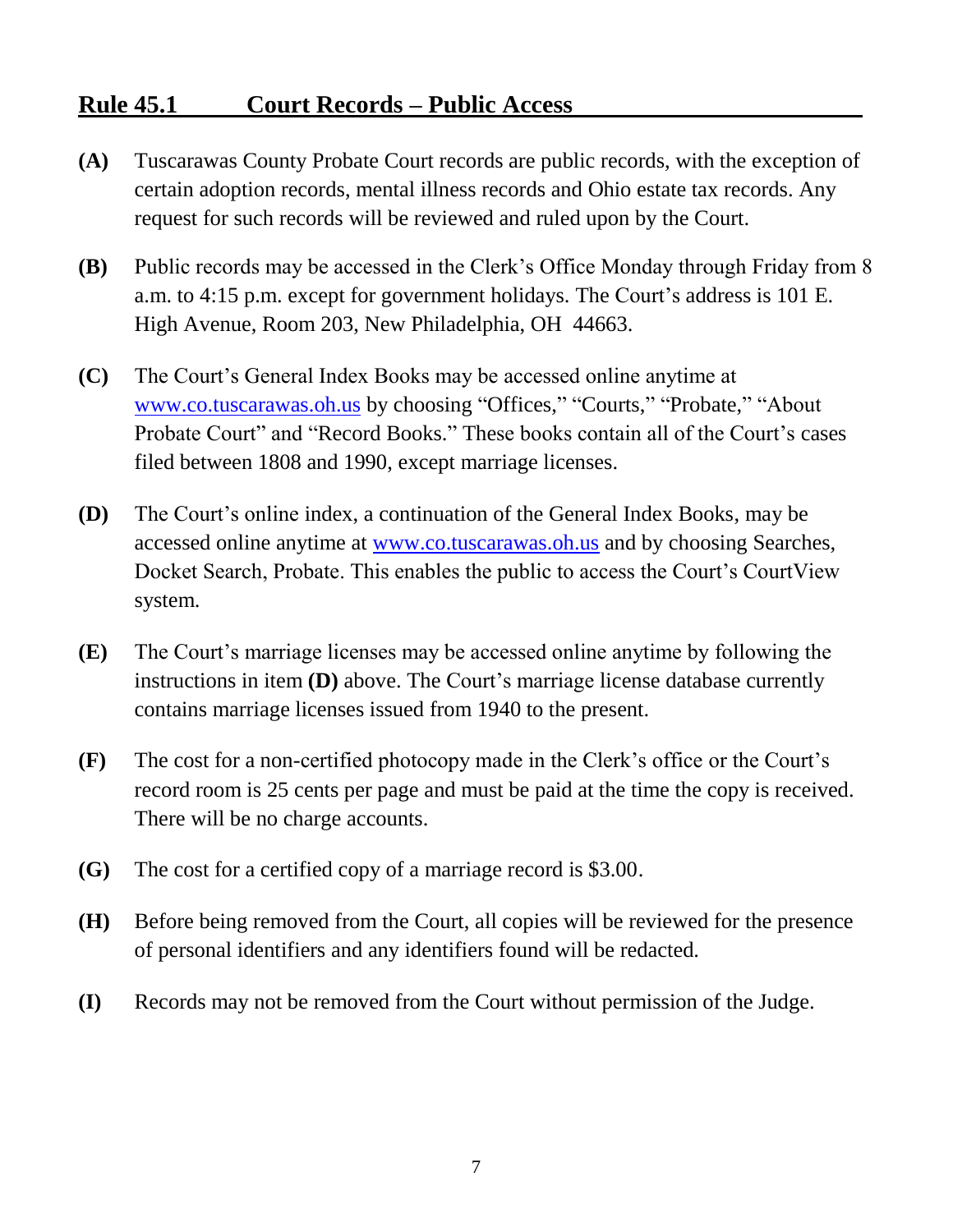#### **Rule 45.2 Court Records – Public Access to Sealed Documents**

- **(A)** If the Judge or Magistrate orders documents submitted for *in camera* review, such as proffered discovery responses, the documents should be submitted within closed envelope or container and a filing should be made of a Notice that the documents have been submitted for *in camera* review. The documents will not be filed or made available for public view or view of other parties until there is a final determination of the admissibility of the documents.
- **(B)** If a judicial officer's hearing notes are retained in the case file, they will be sealed and are confidential. No access to such notes is granted to the public.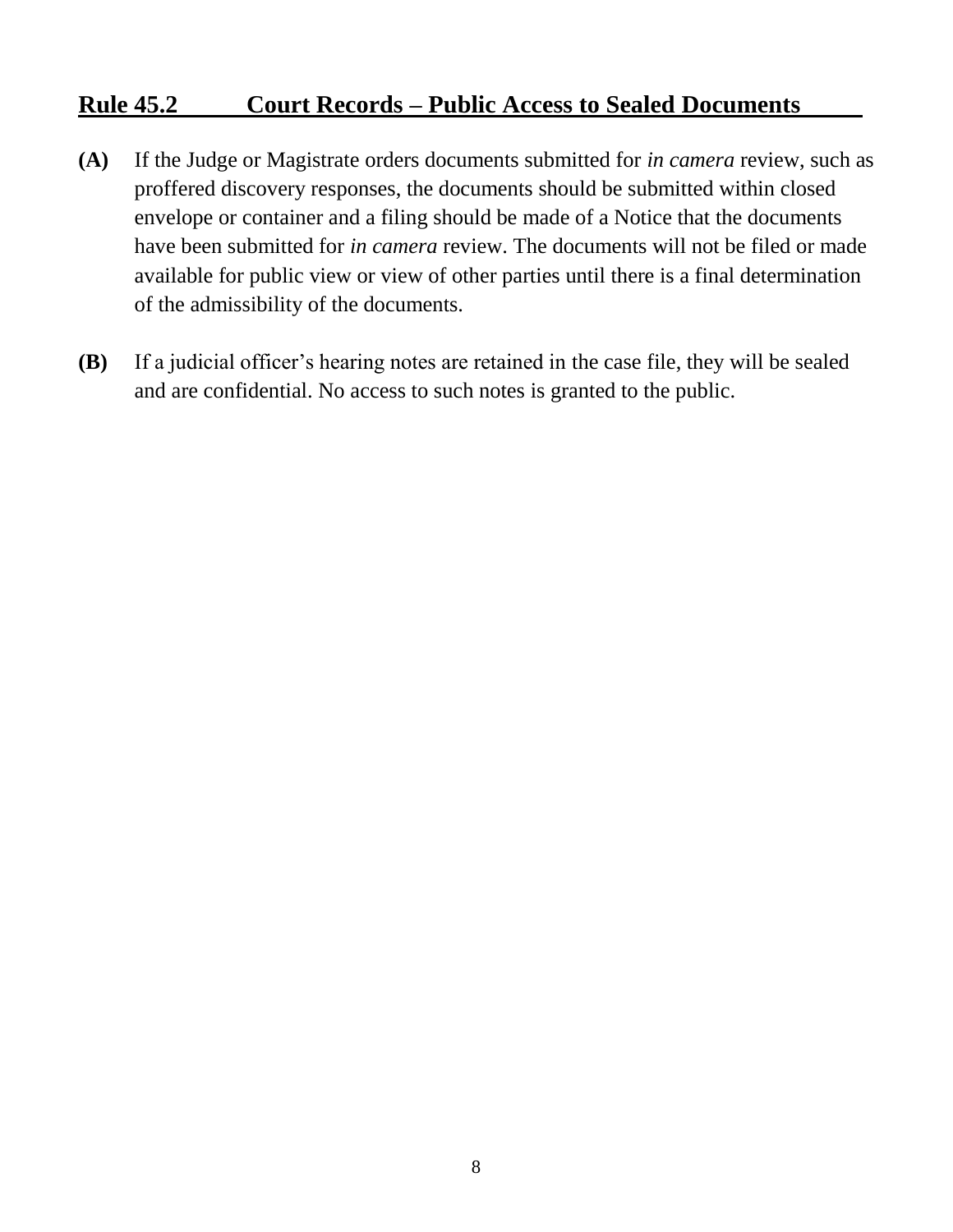#### **Rule 48.1 Court Appointments of Guardians ad Litem**

Rules regarding the appointment of guardians ad litem are found in Rule 8 of the Local Rules of the Tuscarawas County Common Pleas Court, Juvenile Division.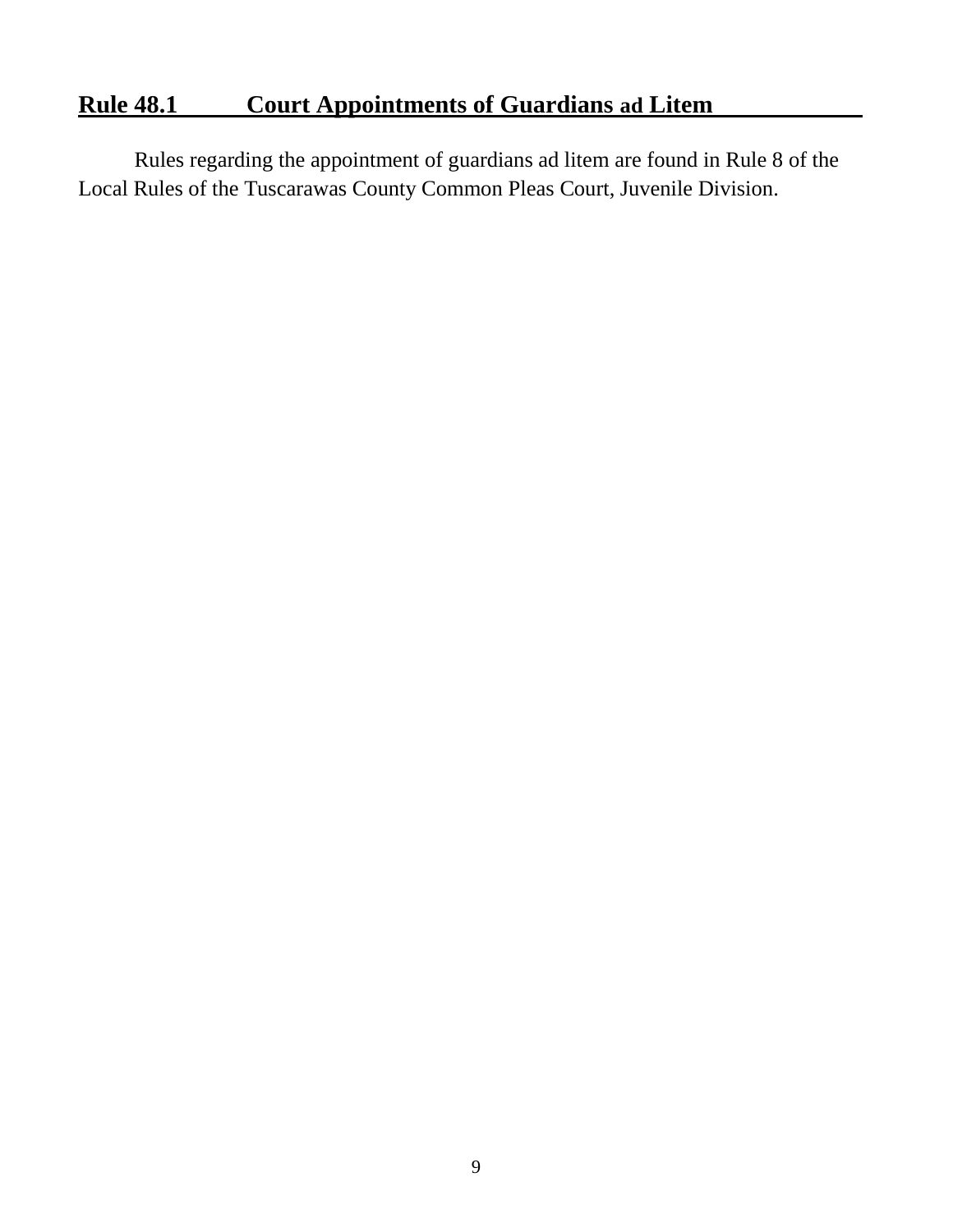#### **Rule 51.1 Standard Probate Forms**

Standard Probate forms shall be used when applicable. Where a standard form has not been prescribed by the Rule, the form used shall be that required by the Civil Rules or as prescribed or permitted by the Probate Division of the Court of Common Pleas.

Many standard probate forms, as well as local, non-standard probate forms prepared for use by this Court for different situations are available on the Court's website: [http://www.co.tuscarawas.oh.us/Probate/Forms.htm.](http://www.co.tuscarawas.oh.us/Probate/Forms.htm)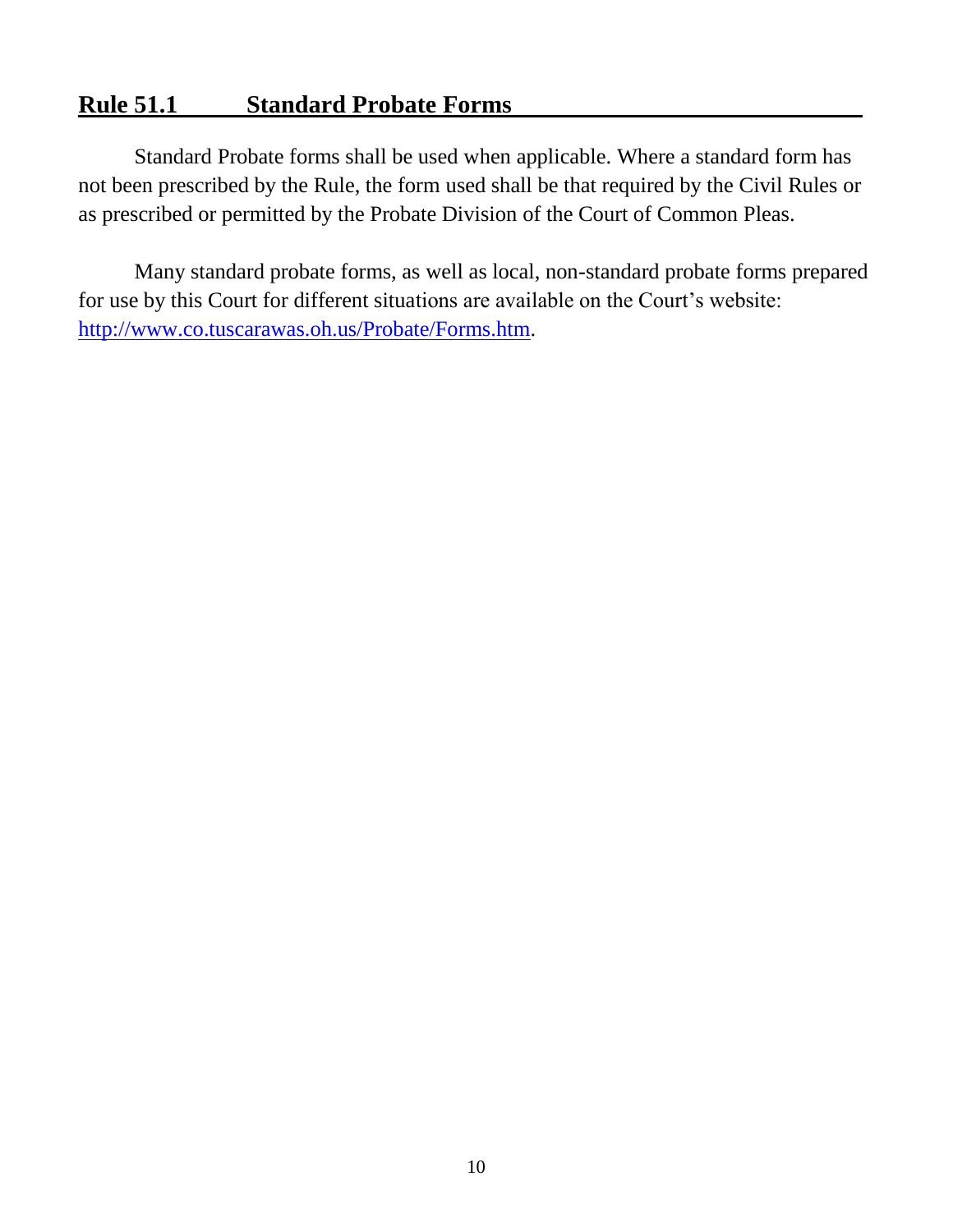#### **Rule 53.1 Hours of the Court; Accepted Methods of Payment\_\_\_\_\_**

The office of the Probate Court will be open for the transaction of business from 8:00 a.m. to 4:30 p.m. except Saturday, Sunday and legal holidays.

Court offices may be reached by telephone during business hours at 330-365-3266. The Court's fax number is 330-364-3190.

The Court accepts cash, check, money order, credit card or debit card for payment of any fee. However, those using a credit card or debit card will be assessed an additional fee by the payment processing company.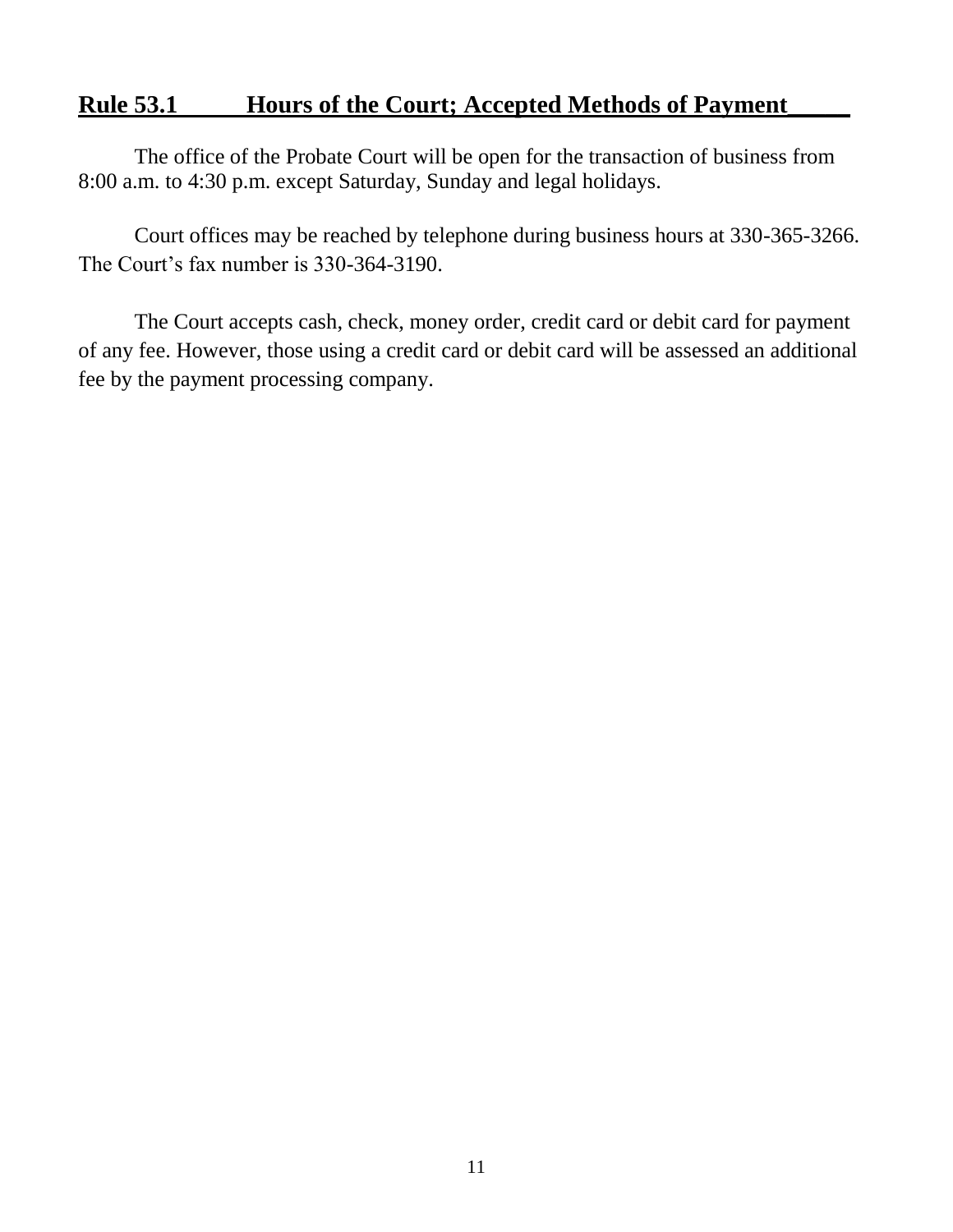#### **Rule 53.2 Hours of the Court for Marriage License Applications**

- **(A)** Marriage licenses are issued **via appointment only** during the Court's regular business days (Monday through Friday except for government holidays) and from 9 a.m. to 3:30 p.m.
- **(B)** The marriage license application, the fee and copies of all required documents must be turned in to the Court at least two weeks before the wedding date. Once the documents are received, the Court's marriage license clerk will call the parties to schedule an appointment. The appointment will be held at the Court's office, 101 East High Avenue, Room 203, New Philadelphia. Only the two applicants are permitted to attend the appointment.
- **(C)** A marriage license may be issued to a couple who reside out of state but only if they are getting married in Tuscarawas County. If the couple resides in Ohio, at least one party must be a Tuscarawas County resident in order for the license to be issued here. For county residents, the license is valid anywhere in the state of Ohio for 60 days.
- **(D)** Generally speaking, the Probate Court will not issue marriage licenses to anyone under age 18. However, in very limited circumstances, the Juvenile Court can decide whether a 17-year-old has the capacity of an 18-year-old to enter into the marriage contract. This involves a hearing in which testimony is taken. The couple also must receive premarital counseling.
- **(E)** The cost for a couple to apply for a marriage license is \$70. If, for any reason, an application is not approved or a license is not used, the couple will not receive a refund.
- **(F)** All applicants shall employ the following procedure to apply for a marriage license:
	- **1.** Print out the two-page application "marriage license request form" under the picture on the Court's marriage license page at https://www.co.tuscarawas.oh.us/courts/marriage-licenses
	- **2.** Complete the application by neatly printing the information requested in ink.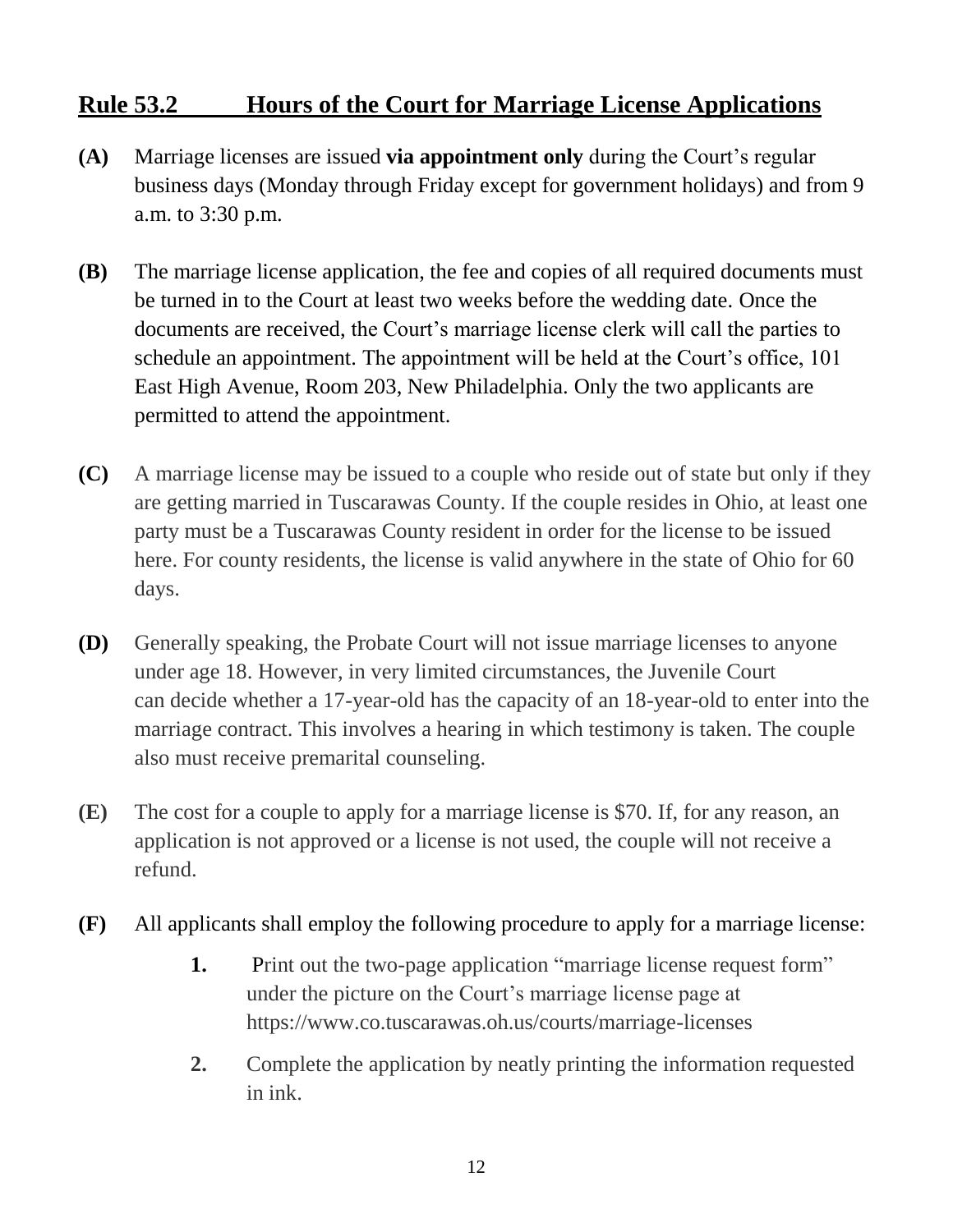- **3.** Prepare photocopies of all of the required documentation. Any missing or unreadable documents will result in your appointment being delayed.
	- **a.** photo ID
	- **b.** birth certificate
	- **c.** Social Security card or a military record or tax record that contains the applicant's complete Social Security number. If an applicant is a citizen of another country and does not have a United States Social Security number, that requirement is waived.
	- **d.** proof of current address IF the photo ID does not reflect the applicant's current address.
	- **e.** proof of divorce or dissolution IF either party has had his or her previous marriage terminated via divorce or dissolution. A decree of dissolution or divorce signed by a judge or a certificate of divorce or dissolution are to be used. If either of the parties have been married and divorced more than once, the documentation relating to the most recent divorce or dissolution must be provided.
- **4.** Place the completed application, the \$70 fee (cash or money order) and the copies of your records in a large envelope. Seal the envelope.
- **5.** Drop off the envelope to the Court office and wait for the marriage license clerk to call and schedule the appointment.
- **(G)** The act of obtaining a marriage license does not make you married.
- **(H)** No one in the Courthouse performs marriage ceremonies.
- **(I)** You must make your own arrangements to be married. You can be married by any minister who is registered with the State of Ohio or by a mayor of any city or village. There may be additional costs associated with the actual marriage ceremony.
- **(J)** To obtain a certified copy of a previously issued marriage certificate (\$3), you may either call the Court at (330) 365-3244 OR you may print out and complete the "Marriage Record" request form found under the picture on the Court's marriage license page at https://www.co.tuscarawas.oh.us/courts/marriage-licenses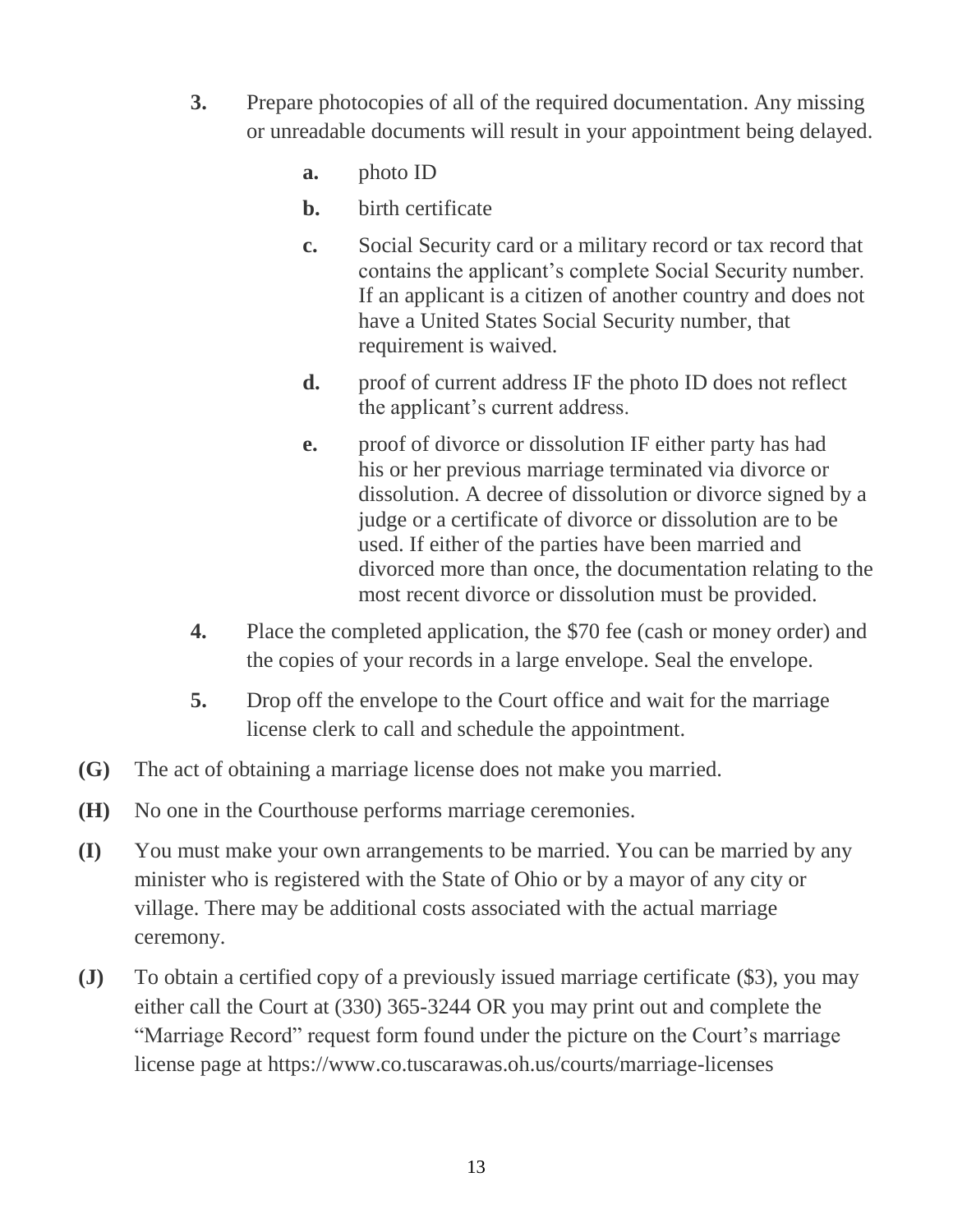#### **Rule 54.1 Conduct in the Court**

- **(A)** Proper conduct is required by all attorneys, parties, court personnel and persons who appear before the Court. Conduct that interferes with the proper administration of justice is prohibited and may subject the offender to sanctions or removal from the Court, including courtrooms, offices and adjoining hallways. This would include the use of profanity or threats of harm.
- **(B)** Proper attire is required of all persons who appear in Court or come to Court for business. No tank tops, shorts cut off above the thigh, or t-shirts with vulgar messages are permitted. Shoes must be worn.
- **(C)** No audio or video recording device may be used in any proceeding or communication with the Court, unless expressly permitted.
- **(D)** Attorneys shall ensure their clients are either present for all hearings or available by telephone.
- **(E)** All parties, attorneys of record, witnesses, and Guardians ad Litem shall appear inperson for all scheduled hearings.
- **(F)** Any request for permission to appear by the Court's videoconferencing software shall be made by written motion at the earliest possible time, but no later than ten (10) working days prior to the hearing, and shall include the approval of all parties.
- **(G)** Appearance in person shall be presumed by the Court unless otherwise ordered by the Court.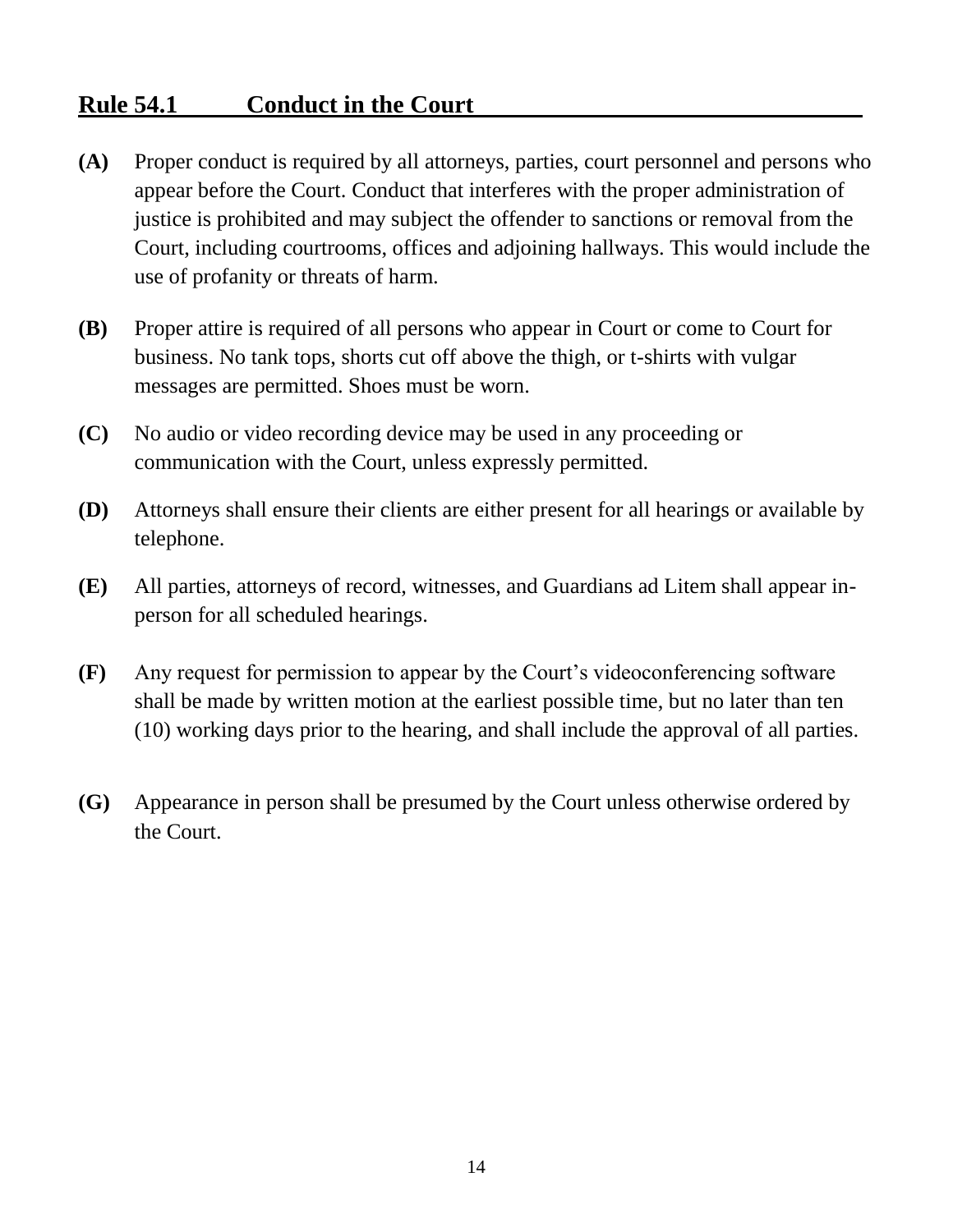#### **Rule 55.1 Examination of Probate Records**

The Court prohibits removal of files. On-premises inspection of files, records, papers and documents shall be as follows:

- **(A)** The general records of the Court shall be subject to inspection by the public during regular office hours of the Court. Copies may be obtained at reasonable cost (currently \$.25 per page for standard-sized  $8\frac{1}{2}$ " x 11" documents). If a request is received to send copies by regular U.S. mail, such copies will be mailed only if the cost of the copies, postage and any other mailing expenses are prepaid.
- **(B)** Files of adoption, mental illness and Ohio Estate Tax returns are confidential. The Judge may authorize access to such files for good cause shown.
- **(C)** Any folder or envelope contained within a case file that is marked "confidential" may not be opened and reviewed without approval of the Judge or magistrate assigned to the case.
- **(D)** The Court's docket is available online at [http://www.co.tuscarawas.oh.us](http://www.co.tuscarawas.oh.us/) by choosing "Searches," "Docket Search," then "Probate". The docket is simply a chronological list of filings in any given case that includes a brief description of the filing made on each date. There is no ability to view or print any document filed in a case.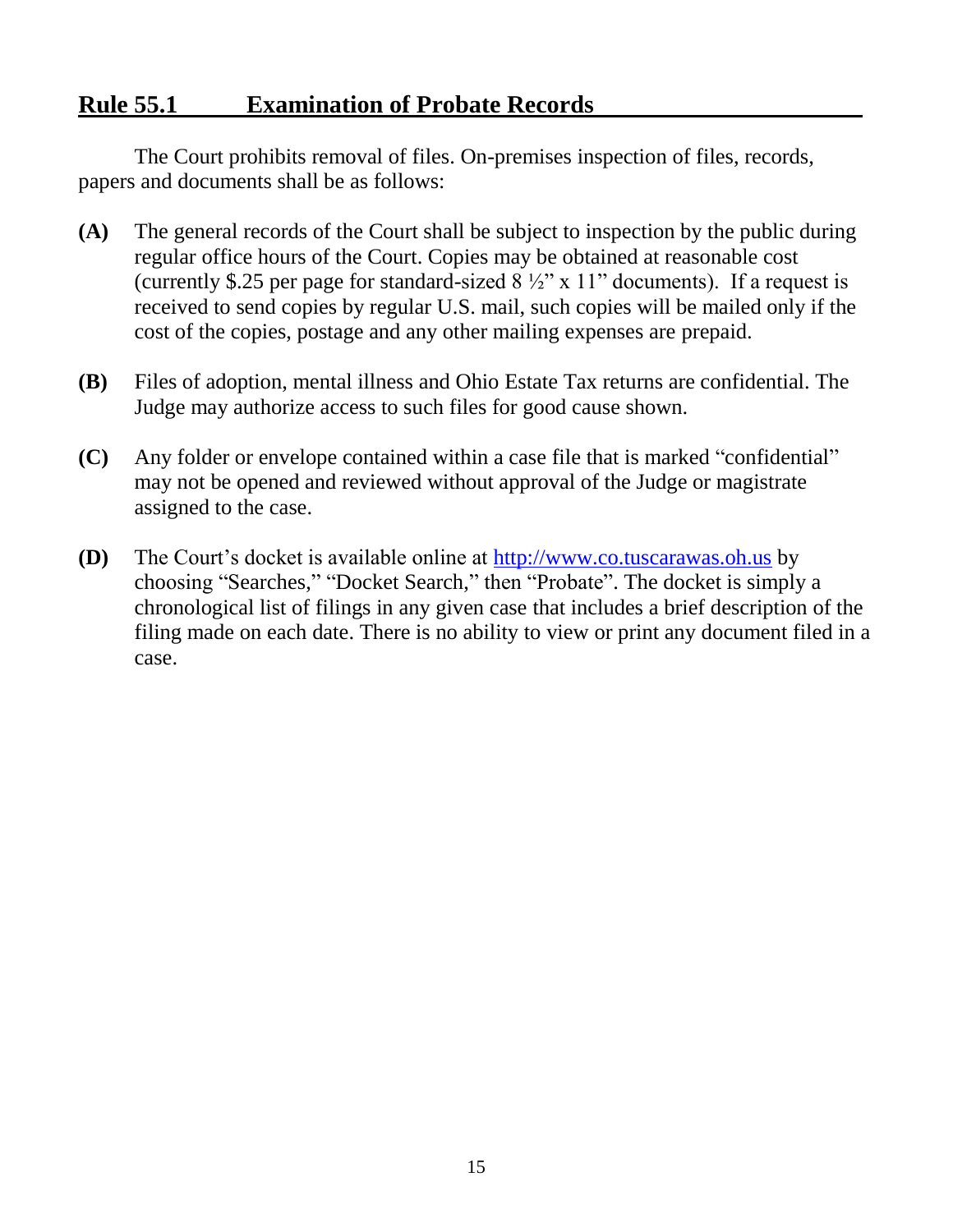#### **Rule 56.1 Continuances**

**(A)** In order to comply with Sup. R. 56, no continuance will be granted without written notice to all parties in interest. Failure to object to the requested continuance within three court days after the motion is filed shall be deemed consent to the continuance. Except for extraordinary circumstances, no motion for a continuance shall be granted unless filed no less than seventy-two hours before the hearing.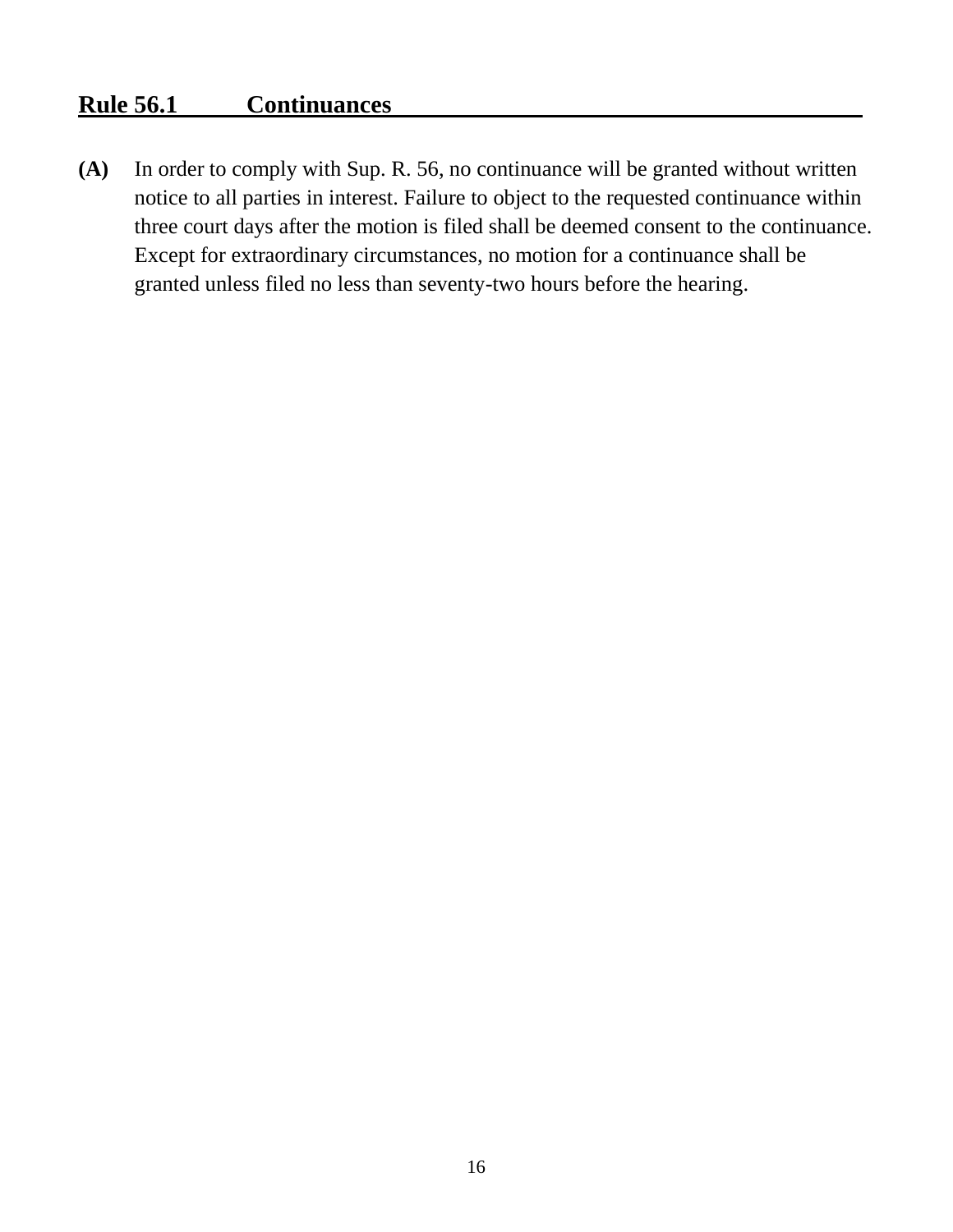#### **Rule 57.1 Filings & Journal Entries**

- **(A)** The Court will accept neatly printed or typewritten filings. Filings that have been folded excessively or that are discolored will not be accepted for filing. Filings that are submitted but rejected and not filed are not considered part of the record.
- **(B)** The only documents the Court will accept via facsimile machine are those protected by the Health Insurance Portability and Accountability Act (HIPAA).
- **(C)** When required on a Court filing, the attorney or fiduciary's address must be a street address, and, if applicable, include any post office box number used as a mailing address. The address of the fiduciary must be the fiduciary's legal residence. Reasonable diligence should be exercised to obtain the complete street address of the surviving spouse, next of kin, legatees and devisees.
- **(D)** The Court will not return file-stamped copies by mail unless copies are provide along with a postage-paid, self-addressed envelope.
- **(E)** All applications and other motions shall be set for oral hearing unless the Court, upon review of the matter, decides there is cause for a non-oral hearing, such as when all interested parties have consented to the relief for good cause.
- **(F)** Any pleading, filing or other document which by law requires the fiduciary's signature shall contain the fiduciary's signature. The attorney for the fiduciary may not sign for the fiduciary.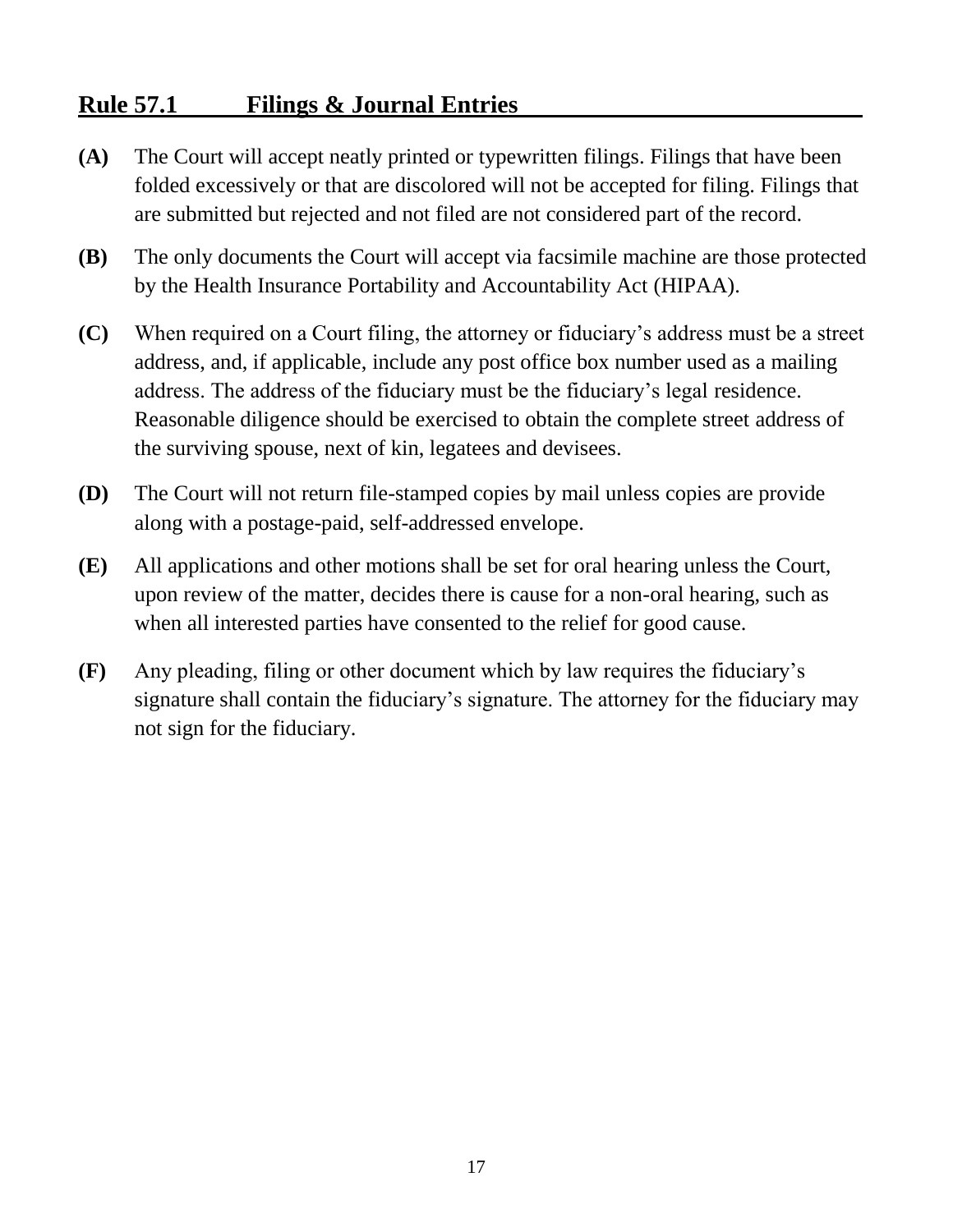#### **Rule 57.2 Email Filings**

- **(A)** Email filing is available for the convenience of all parties and their attorneys.
- **(B)** Definitions
	- **1.** "Email transmission" means a method of exchanging digital messages between computer users.
	- **2.** "Source document" means the document transmitted to the Probate Court Clerk by email.
	- **3.** "Effective original document" means the printed copy of the source document received by the Probate Court Clerk and maintained as the original document in the Court's file.
- **(C)** Procedure
	- **1.** Pleadings and other documents may be filed with the appropriate Probate Court Clerk by email transmission to that clerk's county email address OR by email transmission to the Court's general email address: probate@co.tuscarawas.oh.us.
	- **2.** A document filed by email shall be accepted as the effective original document.
	- **3.** The original document filed by email shall be maintained by the person making the filing until the case is closed and all opportunities for postjudgment relief are exhausted.
	- **4.** The Court will **not** accept via email the documents needed to open or initiate a case.
	- **5.** The Court will **not** accept via email any final filing, such as a final account.
	- **6.** The Probate Court Clerk may, but need not, acknowledge receipt of an email transmission.
	- **7.** The risk of transmitting a document by email to the Probate Court Clerk shall be borne entirely by the sending party. Anyone using email filing is urged to verify receipt of such filing by the Probate Court Clerk.
- **(D)** The Court will accept via email a signed source document.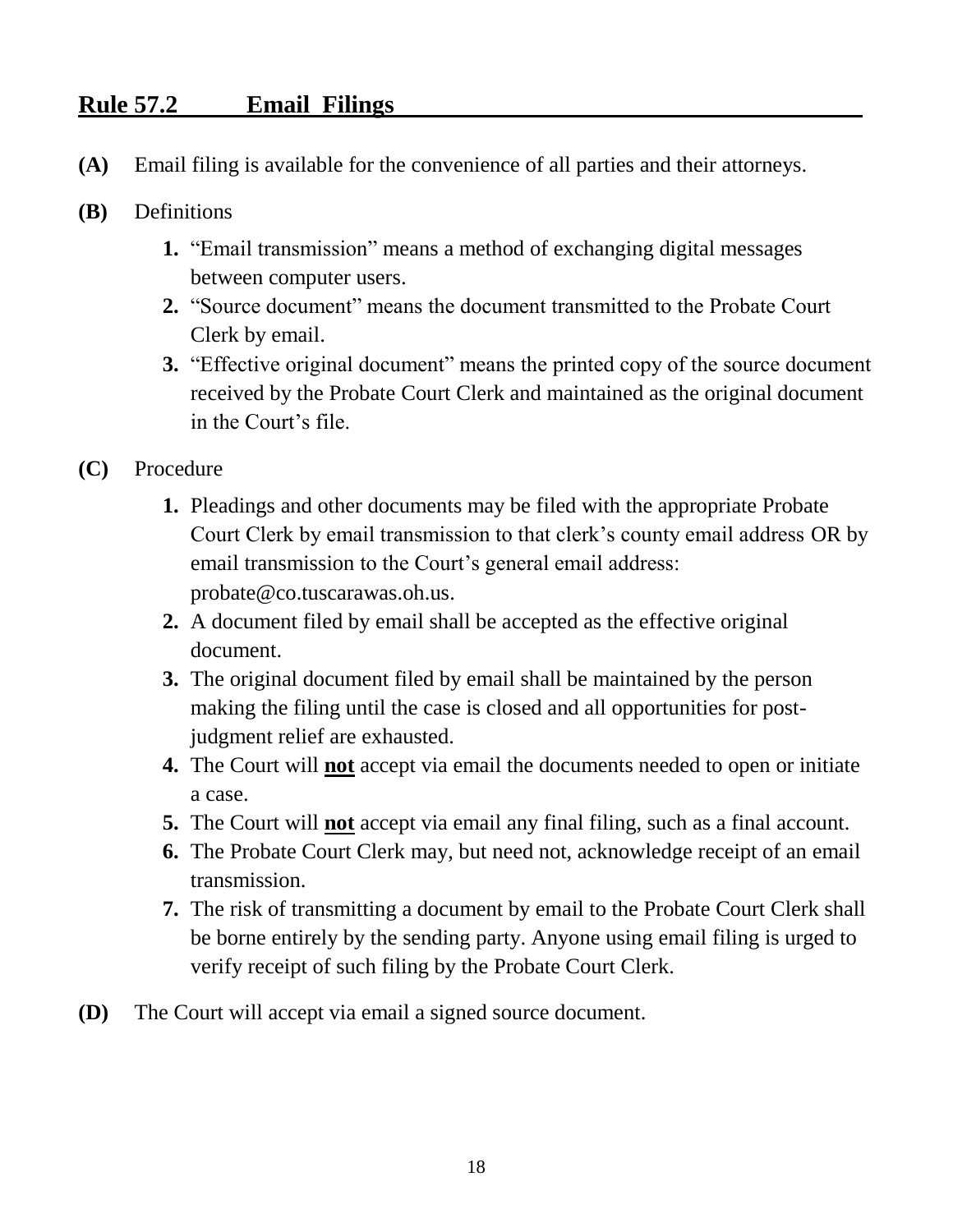- **(E)** Any signature on electronically transmitted documents shall be considered that of the attorney or party it purports to be for all purposes. If it is established that the documents were transmitted without authority, the Court shall order the filing stricken.
- **(F)** The Court will **not** accept any filing via email that has an exhibit attached that cannot be accurately transmitted via email. Any filing that has an exhibit that cannot be emailed must be filed either in person or by regular mail.
- **(G)** Subject to the provisions of these rules, all documents sent by email and received by the clerk shall be considered filed with the Probate Court Clerk as of the date the clerk receives the document, as opposed to the date, if different, of the email transmission. Emailed filings that are received by the Clerk on or before 4:30 p.m. on any business day will be stamped as being received that day.
- **(H)** The Probate Court Clerk will assess a fee of \$2 per email filing and \$1 per page pursuant to ORC 2303.20(Y). Said fees will be assessed as court costs.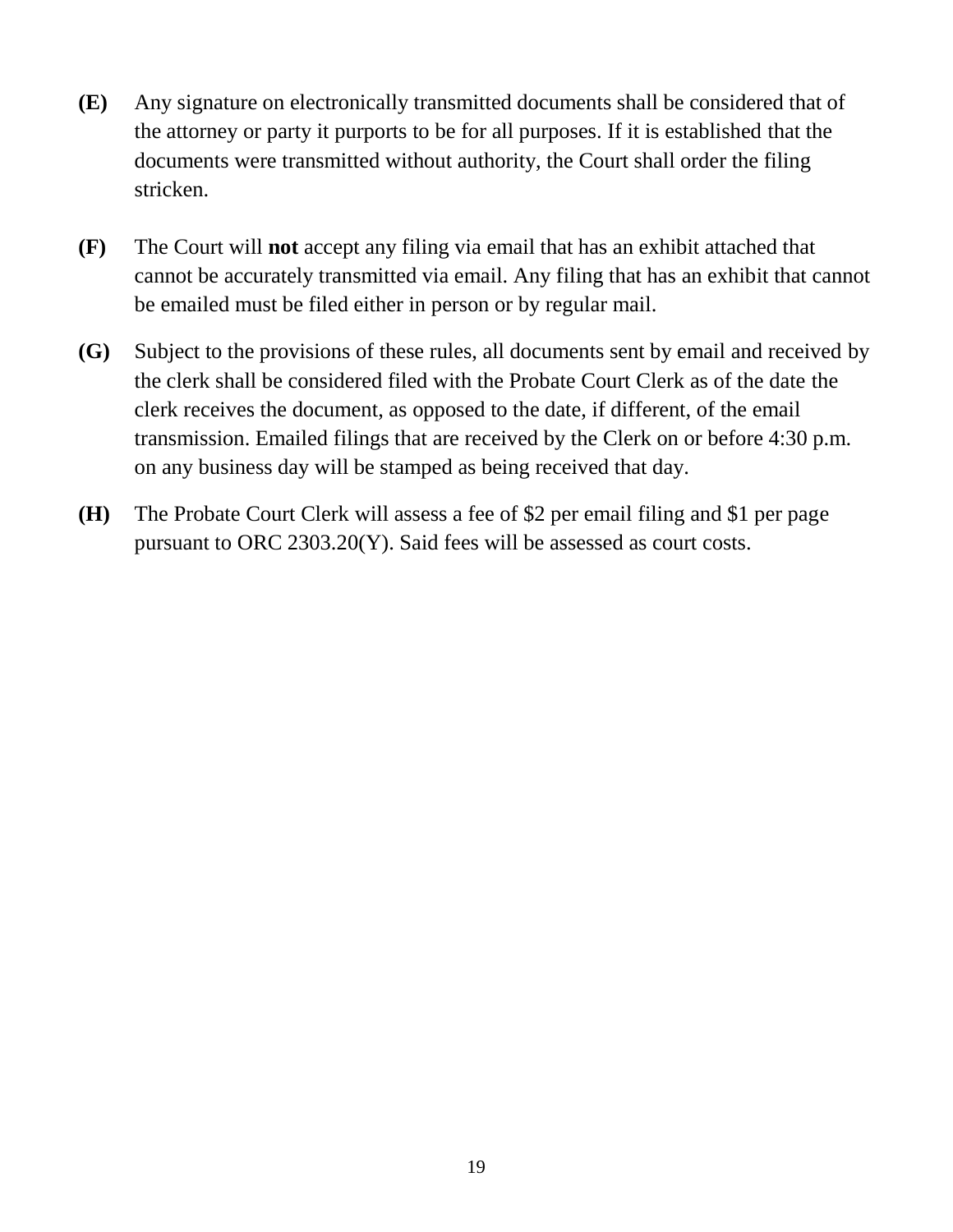#### **Rule 58.1 Deposits for Court Costs**

| (A) | Deposits in the amounts listed below shall be provided for filings and applied as<br>necessary. Deposits must be prepaid prior to the opening of any type of case. Once a<br>deposit is exhausted, court costs will be billed intermittently or at the conclusion of |  |  |
|-----|----------------------------------------------------------------------------------------------------------------------------------------------------------------------------------------------------------------------------------------------------------------------|--|--|
|     |                                                                                                                                                                                                                                                                      |  |  |
|     |                                                                                                                                                                                                                                                                      |  |  |
|     |                                                                                                                                                                                                                                                                      |  |  |
|     | a proceeding, whichever the Court prefers, and are due upon receipt of said bill.                                                                                                                                                                                    |  |  |
|     |                                                                                                                                                                                                                                                                      |  |  |
| 1.  |                                                                                                                                                                                                                                                                      |  |  |
| 2.  |                                                                                                                                                                                                                                                                      |  |  |
| 3.  |                                                                                                                                                                                                                                                                      |  |  |
| 4.  |                                                                                                                                                                                                                                                                      |  |  |
| 5.  |                                                                                                                                                                                                                                                                      |  |  |
| 6.  |                                                                                                                                                                                                                                                                      |  |  |
| 7.  |                                                                                                                                                                                                                                                                      |  |  |
| 8.  |                                                                                                                                                                                                                                                                      |  |  |
| 9.  |                                                                                                                                                                                                                                                                      |  |  |
| 10. |                                                                                                                                                                                                                                                                      |  |  |
| 11. |                                                                                                                                                                                                                                                                      |  |  |
| 12. |                                                                                                                                                                                                                                                                      |  |  |
| 13. |                                                                                                                                                                                                                                                                      |  |  |
| 14. |                                                                                                                                                                                                                                                                      |  |  |
| 15. | Adoption (step-parent/grandparent)  first child \$555; each subsequent child \$190                                                                                                                                                                                   |  |  |
| 16. | Adoption with prior pre-placement  first child \$225; each subsequent child \$150                                                                                                                                                                                    |  |  |
| 17. |                                                                                                                                                                                                                                                                      |  |  |
| 18. |                                                                                                                                                                                                                                                                      |  |  |
| 19. |                                                                                                                                                                                                                                                                      |  |  |
| 20. |                                                                                                                                                                                                                                                                      |  |  |
| 21. |                                                                                                                                                                                                                                                                      |  |  |
| 22. |                                                                                                                                                                                                                                                                      |  |  |
| 23. |                                                                                                                                                                                                                                                                      |  |  |
| 24. |                                                                                                                                                                                                                                                                      |  |  |
| 25. |                                                                                                                                                                                                                                                                      |  |  |
| 26. |                                                                                                                                                                                                                                                                      |  |  |
| 27. |                                                                                                                                                                                                                                                                      |  |  |
| 28. |                                                                                                                                                                                                                                                                      |  |  |
| 29. | All other civil, including declaratory judgment, concealing of assets,                                                                                                                                                                                               |  |  |
|     |                                                                                                                                                                                                                                                                      |  |  |
| 30. |                                                                                                                                                                                                                                                                      |  |  |
| 31. |                                                                                                                                                                                                                                                                      |  |  |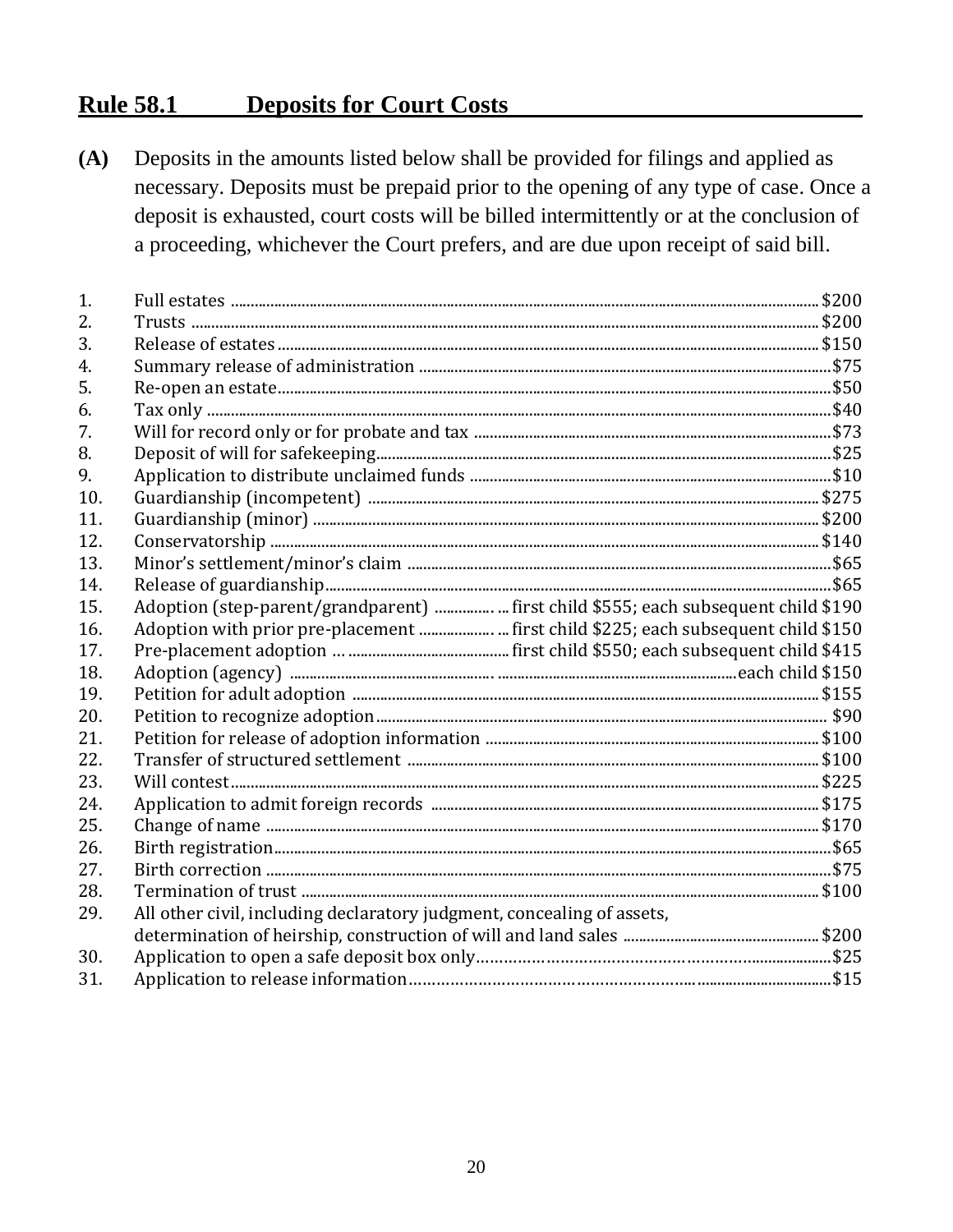- **(B)** In any case where a jury trial is available at law and a jury demand is filed, a jury deposit of \$600 shall be paid within fifteen days of such demand. If not so paid, the demand will be deemed to have been withdrawn.
- **(C)** The filing of a subpoena shall require a minimum deposit of \$15 for in-county service by the sheriff and \$12 for witness fees. A subpoena for out-of-county service may require additional deposits and should include a check for witness fees of \$12 per day and mileage fees made payable to the witness.
- **(D)** Witness fees must be requested at the conclusion of the hearing for which the subpoena was issued. If not requested at that time, the fee is waived. All unused portions of the subpoena deposit will be refunded to the depositor.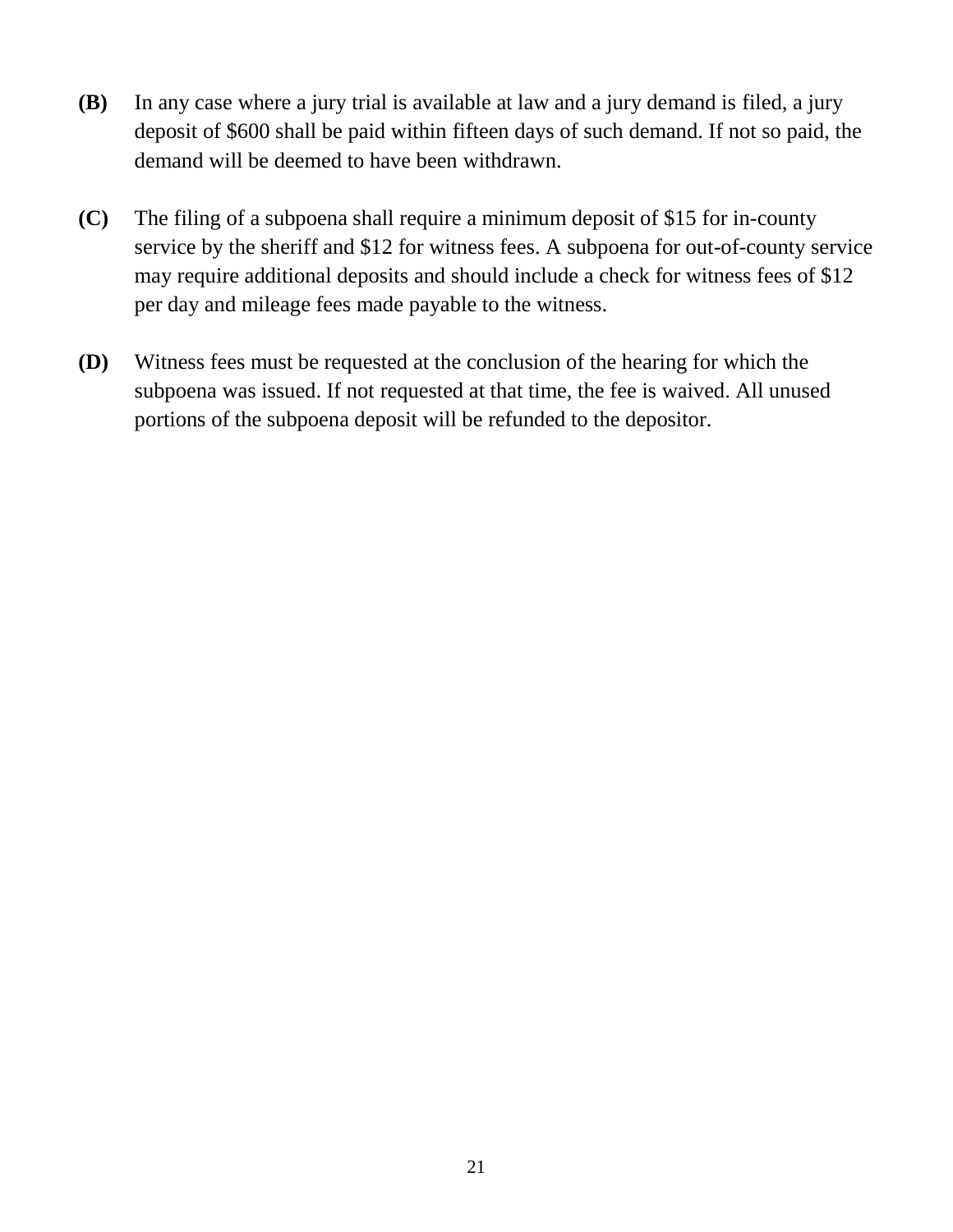#### **Rule 59.1 Wills on Deposit**

- **(A)** The Court shall accept original Wills for safekeeping at a cost of \$25. Wills shall be kept in a locked safe. Wills on deposit are not public records.
- **(B)** Upon the deposit of a Will, the name of the testator shall be added to the Court's docket under Case No. 2009 CI 19951 and shall be added to the written listing of Wills on Deposit kept in the Clerk's Office.
- **(C)** A receipt shall be generated upon each deposit of a Will with the Court and upon each withdrawal of a Will from the Court. The original shall be kept with the written listing of Wills on Deposit and a copy shall be given to the person handling the Will.
- **(D)** A Will on deposit may be withdrawn by only the testator, the named executor or the attorney handling the estate.
- **(E)** The listing of Wills on deposit shall be reviewed prior to the opening of any estate case. Any Will that is found to be in the Court's possession and signed prior to the Will that is being offered for probate shall be withdrawn and returned to the executor or attorney pursuant to **(C)** above.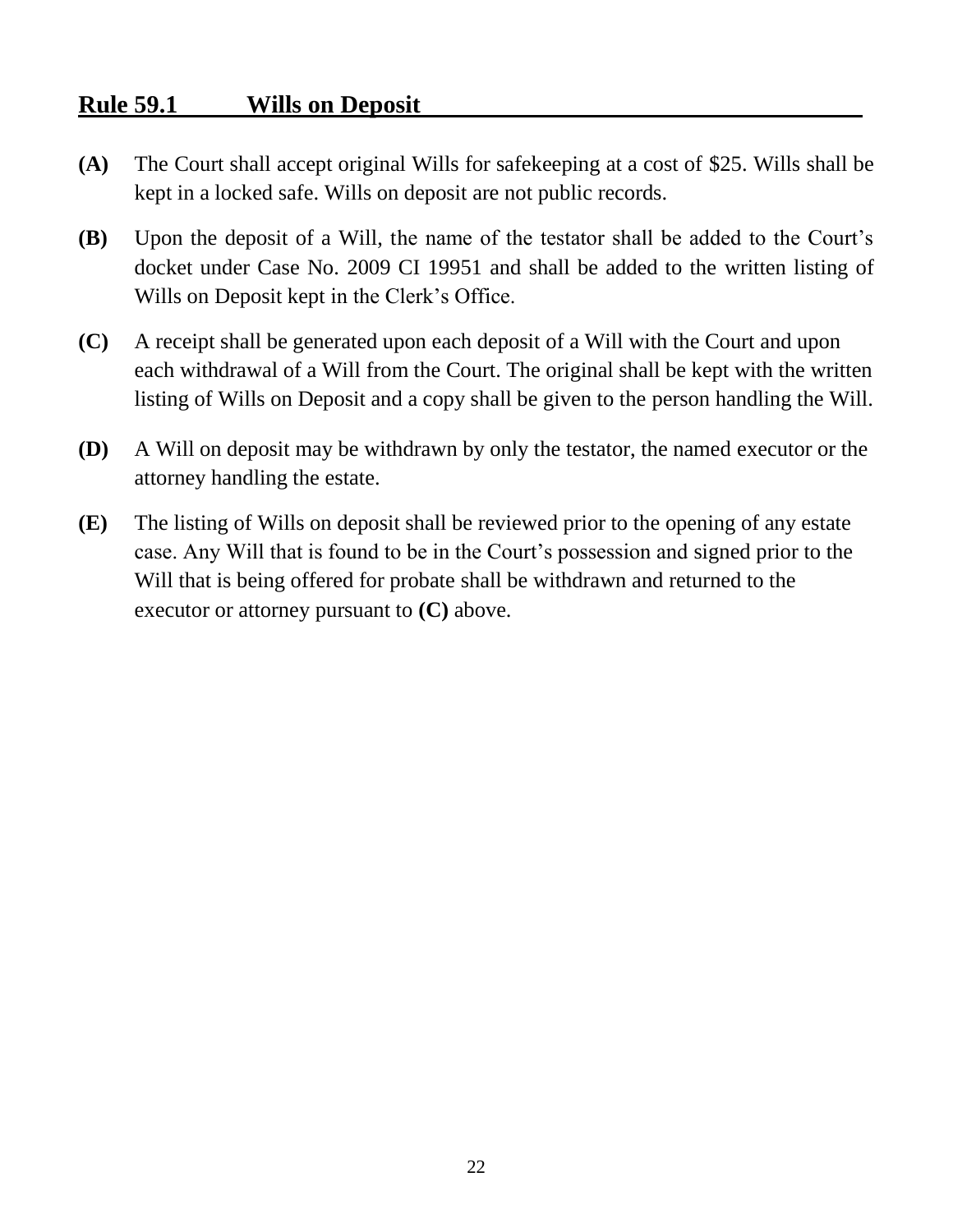#### **Rule 59.2 Admission of Wills**

- **(A)** Either the Judge or Magistrate shall make the initial determination, upon presentation, whether a purported will shall be admitted to probate. The Court reserves the ability to set the matter for hearing under R.C. 2017.18.
- **(B)** If a will presented to probate contains alterations or extraneous markings and the original text remains legible, the admission of the will shall be set for hearing pursuant to R.C. 2107.181 and the witnesses to the will shall testify as to the execution of the will and the physical appearance or condition of the will at the time of execution.
- **(C)** Any document presented for admission to probate as a will which appears to instead be a photocopy with photocopied signatures will either be subject to denial of the application or the Court, upon its own motion, may treat the application to admit as a motion to admit a lost will under R.C. 2107.26 and set the matter for an evidentiary hearing.
- **(D)** Where the will names an intervivos trust, or trustee thereof, as a beneficiary, a copy of the trust shall be provided to the Court at the time the estate is filed, but the trust will not be filed. Besides ascertaining whether the trust and/or trustee are in existence, the Court is entitled to see the trust provisions for support of a spouse, minor child or disabled adult child under guardianship.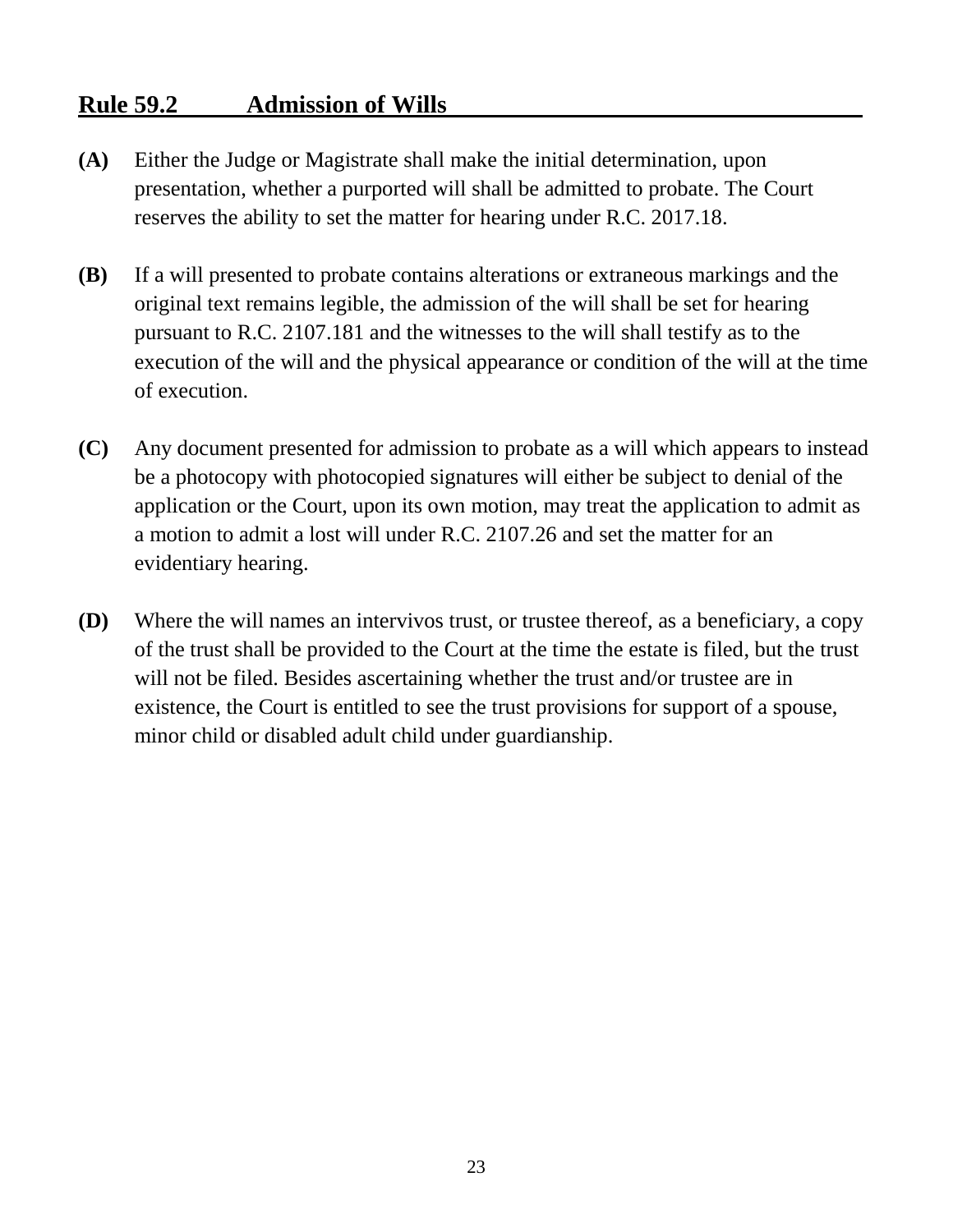#### **Rule 60.1 Fiduciary Appointments**

- **(A)** Pursuant to Ohio Revised Code Sec. 2109.04(A)(2), if the instrument dispenses the giving of bond, the Court will appoint a fiduciary without bond, unless the Court is of the opinion that the interest of the estate or trust demands it. In order for the Court to be able to make this determination, the Court may schedule a hearing on the waiver of bond; but may dispense with the hearing and appoint the fiduciary without bond if:
	- **1**. Upon application for appointment or prior to a scheduled hearing, the fiduciary files with the Court Acceptances of the Waiver of Bond (in a format approved by the Court) signed by all the vested beneficiaries named in the decedent's will as identified on the Form 1.0, or for a testamentary trust, by all the current beneficiaries named in the testamentary trust; or
	- **2.** The named fiduciary is the sole beneficiary of the estate/trust or if the named co-fiduciaries are the only beneficiaries of the estate/trust.
- **(B)** If the Court determines a bond is necessary the Court will generally require the applying fiduciary to post a surety bond of two times the probable value of the personal estate or such other level as determined to be appropriate by the Court; however, if the fiduciary is an attorney, the Court will generally require a surety bond equal to the probable value of the personal estate.
- **(C)** In lieu of the bond, the Court may authorize a depository in lieu of bond or restricted financial account arrangement to hold financial assets of the estate/trust, with such account being subject to the further order of the Court prior to the release of the restricted assets.
- **(D)** Attorneys shall not act as sureties in any case, nor are they permitted to become sureties on the bond of any fiduciary.
- **(E)** Where a bond is required, the Court will not accept personal sureties.
- **(F)** Executors who are not residents of Ohio shall keep all assets located in Tuscarawas County at the time of the decedent's death in Tuscarawas County until final distribution or until further order of the Court, unless a bond in compliance with R.C. 2109.04 is filed.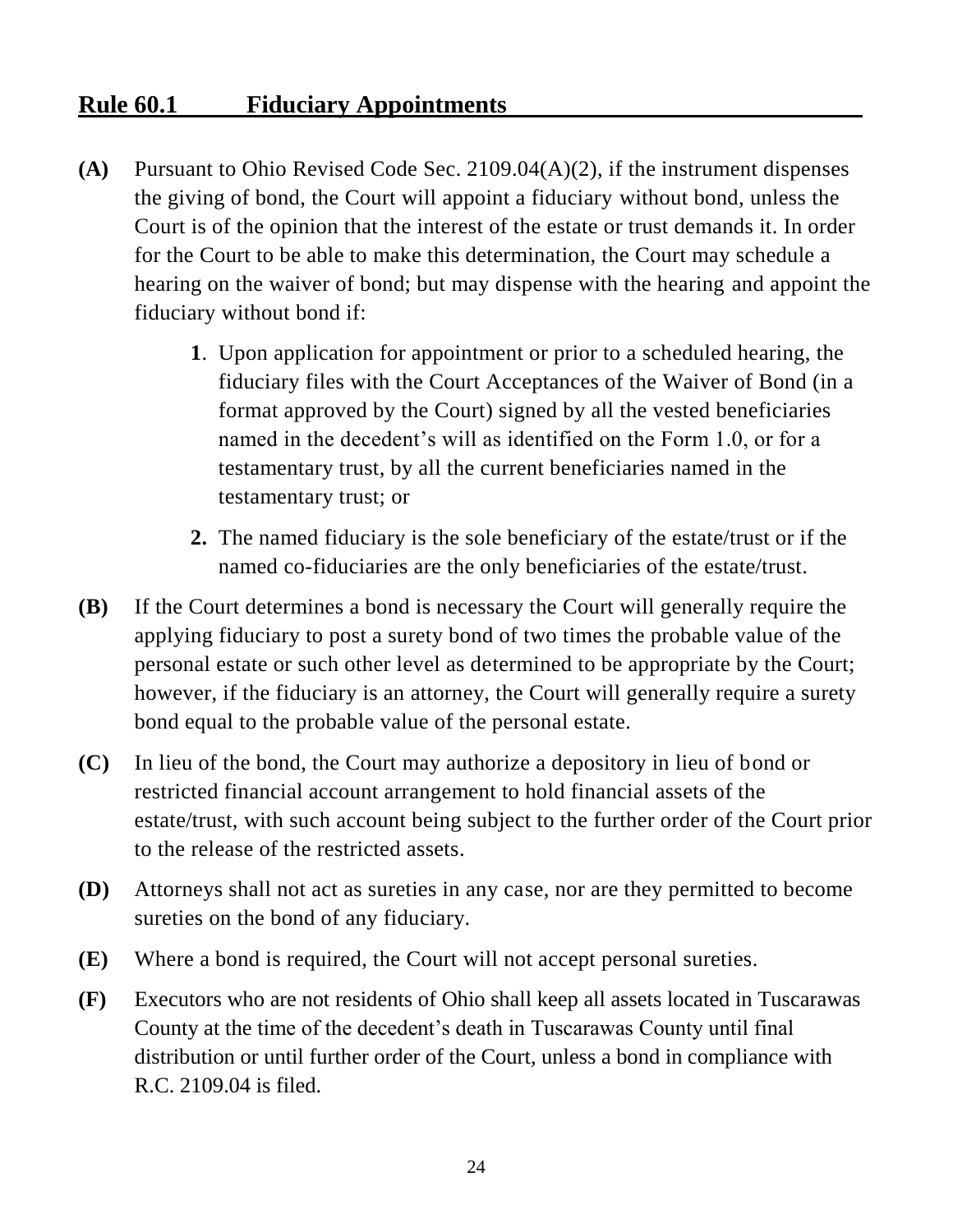- **(G)** Applicants for authority to administer an estate who are not represented by an attorney shall exhibit to the Court a picture identification and proof of current address, which must be updated within fourteen (14) days of any change.
- **(H)** Along with the notice of admission of a will to probate described in R.C. 2107.19, the fiduciary *shall* send a copy of such will to all legatees and devisees named in the will except those receiving nominal assets of less than \$200.
- **(I)** All applicants for administration of an estate must provide a good-faith estimate of values on Form 4.0. "Unknown" is not acceptable; reasonable inquiry by the applicant of the decedent's estate is expected before the application is made. An exception to this rule will be made in cases where the estate is opened for litigation purposes only by the applicant or by a creditor to establish a claim. A creditorapplicant will be required to post a bond once the assets become known.
- **(J)** An applicant who has served as guardian of an estate shall not be granted letters of authority to administer the decedent's estate upon the death of the ward unless the guardian of the estate is also named as fiduciary in the ward's will, or upon a showing of good cause.
- **(K)** All applications for estate administration SHALL include a copy of the decedent's death certificate.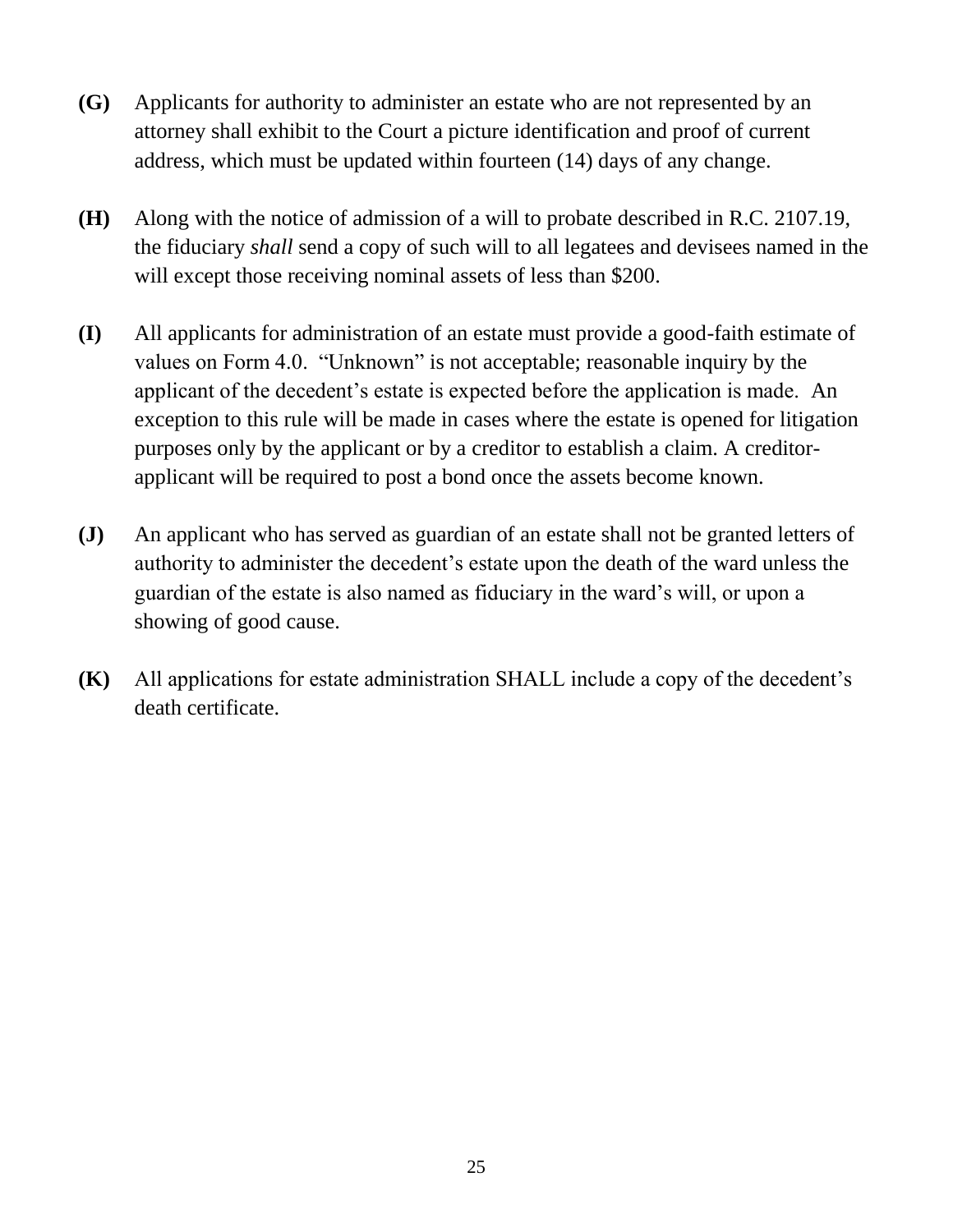#### **Rule 61.1 Appraisers & Appraisals**

- **(A)** When required by law, there shall be one suitable and disinterested appraiser appointed by the executor or administrator of an estate, with Court approval. The following persons shall be disqualified from being such an appraiser:
	- 1. a person related by blood or marriage to the decedent;
	- 2. a beneficiary of the estate;
	- 3. a person related by blood, marriage or employment to the attorney for the estate;
	- 4. a person related by blood, marriage or employment to the fiduciary for the estate.
- **(B)** Appraisals shall be made by licensed and qualified appraisers for the specific subject matter for all appraisals. These appraisers may include brokers, auctioneers, credentialed real estate appraisers or such other persons whose experience and training qualify them to make appraisals. Upon the filing of Form 3.0 or Form 6.0, the Court may require said appraiser to file either a completed appraiser application or a resume listing the credentials of said individual.
- **(C)** No appraiser shall be permitted to directly or indirectly purchase or acquire any of the property her or she appraises, except at public auction.
- **(D)** The market value of real estate as found in the Tuscarawas County Auditor's property records shall be accepted as the readily ascertainable value of the property and no further appraisal of such property shall be required except as ordered by the Court. A copy of said valuation shall be attached to Form 6.1 or Form 5.1, whichever is applicable.
- **(E)** The market value of any motor vehicle found in the current N.A.D.A. Official Used Car Guide or in the current Kelley Blue Book under the category "average retail" may be adopted as the readily ascertainable value of the motor vehicle unless otherwise determined by the Court. A copy of the appropriate page from said guide or a printout from either publication's online site shall be attached to Form 6.1 or Form 5.1, whichever is applicable.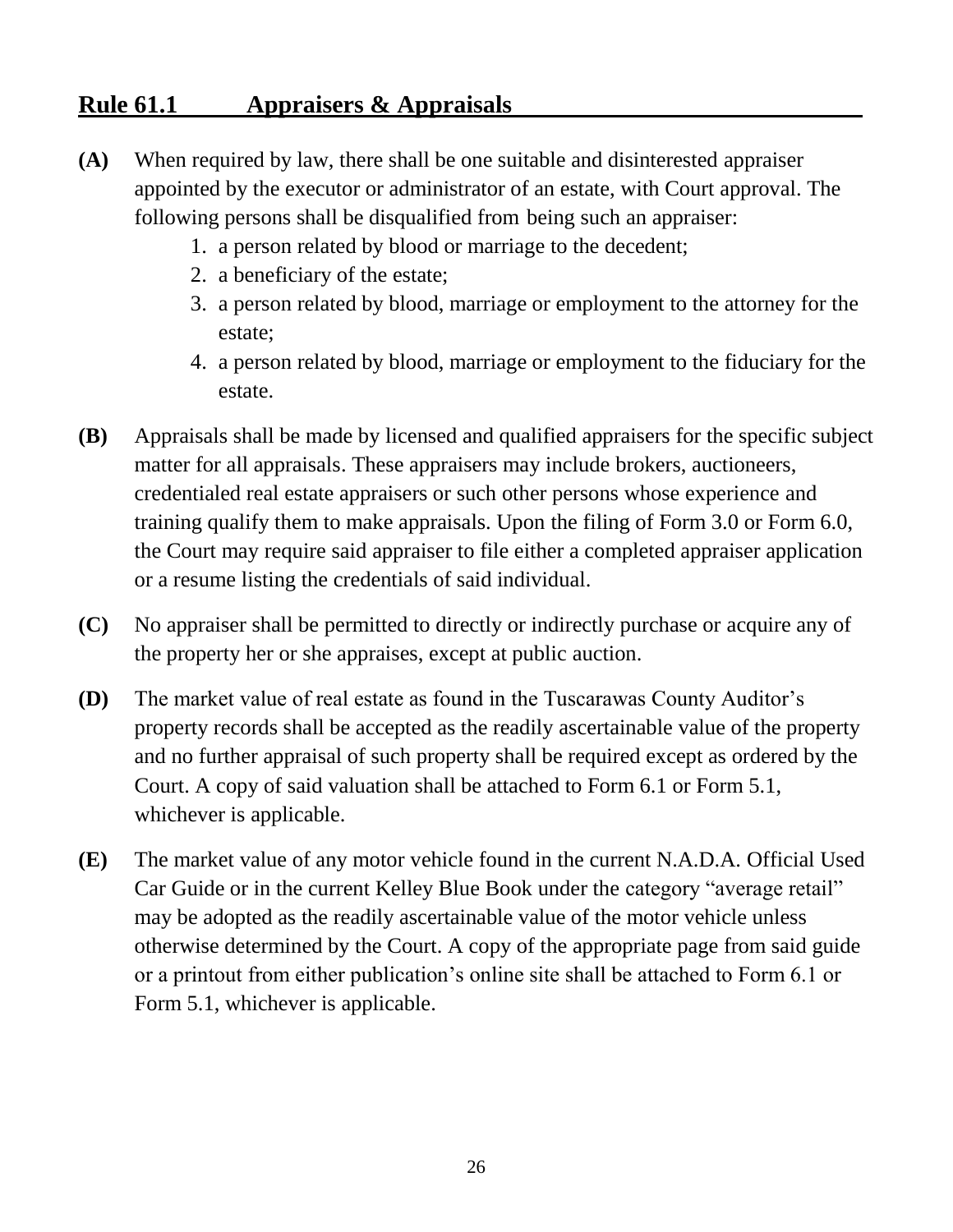- **(F)** An administrator, executor, fiduciary, beneficiary or creditor of a decedent's estate may file a written request with the Probate Court not later than the date set for hearing on the Inventory and Appraisal pursuant to R.C. 2115.16 that any property deemed to be appraised by readily ascertainable means shall be appraised by a suitable and disinterested appraiser as provided.
- **(G)** Any fiduciary, beneficiary or executor of a decedent's estate may file a written request within five days prior to the date set for hearing of the inventory requesting itemization of and appraisal of household goods and furnishings and other specified tangible personal property. The Court may, in its discretion, continue the issue of inventory approval upon such request.
- **(H)** All tangible personal property, household goods and furnishings of a decedent shall be returned on the Inventory with an appraisal, except as provided herein:
	- **1.** Unless otherwise ordered by the Court, tangible personal property, household goods and furnishings of the decedent, passing to the surviving spouse may be returned on the Inventory without appraisal.
	- **2.** Unless otherwise ordered by the Court, where no Ohio estate tax return is required to be filed, tangible personal property, household goods and furnishings of the decedent may be returned on the Inventory without appraisal if all beneficiaries entitled to receive such property consent to the waiver of an appraisal.
	- **3.** Unless ordered by the Court, wherein the fiduciary determines, in good faith, that the total fair market value of all the decedent's household goods and furnishings is less than \$4,000, the household goods and furnishings may be considered assets, the value of which is readily ascertainable, and which need not be appraised. In the event that an interested party objects to any such determination and files an exception to the inventory, the fiduciary shall obtain a formal appraisal of the ward's household goods and furnishings prior to the hearing on such exception.
- **(I)** A fiduciary, beneficiary, or creditor of a decedent's estate may file a written request with the Probate Court not later than five (5) days prior to the date set for hearing on the Inventory and Appraisal pursuant to Section 2115.16 of the Revised Code that any property deemed to be appraised by readily ascertainable value shall be appraised by a suitable and disinterested appraiser.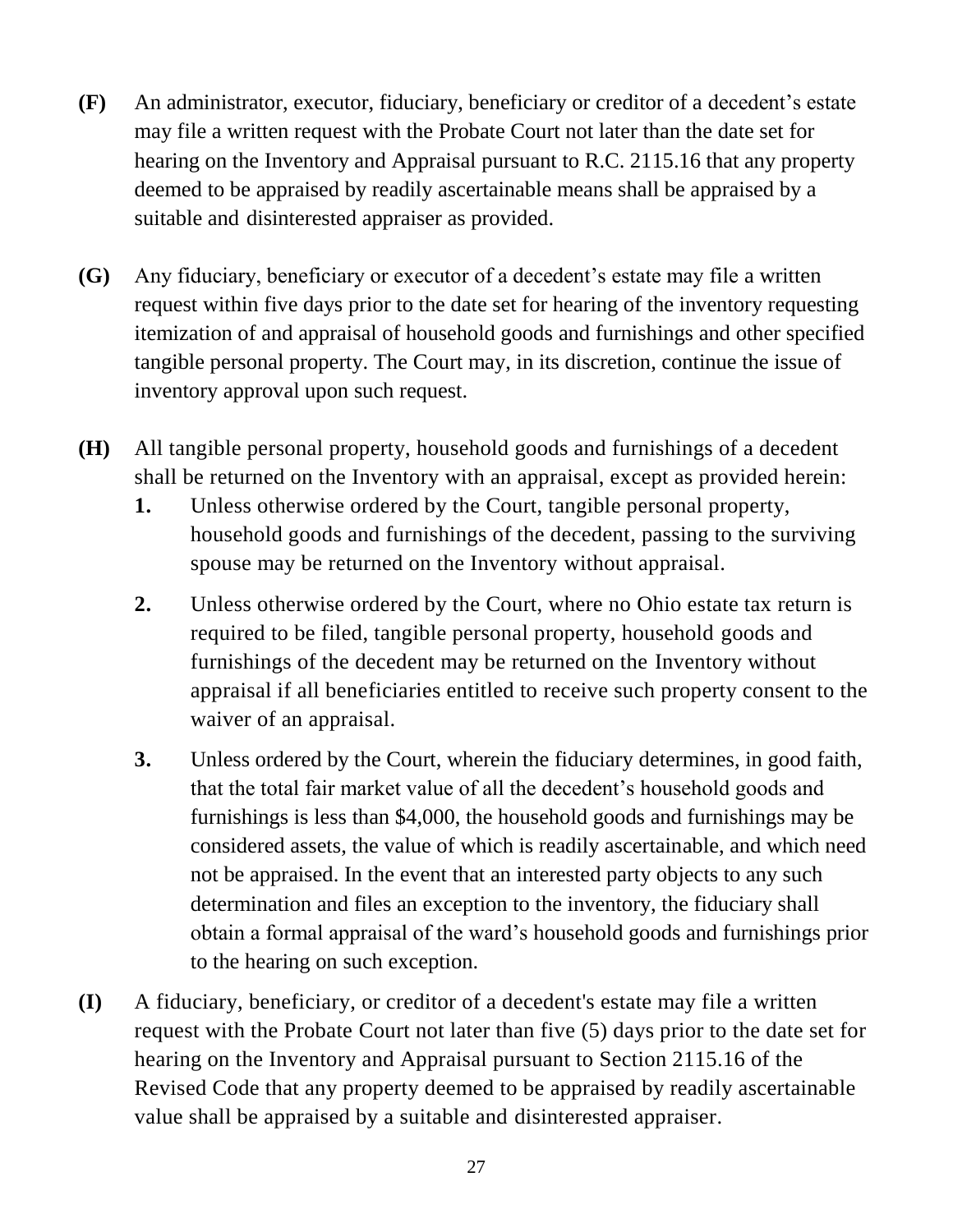#### **Rule 62.1 Claims Against Estate**

- **(A**) No estate, guardianship or trust should be closed until all claims filed with the Court have been resolved, including claims for bond premiums. Bond premiums shall be regarded as administrative expenses and shall be paid when due. No application need be made for authority to pay a bond premium.
- **(B)** When an estate is insolvent, the executor, administrator, or guardian may file a notice of insolvency with the court but is not required to. If insolvency proceedings are commenced, the schedule of claims shall state the name and address of each claimant as it appears on each claim, the amount claimed, the date of presentation of the claim, the class into which the claim falls for payment under R.C. 2117.25, the security held therefor, whether the claim has been allowed or rejected by the executor or administrator and the date of such allowance or rejection.
- **(C)** No insolvency proceedings will be conducted within an action to relieve an estate from administration. If insolvency proceedings become necessary to protect the applicant or commissioner from potential liability for failing to make proper payment, the applicant, commissioner, or Court on its own motion can seek to convert the case to a full administration and to select a proper administrator or executor with proper notice to those entitled to notice of an application for appointment.
- **(D)** If an insolvency proceeding is commenced, the attorney or fiduciary shall also indicate the amount of proposed payment for each creditor. The attorney or fiduciary shall obtain a hearing date on the insolvency and notify all creditors of the hearing by certified mail and bring the mail receipts to the hearing to be retained in the case file.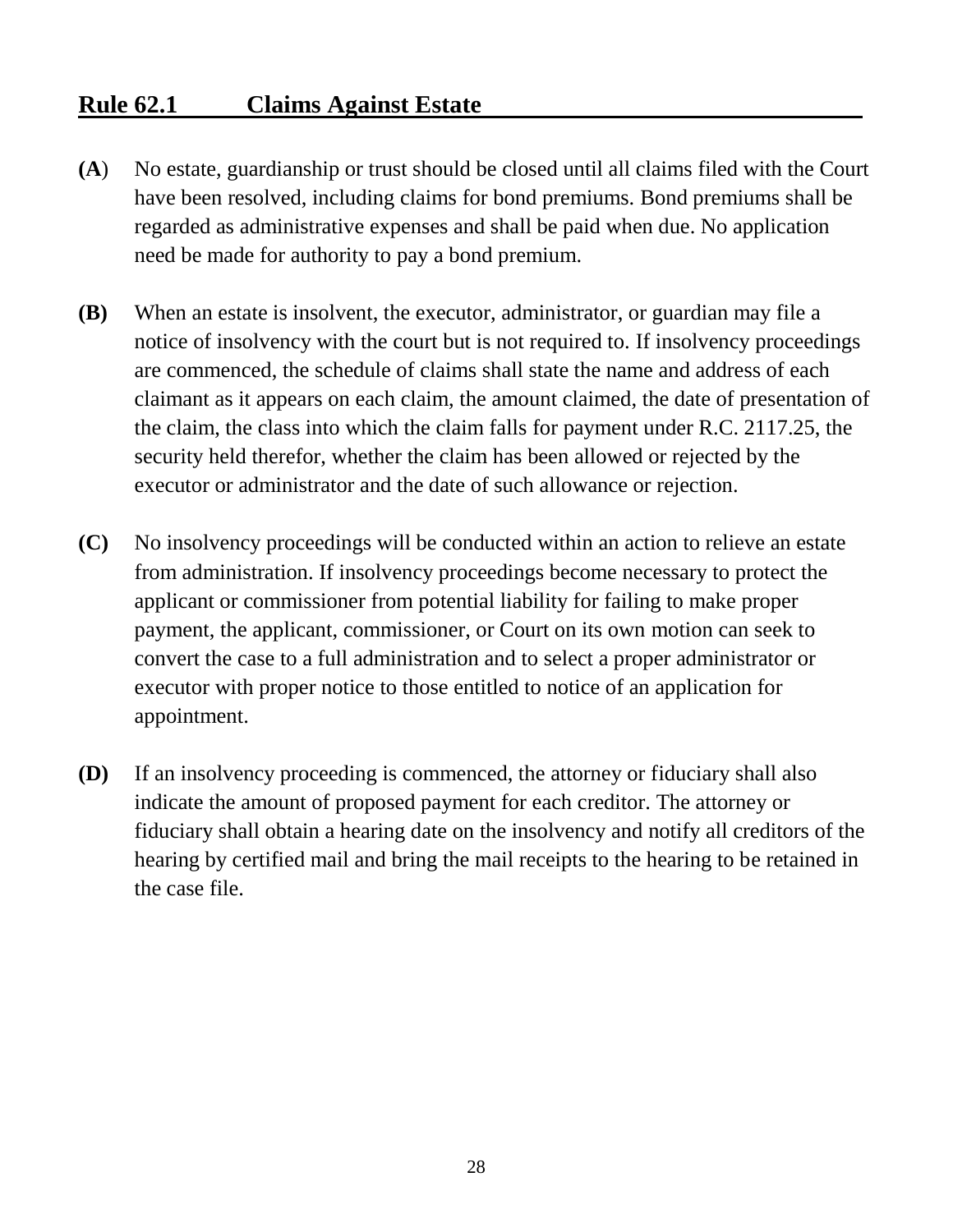#### **Rule 63.1 Application to Sell Personal Property**

- **(A)** If a fiduciary proposes to sell an automobile or other item of personal property to himself/herself, a family member, business associate, client or agent of the fiduciary, all of the following must be submitted:
	- **1.** an adequate description of the item, and its current location and condition;
	- **2.** an estimate of value from the inventory with appraisal or, if not suitable for expert appraisal, the fiduciary's good-faith belief as to market value; and
	- **3.** written consent of all legatees or residuary beneficiaries potentially affected by the sale.
- **(B)** The Court retains the authority to reject the proposed private sale and require sale to the public at auction, or take such other steps as may seem necessary to protect creditors and beneficiaries.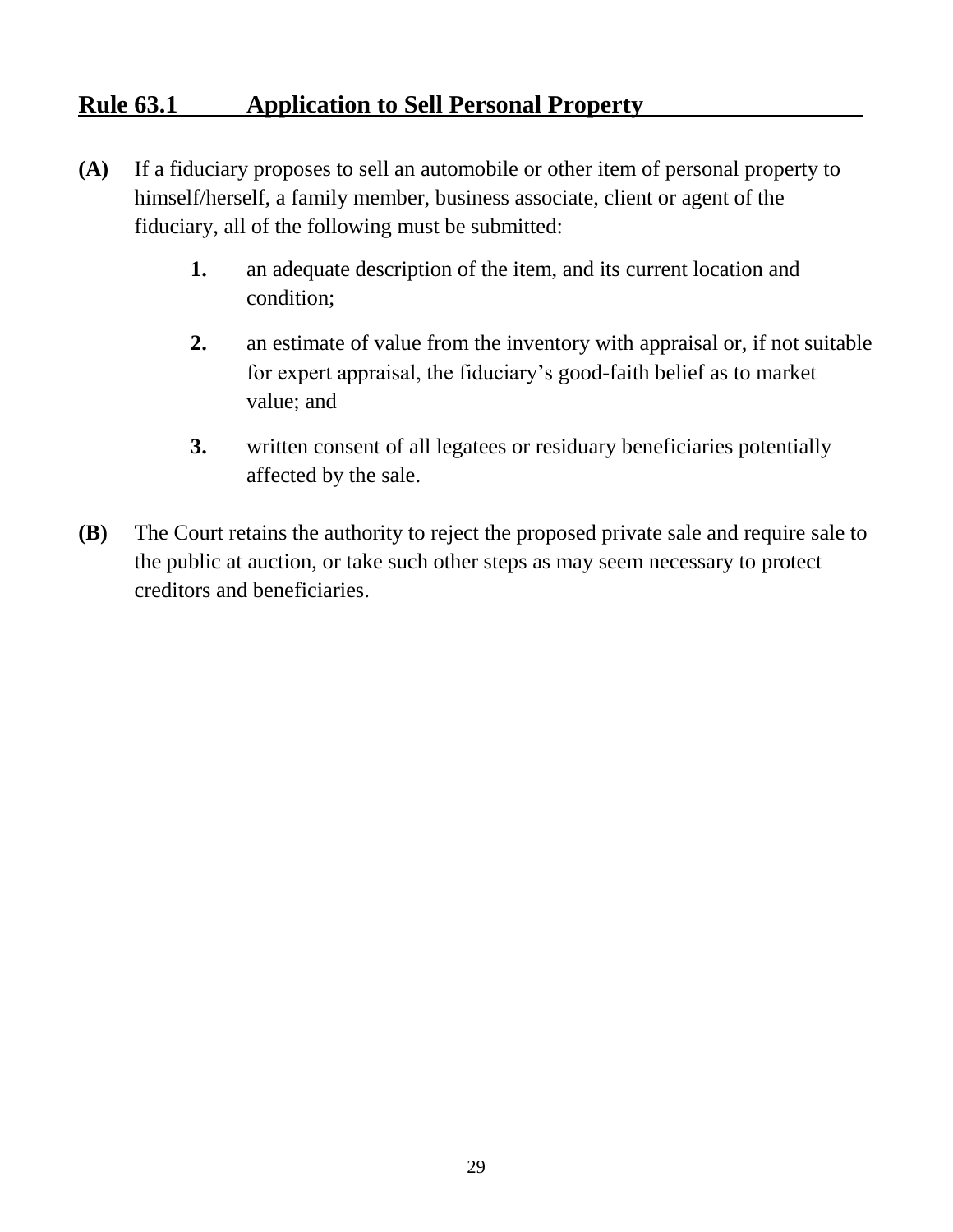#### **Rule 64.1 Fiduciary Accounts**

- **(A)** General provisions which apply when filing any type of account:
	- **1.** All accounts must be personally signed by the fiduciary and contain the full name, current address and telephone number of the fiduciary. If there are multiple fiduciaries, all fiduciaries must sign.
	- **2.** If canceled checks are used as a receipt for any account, copies of both the front and back of said checks shall be filed with the Court. If the canceled checks are not returned to the fiduciary, a copy of the front of the check and a copy of the corresponding bank statement showing that the check was cashed will be permitted.
	- **3.** No expenditure, sale, distribution or fee will be approved while the fiduciary is delinquent in filing any type of account.
	- **4**. Accounts will not be approved without vouchers or other proof which verifies each disbursement.
- **(B)** Requirements for filing estate accounts:
	- **1.** In the event a final and distributive estate account is not required to be filed by the administrator or executor within six months of appointment due to circumstances described in R.C. 2109.301 (B), or other leave of the Court, a first partial account must be filed within nine months of appointment. All subsequent accounts must be filed on a yearly basis unless the Court orders otherwise.
	- **2.** A fiduciary shall make no distribution of attorney's fees or fiduciary commission until said fees have been approved by the Court.
	- **3.** The following items must be included with the filing of the final estate account:
		- **a**. attorney fee guideline form;
		- **b.** receipt for attorney fees or waiver of fees;
		- **c**. fiduciary fee guideline form;
		- **d**. receipt for fiduciary fees or waiver of fees;
		- **e**. Form 13.9;
		- **f**. a copy of the funeral bill showing it is paid in full;
		- **g**. receipts for distributions to all beneficiaries for the amounts they received as reflected in the final account;
		- **h**. receipts for specific items bequeathed and received;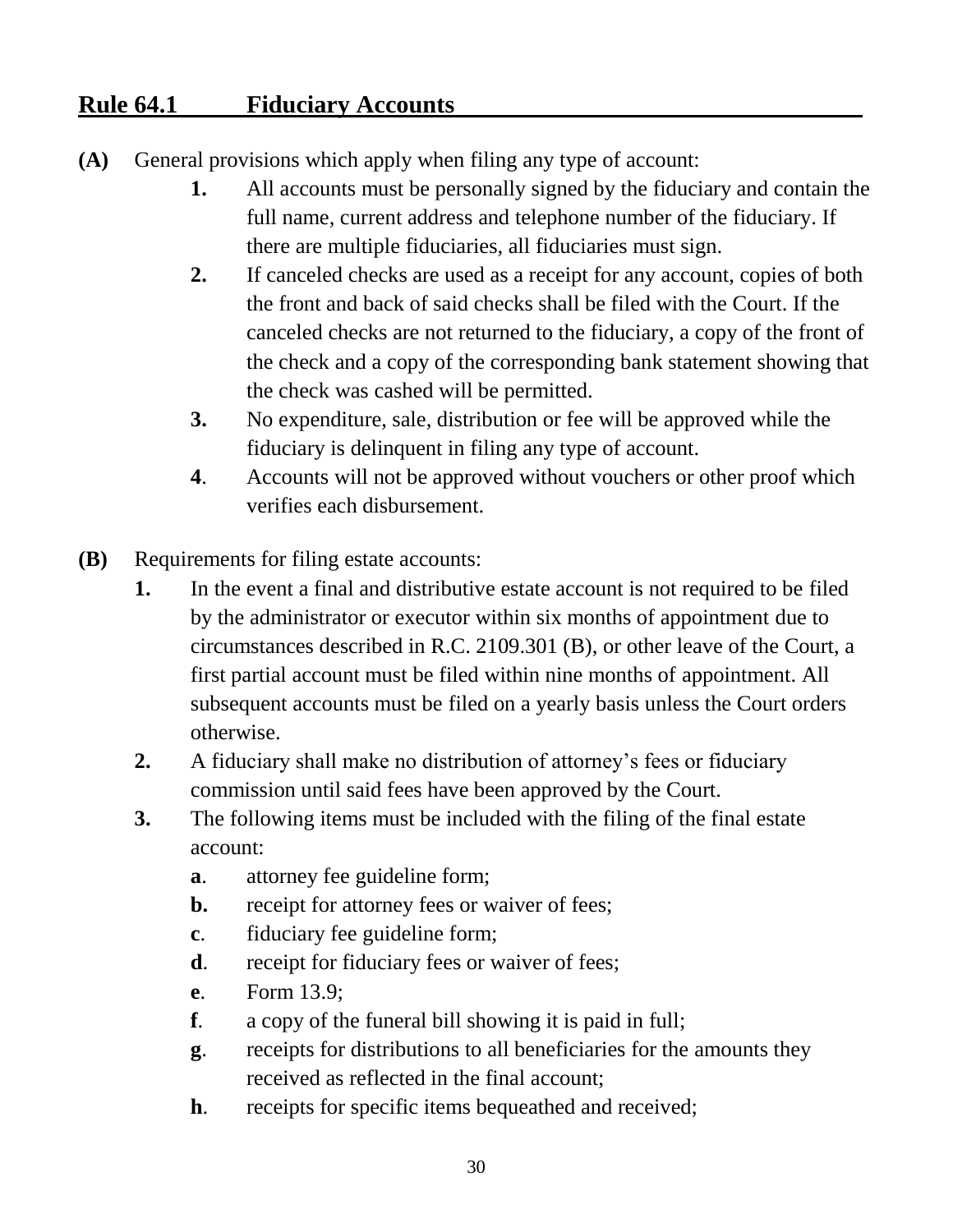- **i**. settlement statement from the sale of any real estate or personal property auction;
- **j**. payment of any final court costs due; and
- **k.** Form 10.4A if estate is being closed less than six months from the date of death.
- **(C)** Requirements when filing guardianship accounts:
	- **1**. Guardianship accounts are due on the anniversary of the date that the letters of authority were issued. Accounts shall be filed every year unless the Court orders otherwise.
	- **2**. The expenditures shown on the guardian's account shall be compared with the applications for authority to expend funds previously filed to ensure no expenditures were made without Court approval.
	- **3**. Proof of the values of the items in the ward's estate shall be filed with the account (bank statements, bank certificate, etc.) to show the ward's estate value as of the ending date of the account.
	- **4**. For guardianships in which there is a guardianship of the ward's estate but the estate is composed only of Social Security Administration funds, the Court may permit the filing of a copy of the annual Social Security Representative Payee Report or the Court's Social Security Report form (SSR) in lieu of an account. This report will be filed but will generate no costs.
	- **5**. No attorney or guardian fees are to be paid until approved by the Court.
	- **6**. Accounts for guardianships will not be approved without vouchers or other proof which verify each disbursement.
	- **7**. Copies of all bank statements, brokerage statements, etc. are to be filed with each guardian's account.
	- **8**. Vouchers, receipts, statements, etc. filed in support of any guardianship account will be kept by the Court for three years from the date of filing pursuant to Rule 26 and then destroyed. Should the fiduciary or attorney want the records returned after that time, said request should be made when the documents are filed.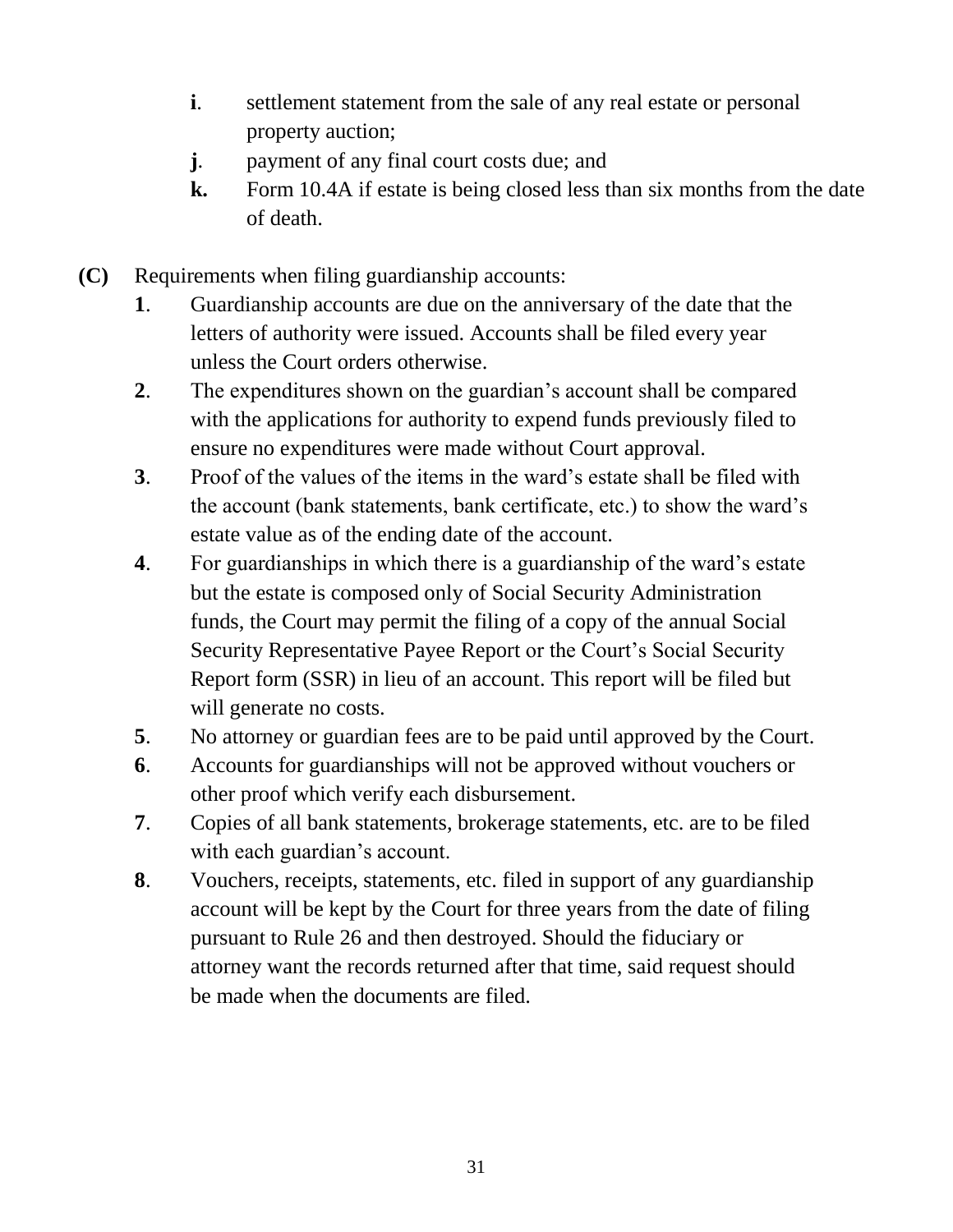- **(D)** Requirements for filing trust accounts:
	- **1**. Trust accounts are due on the anniversary of the date of appointment of the trustee. Accounts shall be filed every year unless the Court orders otherwise.
	- **2**. Vouchers, receipts, statements, etc. filed in support of any trust account will be kept by the Court for three years from the date of filing pursuant to Rule 26 and then destroyed. Should the fiduciary or attorney want the records returned after that time, said request should be made when the documents are filed.
	- **3**. Actual trust accounts may be destroyed after 12 years from the date of account approval pursuant to Rule 26. Should the fiduciary or attorney want the records returned after that time, said request should be made when the documents are filed.
- **(E)** The Court, may upon its discretion, create a separate file for bulky financial records. Although said separate file may be kept in another location, said records are part of the Court's public record. If copies of such records are sought, all account numbers and any other identifying information must be redacted before the copies leave the probate court office.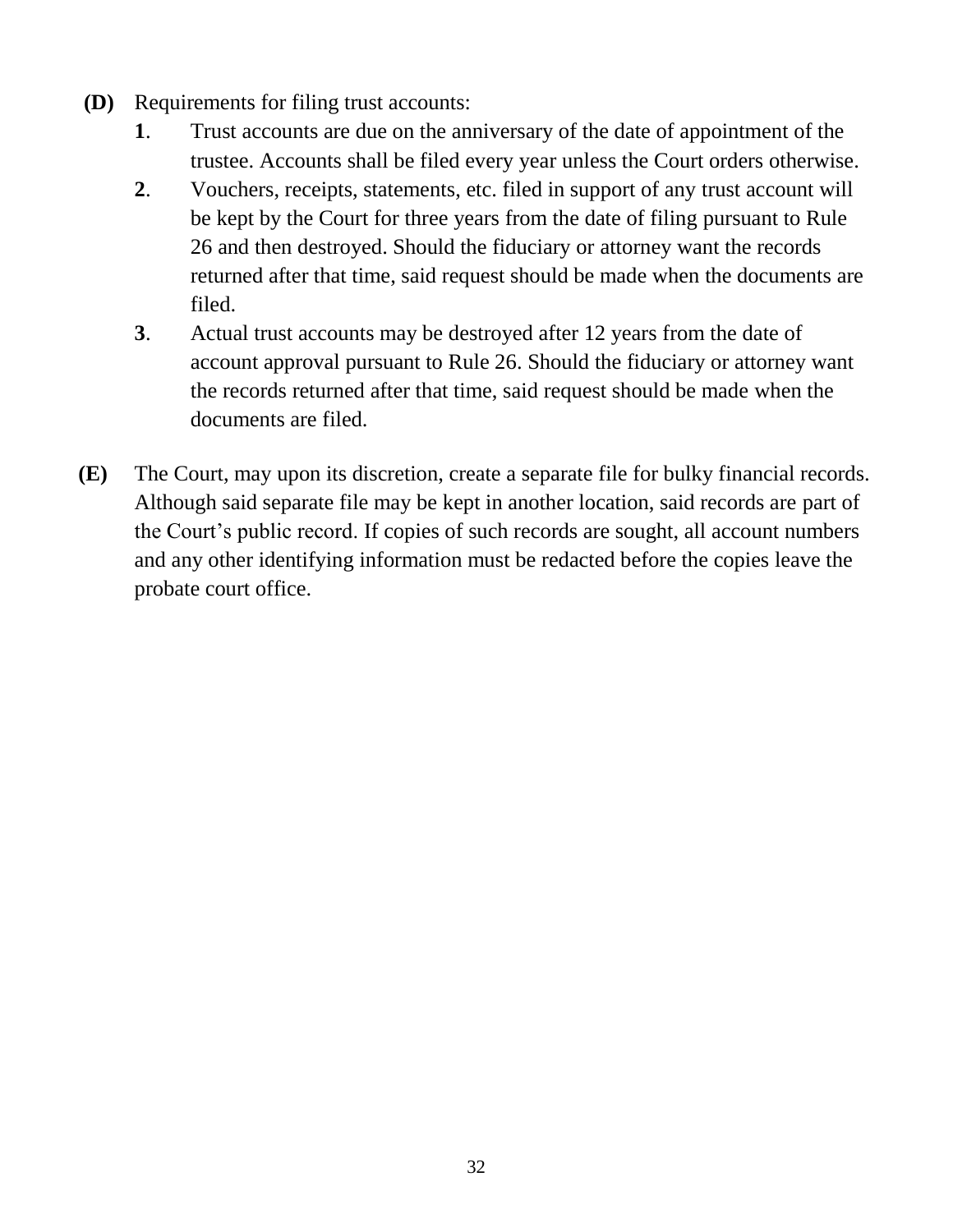#### **Rule 66.1 Guardianships of Minors**

- **(A**) The Court will not accept for filing any application for guardianship of a minor when the sole purpose of the action is to establish residency for school purposes. Requests for custody for school purposes should be heard and determined by the Juvenile Division upon a filed complaint or motion.
- **(B)** When a non-parent seeks to obtain custody and control of a child and at least one parent is alive, the action should be brought in the Juvenile Division unless the minor has assets of more than \$10,000 in which case the non-parent is to apply to become the guardian of the child's person and estate.
- **(C)** Notice of hearing should be given to all next of kin who are residents of the State of Ohio, unless waived. Notice of hearing must be served upon a parent, regardless of residency. An applicant's contention that a parent's whereabouts are unknown and cannot be ascertained by exercise of due diligence must be accompanied by an affidavit demonstrating the specific investigation undertaken to locate the parent.
- **(D)** When an application for guardianship of an indigent child is filed, the application should be accompanied by an affidavit of the child's known financial circumstances.
- **(E)** A copy of the child's birth certificate shall be filed with the application for appointment. Prospective minor wards must appear personally in court unless good cause is demonstrated to waive their presence.
- **(F)** A guardian must inform the Court as to any change of the address of said guardian and the minor ward within 14 days of that change of address.
- **(G)** Upon settlement of a minor's claim, whether pursuant to guardianship proceedings or not, the attorney representing the applicant or guardian is responsible to see that the minor's funds are disbursed according to the Court's order by returning Form 22.3, signed by the depository financial institution within ten (10) days of the order.
- **(H)** An application by a parent-guardian for permission to use the child's funds will cause the Court to consider the parents' income and ability to provide the item for which the funds are sought.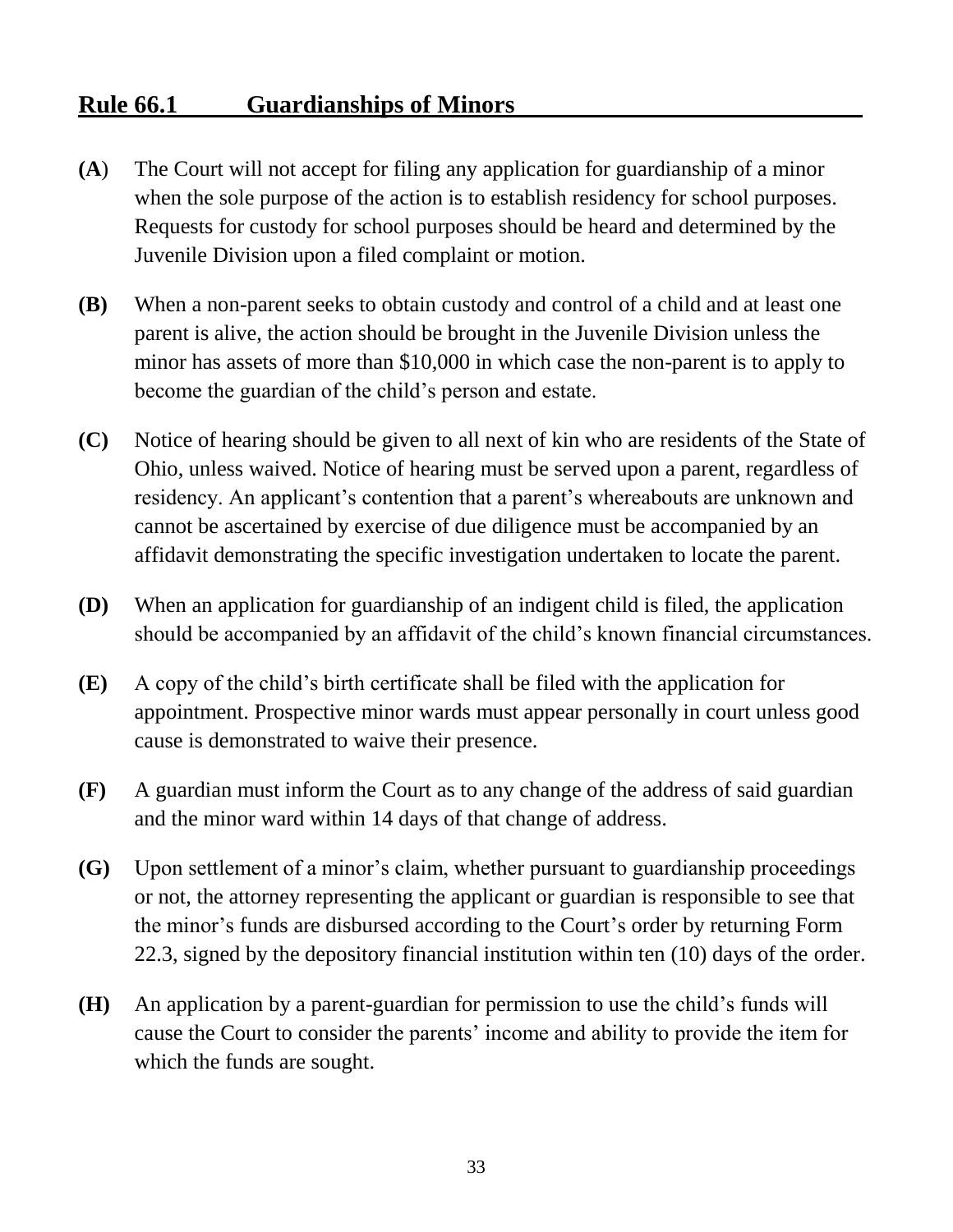# **Rule 66.2 Guardianships of Incompetent Persons**

- **(A**) A separate guardianship application must be filed for each prospective ward. There will be a separate case file and case number for each ward.
- **(B)** All guardians of the person are to file their first Guardian's Report (Form 17.7) within twelve months of their appointment – approximately on the anniversary date of such appointment. Subsequent reports are filed every year. The Statement of Expert Evaluation (Form 17.1) must be included with the first Report, but need only be submitted every other year thereafter.
- **(C)** The guardian must deposit all of the ward's Wills with the Court for safekeeping.
- **(D)** A guardian must inform the Court as to any change of address of the guardian or ward within 14 days of that change in address.
- **(E)** Whether upon an application for Emergency Guardianship or regular guardianship, if the applicant provides a statement and proof that no medical/psychological record is available and the prospective ward refuses to submit to an examination, the court may proceed upon the application without the Statement of Expert Evaluation. The Court may use lay testimony to establish the need for emergency or temporary orders, including an order requiring the prospective ward to submit to medical or psychological evaluation.
- **(E)** All guardians of the person and estate shall receive a guardian's handbook issued by the Court as well as the Guardianship Guidebook provided by the Ohio Judicial College. The books will provide the guardian with general information on the guardian's duties and responsibilities.
- **(G)** All guardians shall complete the Ohio Supreme Court Guardian Education Program. This program consists of an initial 6-hour "Fundamentals of Adult Guardianship" course and annual 3-hour "Continuing Education" courses.
- **(H)** A guardian of the person of an incompetent ward shall personally visit his or her ward at least quarterly. Failure to comply with this requirement may result in the removal of the guardian.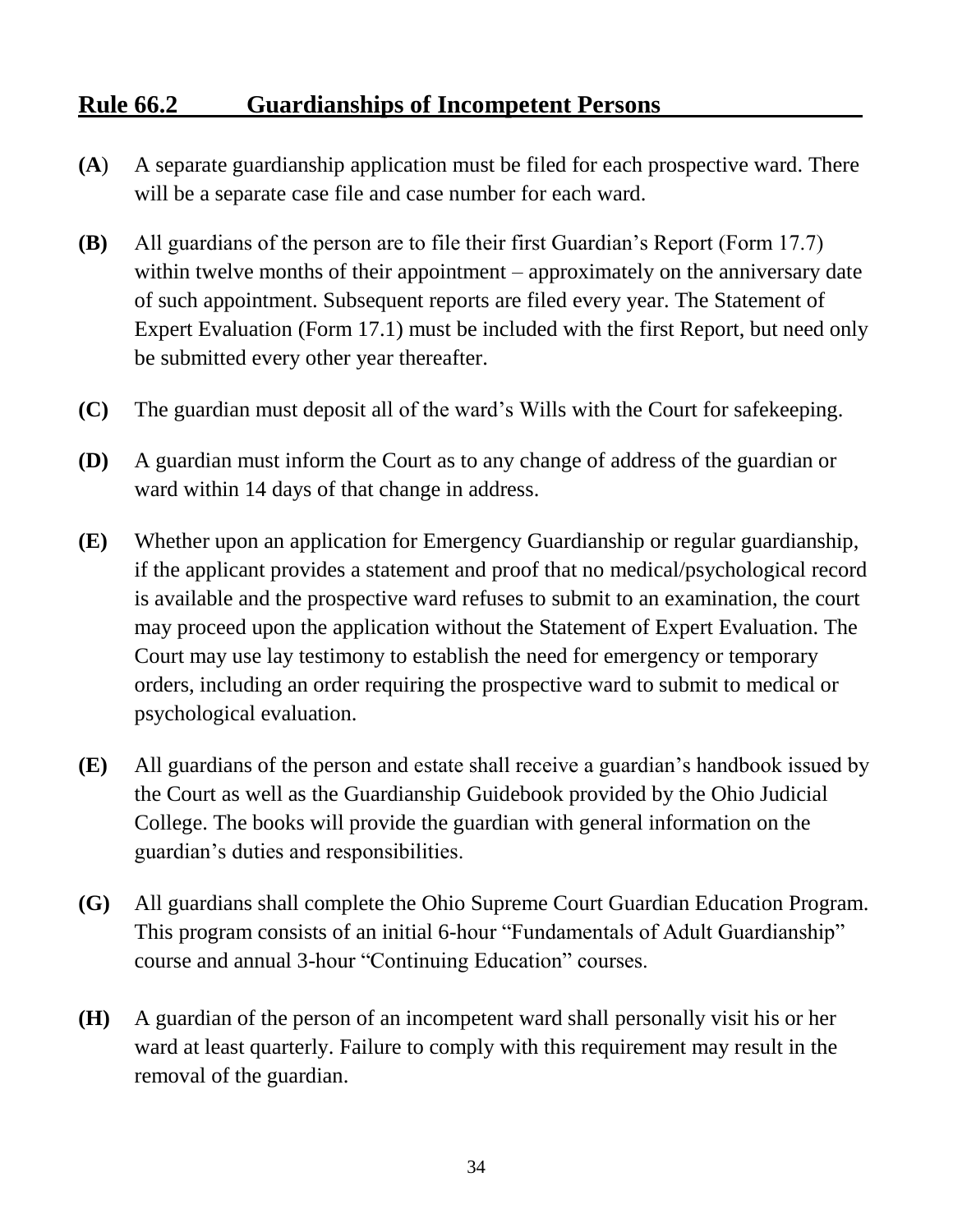- **(I)** All guardians shall follow the mandates set forth in Superintendence Rule 66, effective June 1, 2015, unless expressly exempted from said mandates by the Court.
- **(J)** For purposes of the indigent guardianship fund, an adult ward or alleged incompetent will be rebuttably presumed to be indigent if his or her personal property is less than \$1,500 and his/her annual income is less than U.S. Department of Health and Human Services poverty guidelines. Persons with greater resources are rebuttably presumed not to be indigent. All adults qualified for Medicaid are rebuttably presumed to be indigent.
- **(K)** An attorney appointed to represent an indigent ward or a guardian at the expense of the indigent guardianship fund is not expected to serve pro bono. The hourly compensation available for attorneys is \$75 per hour for both in-court and out-ofcourt work.
- **(L)** The examination of the ward or proposed ward by an expert shall not have occurred more than three months prior to the filing of the Statement of Expert Evaluation which accompanies the Application for Appointment of Guardian or an Incompetent.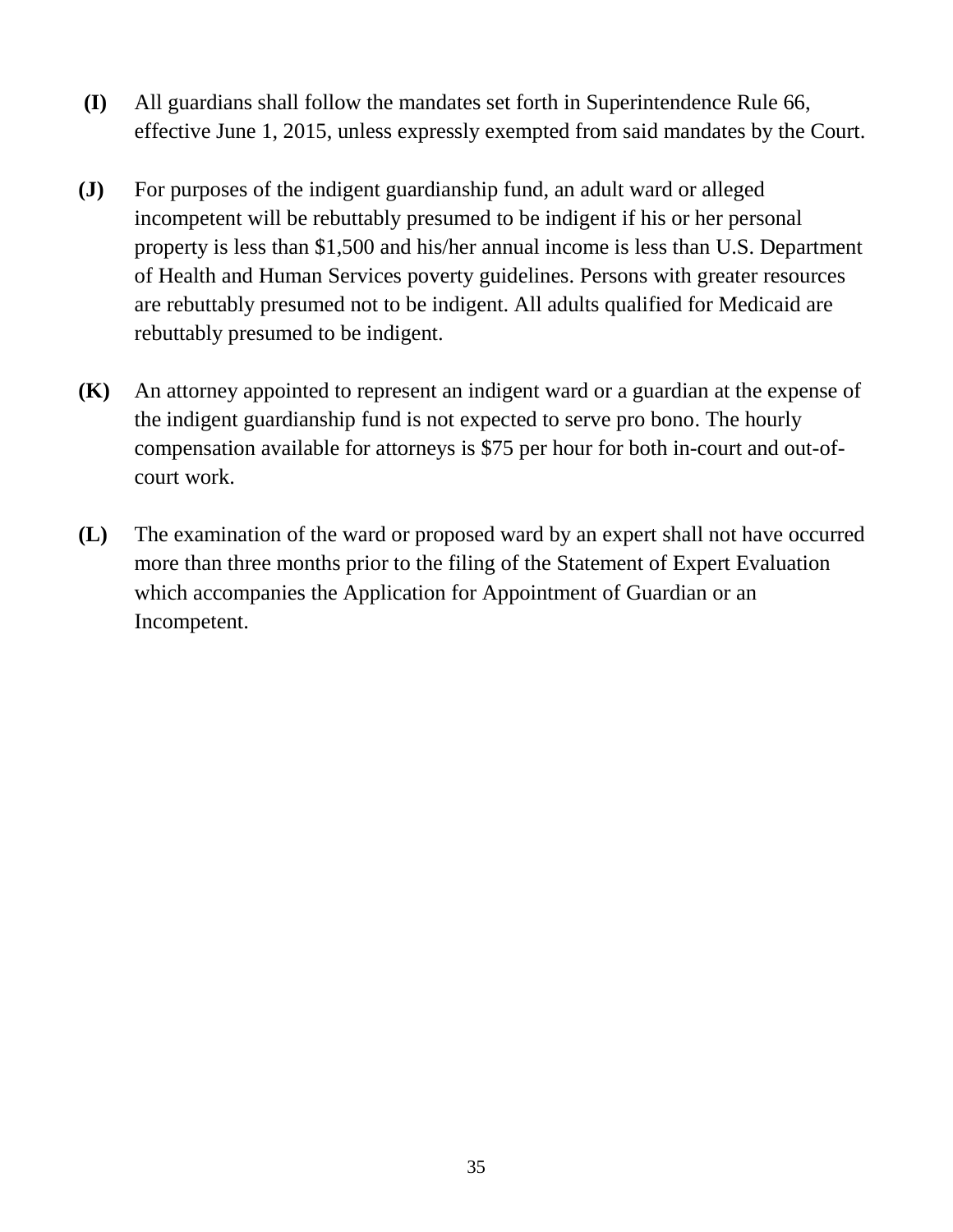# **Rule 66.3 Emergency Guardianships**

- **(A**) An application for appointment of an emergency guardian shall be accompanied by the Statement of Expert Evaluation and Supplement for Emergency Guardian of Person signed by a physician describing the circumstances which make it reasonably certain that immediate action is required to prevent significant injury to the prospective ward's person and/or estate of the prospective ward.
- **(B)** Each Application for Emergency Guardianship shall be reviewed by the Court upon its submission. The Court shall decide whether the situation is an emergency and if so, will direct the Clerk to file said application and set it for immediate hearing.
- **(C)** The examination of the ward or proposed ward by an expert shall not have occurred more than three months prior to the filing of the Statement of Expert Evaluation which accompanies the Application for Appointment of Guardian or an Incompetent.
- **(D)** If the applicant demonstrates that the prospective ward refuses assessment, the Court may grant the emergency guardianship for at least the first 72 hours upon clear and convincing lay testimony.
- **(E)** In all cases, the emergency guardian must prove that he or she has served upon the ward a copy of the appointment of emergency guardian, indicating the guardian's authority, and any notice of hearing for determination whether the emergency guardianship is to continue. Documents should be handed to the ward personally unless the ward's condition prevents a receipt of the notice, in which case copies of the appointment and notice may be constructively served by leaving them at bedside and/or with direct caretakers.
- **(F)** If the ward is hospitalized, notice of the action granting emergency guardianship and notice of the hearing to determine whether the emergency guardianship is to continue for another thirty (30) days shall be served upon the ward personally, at the earliest opportunity, by the emergency guardian, his attorney, or hospital personnel. The guardian must establish by evidence that the ward was served with notice of hearing at the hearing to determine whether the emergency guardianship is to be extended.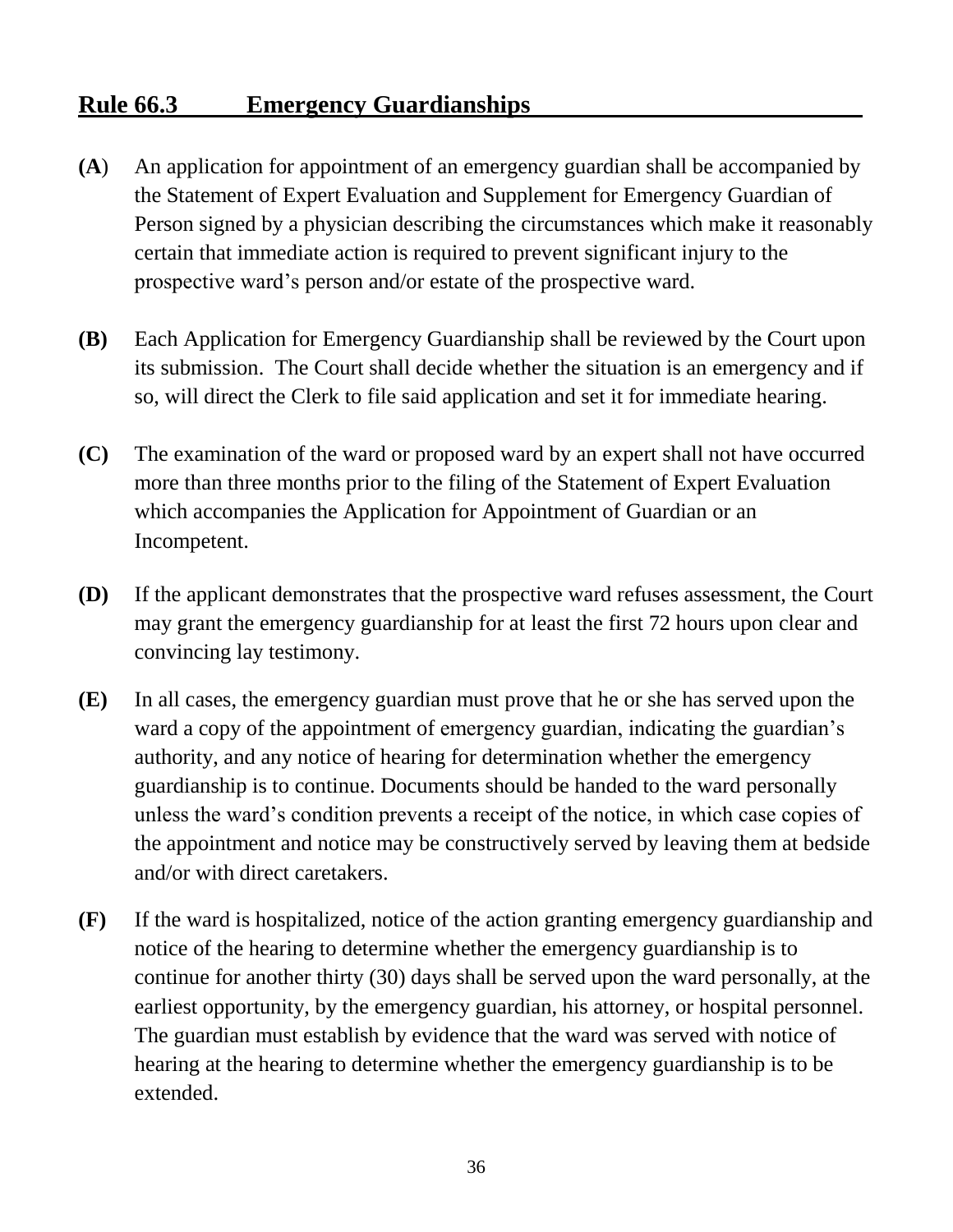**(G)** For purposes of setting an emergency guardianship for further hearing upon the issue of continuing it for thirty days, the days when the Court is not open due to weekends or holidays are not included within the first 72 hours of the emergency guardianship.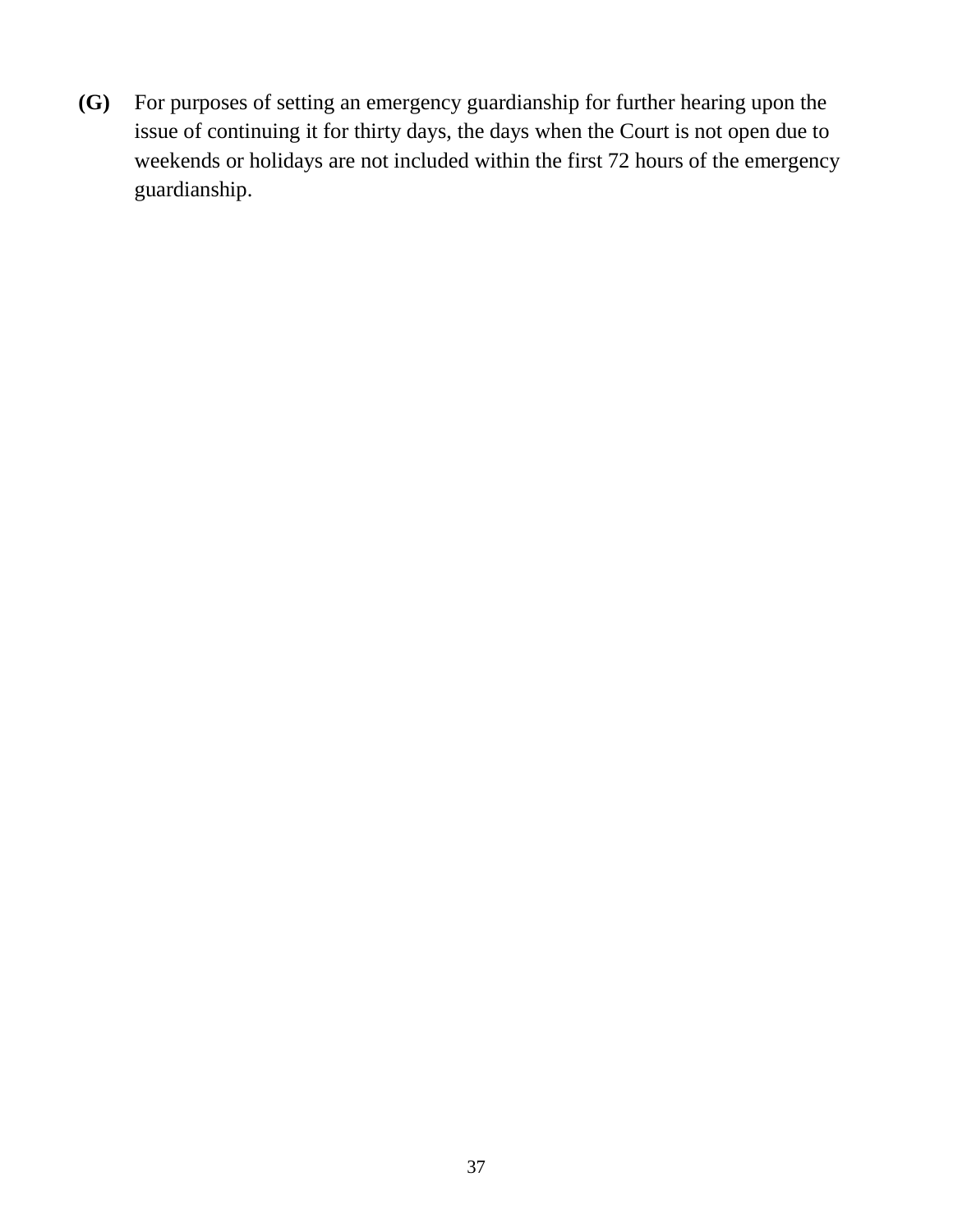# **Rule 66.4 Guardian Complaints**

The Court's guardianship clerk shall accept all complaints/comments relating to the performance of guardians appointed by the Court. All complaints/comments shall be in writing and shall be submitted in person, by mail or by email and directed to said guardianship clerk.

All complaints/comments and related documents shall be filed in the corresponding guardianship case file unless the Court decides otherwise. Copies of all complaints/comments and related documents shall be kept by the Court in a separate file designated for this purpose and organized by guardian names.

The Court shall provide a copy of said complaint/comment to the subject of the complaint/comment. The subject of the complaint/comment shall have 10 business days to respond in writing to the Court. Upon receipt of said complaint/comment, the Court shall have 7 business days to rule on said complaint/comment. The Court shall either issue a decision in writing disposing of said complaint/comment or issue a notice setting the matter for hearing.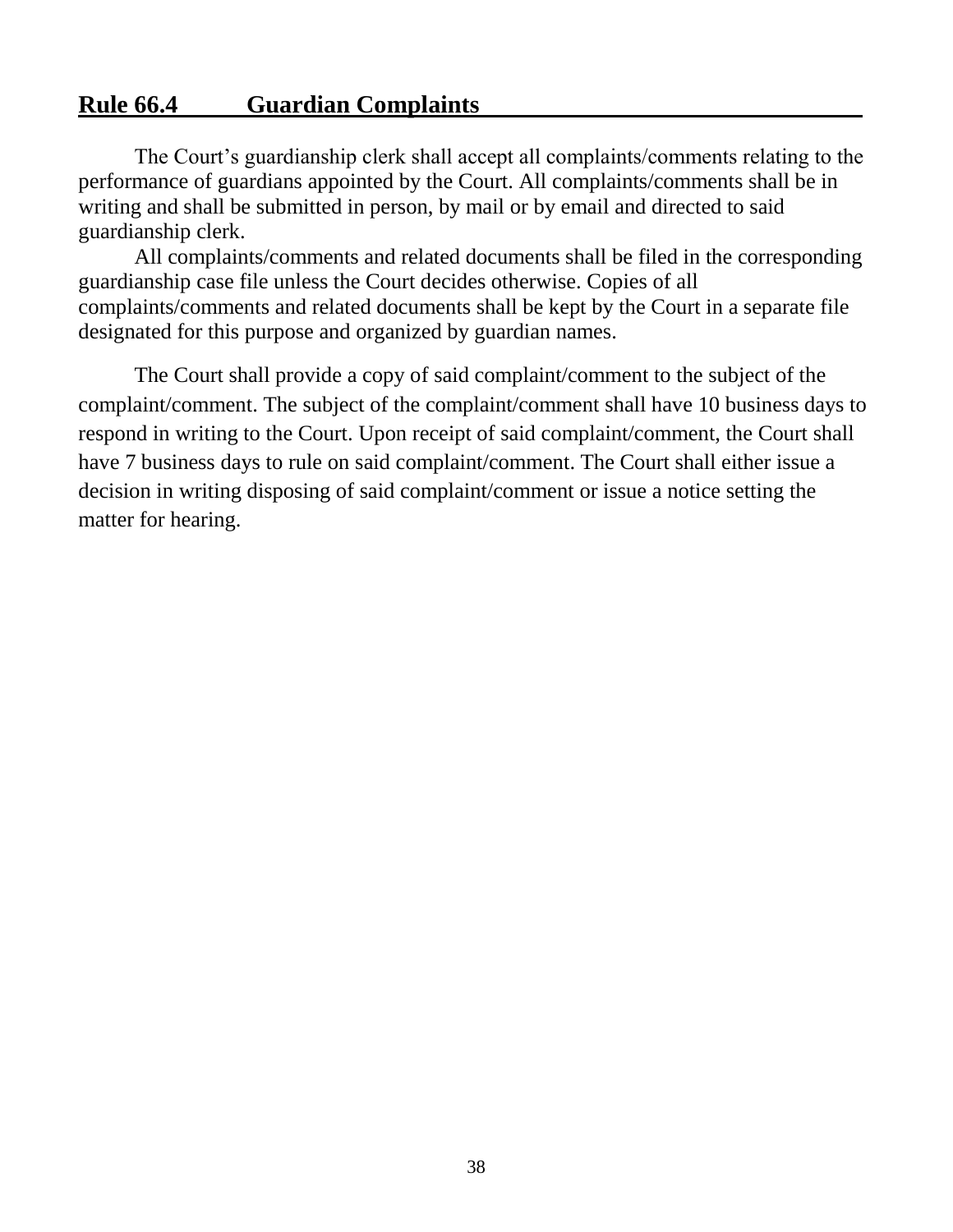# **Rule 67.1 Estates of Minors**

- **(A**) When a guardianship of the minor is dispensed with, but funds of the child are placed in a restricted bank account, the funds must be deposited in the name of the minor, and Form 22.3 must be completed and returned to the Court within thirty (30) days. Also, the court requires that when the minor reaches the age of majority, the parent/applicant must give a satisfactory report to the Court that such funds have been disbursed or received by the child.
- **(B)** The Court will allow applications for release of the child's funds to be filed in the same case file that was used to establish the child's funds. Parents are not to attempt to withdraw the child's funds for items that the parents have a duty of support to provide unless it can be established to the Court that the parents lack the economic means of providing the items and that the expenditure is needed to further the child's best interests.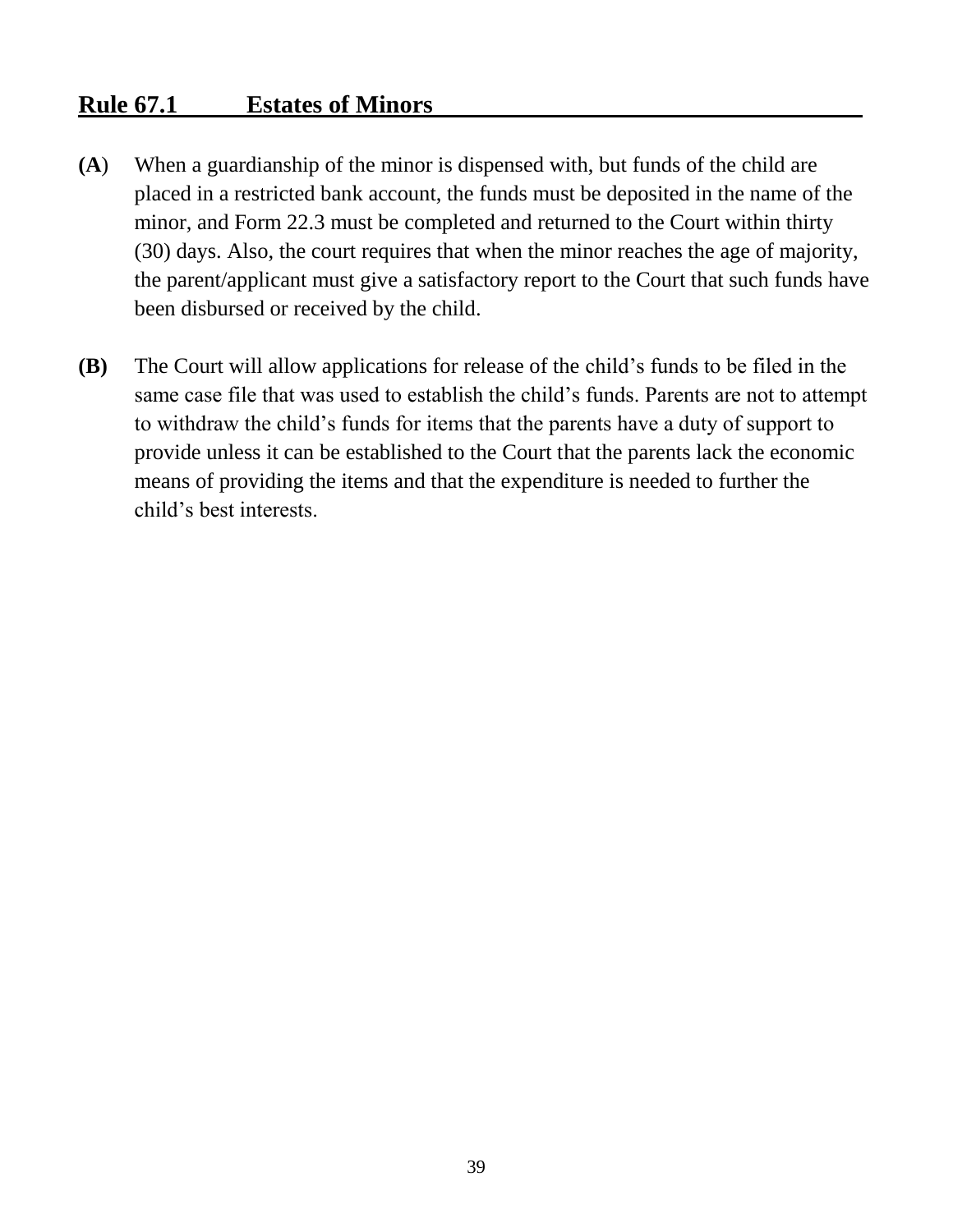# **Rule 68.1 Settlement of Injury Claims of Minors**

- **(A)** The Court will require the appointment of a guardian for the purpose of settling a minor's claim when the net amount of settlement is \$25,000 or more. The "net amount of settlement" is the amount the minor will receive after attorney fees and expenses are paid.
- **(B)** When a minor is not represented by an attorney in the settlement of a minor's claim, the Court may, at its discretion, appoint a guardian ad litem for the minor.
- **(C)** A hearing is set in all cases. The injured minor and the applicant shall appear at the hearing unless, for good cause show, the minor is excused. In cases where multiple persons were injured in an accident, the Court will expect a satisfactory demonstration or briefing regarding the status of others' claims.
- **(D)** Notice of the hearing must be given to the noncustodial parent at least seven days in advance as provided by Civil Rule 73.
- **(E)** Regarding structured settlements of injury claims of minors, defined as a settlement wherein payments are made on a periodic basis, the following rules shall apply:
	- **1**. The application shall include a signed statement from one of the following independent professionals, specifying the present value of the settlement, and the method of calculation of that value: an actuary, certified public accountant, certified financial planner, chartered life underwriter, chartered financial consultant or an equivalent professional.
	- **2**. If the settlement is to be funded by an annuity, the application shall include a signed statement by the annuity carrier or the broker procuring the policy stating:
		- **a**. the annuity carrier is licensed to write annuities in Ohio;
		- **b**. the annuity carrier's ratings from at least two of the following organizations, which meet the following criteria:
			- **I.** A.M. Best Company: A++, A+ or A;
			- **II**. Fitch Company: AAA, AA+ or AA;
			- **III.** Moody's Investors Service: Aaa, Aa1 or Aa2;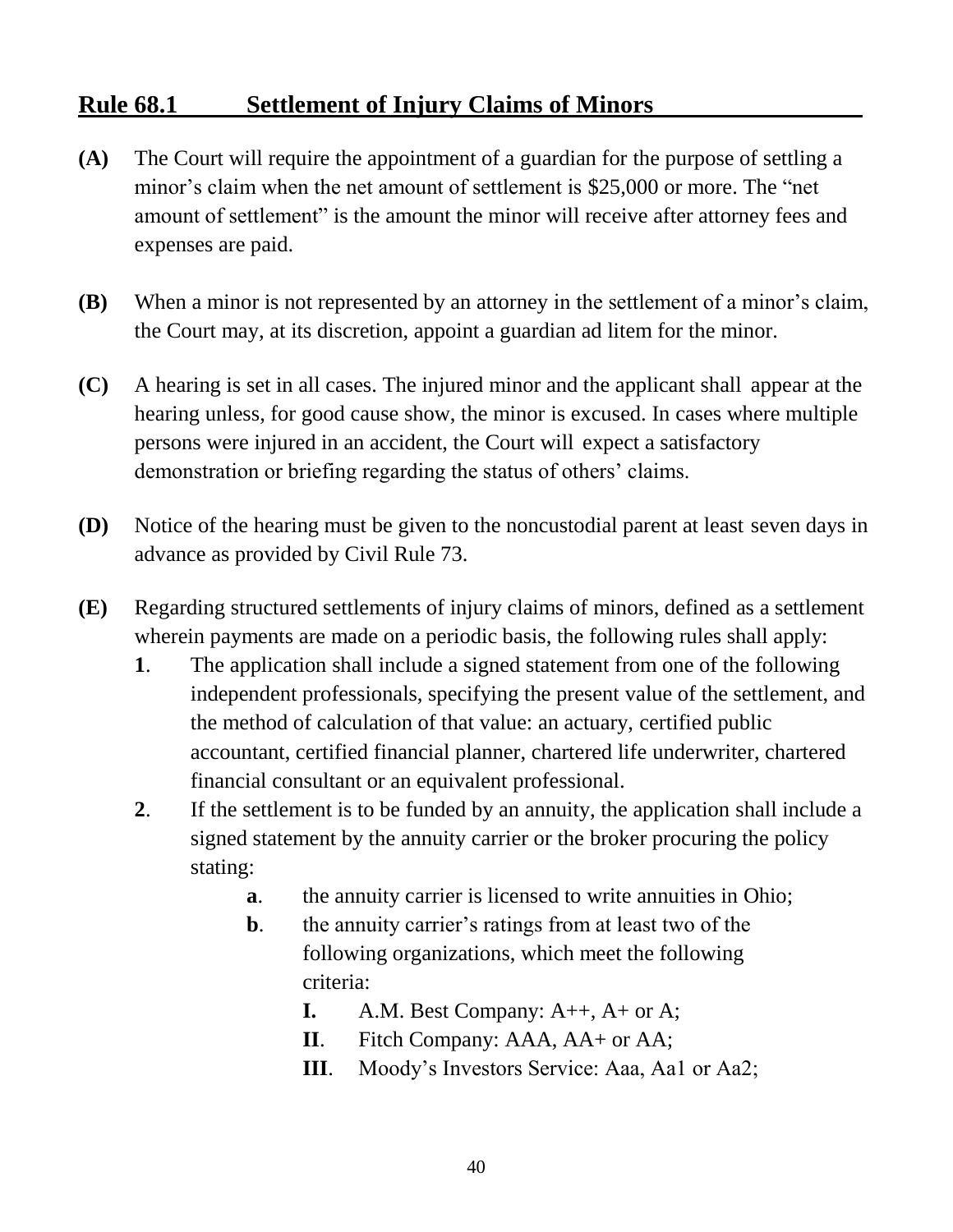- **IV.** Standard & Poor's Corporation: AAA, AA+ or AA;
- **V**. Weiss Research Inc.: A+ or A.
- **c**. In addition to the requirements of paragraph **b** above, an annuity carrier must meet any other requirements that the Court considers reasonably necessary to assure that funding to satisfy periodic payment settlements will be provided and maintained.
- **d**. There shall be no premature withdrawals or hypothecation of the structure without prior Court approval.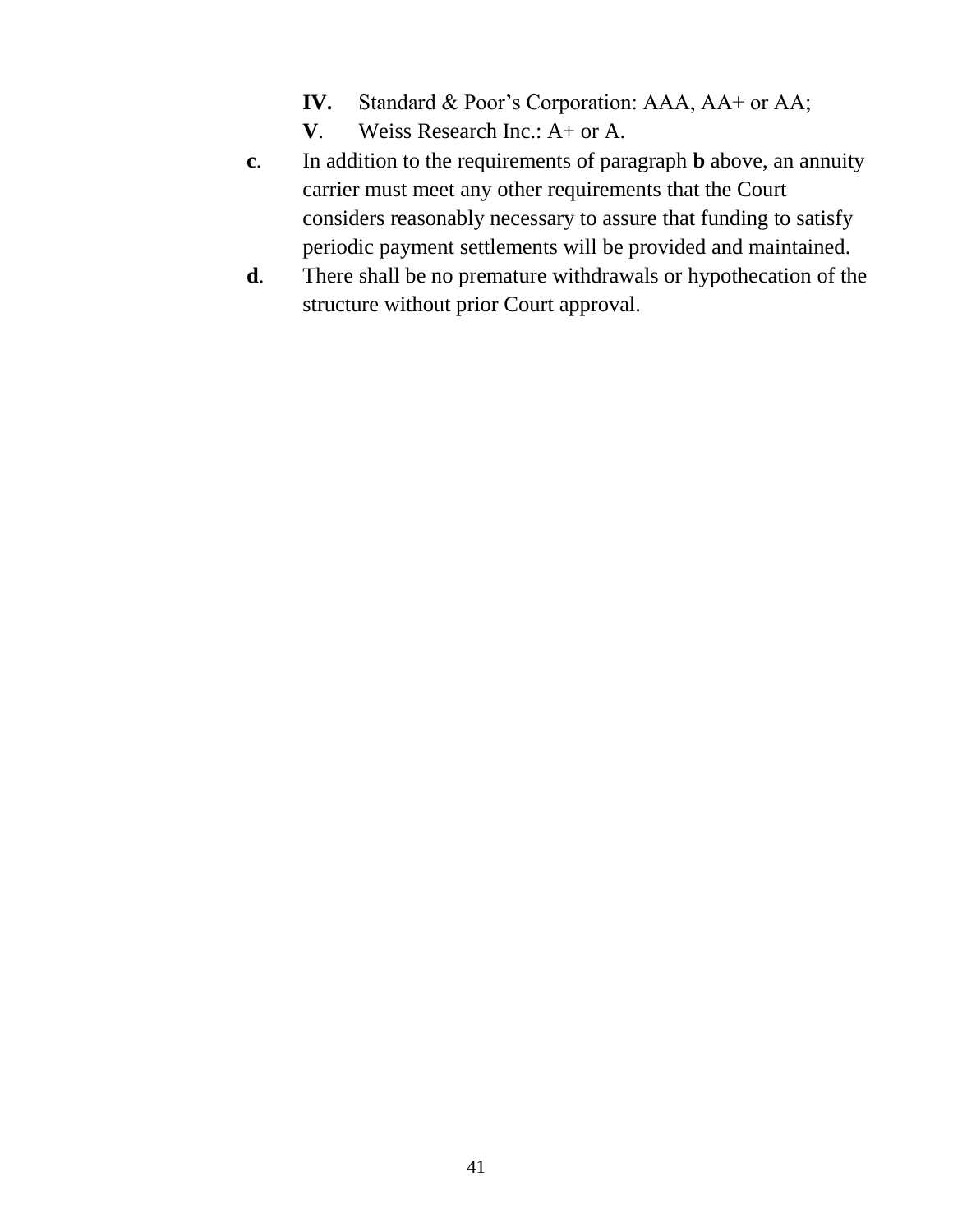# **Rule 70.1 Settlement of Wrongful Death & Survival Claims**

- **(A)** Applications to settle wrongful death and survival claims shall be set for an oral hearing even when the applicant contends that all interested persons have consented. An exception will be when there are later partial settlements of asbestosis or black lung claims which come after an initial settlement, and the settlement being proposed is less than \$15,000 and known interested parties have consented to the partial settlement being considered.
- **(B)** The application for approval of settlement of a claim for wrongful death shall contain a statement of facts, including the amount to be received in the settlement of that claim and the amount, if any, to be received in the settlement of the right of action for conscious pain and suffering.
- **(C)** Guardians ad litem may be appointed for minor beneficiaries at the Court's discretion.
- **(D)** An attorney who is submitting a wrongful death trust must submit the form of the trust to the Court at least seven days prior to the hearing on the wrongful death settlement.
- **(E)** The application to settle a claim for wrongful death and the apportionment of the proceeds are two distinct matters for which the Court may require separate hearings.
- **(F)** Any person rebuttably presumed to have suffered loss under R.C. 2125.02 is an interested person and must receive notice of the application for settlement, the fiduciary's proposed allocation and the statement of facts required by this rule.
- **(G)** All next of kin who appear to have claims for loss under R.C. 2125.02, even those not being rebuttably presumed to have suffered loss, are expected to be identified by the executor or administrator during his/her investigation and prosecution of the wrongful death claim. Such next of kin must be given opportunity to explain or present his/her loss to the fiduciary *before* settlement is reached. In apportioning the settlement or judgment, the court will consider whether there are next of kin who may have suffered loss to assess the need for notice and an opportunity to participate in the allocation process of R.C. 2125.02 and 2125.03.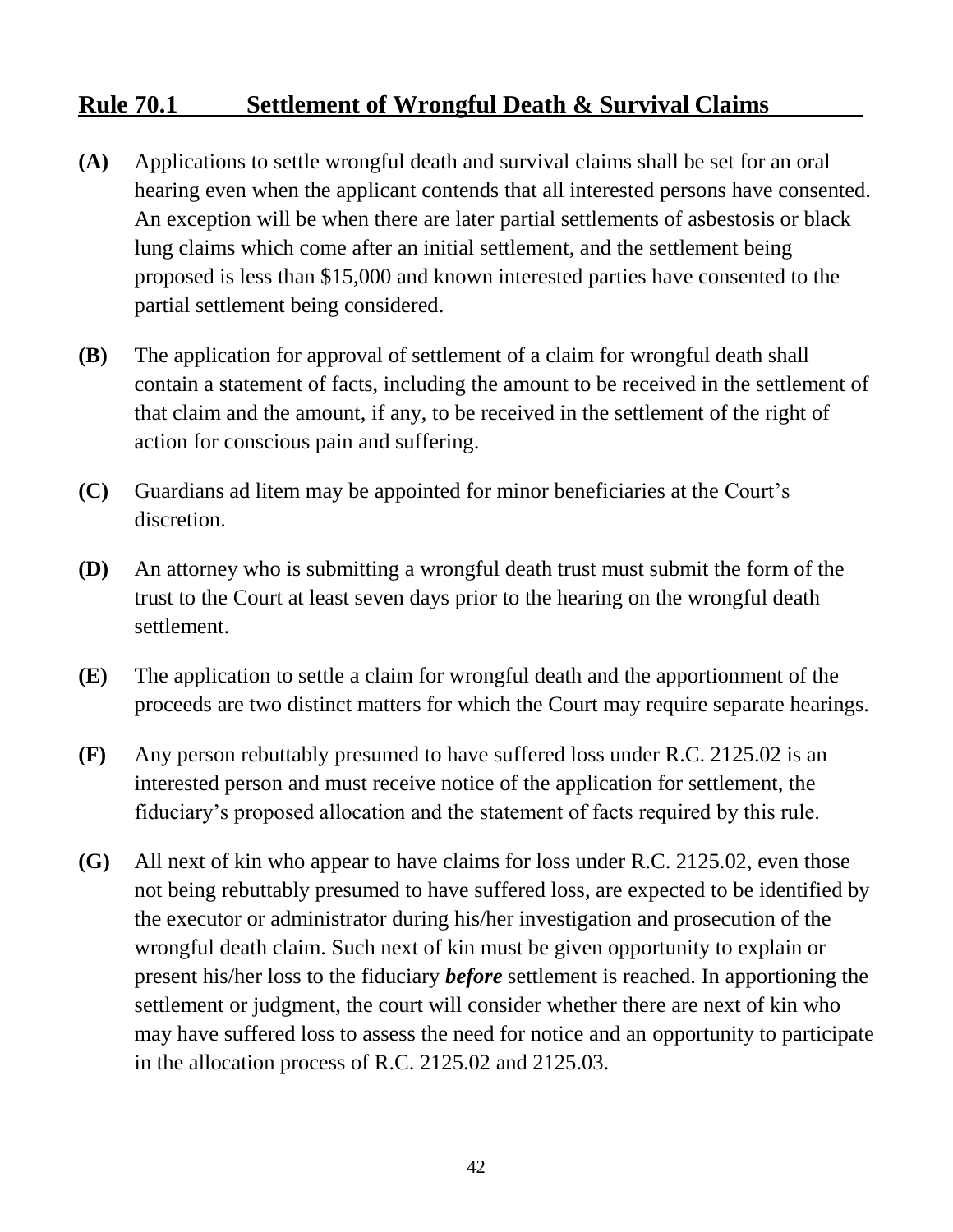# **Rule 71.1 Attorney Fees**

- **(A)** Attorney fees are governed by the Rules of Professional Conduct, specifically Rule 1.5, and the Rules of Superintendence, Rule 71, adopted by the Ohio Supreme Court. Attorney fees must be reasonable and beneficial to the estate. The Court has the ultimate responsibility and authority to review attorney fees in decedent's estates and guardianships.
- **(B)** All applications for attorney fees shall be in writing and shall be signed by both the attorney and the fiduciary.
	- **1.** The attorney and fiduciary may deliver completed but unfiled applications along with either itemized time records, a completed fee guideline, or their written fee agreements, (compare with **(D)** hereafter) to those having a beneficial interest in the residuary estate in order to obtain consents to the proposed fee. The consents are to be presented in the form of signed Attorney Fee Consent forms (local Form AFC).
	- **2.** Attorney Fee Consent forms from beneficiaries obtained through the process described in **(B)(1)** are to be filed at the same time as the fee application. Via that consent, the attorney and fiduciary are certifying to the Court that, prior to the beneficiary giving consent, the beneficiary was given the complete fee application showing how the requested fee has been determined.
	- **3.** Unless the circumstances described in **(C)** below pertain, either an oral or non-oral hearing will be scheduled by the Court. When a hearing is set, the fee will not be approved until after the hearing.
	- **4.** A copy of each filed application with all supporting attachments will be mailed by the Court via regular mail to each estate beneficiary who is entitled to a percentage of the net estate, *unless* the consent of such beneficiary is filed with the application. It is the responsibility of the attorney and fiduciary, when filing the fee application, to provide the Court with written update of the beneficiary's current address. It is the responsibility of the attorney and fiduciary to ascertain whether such beneficiary has changed addresses prior to the filing of the application. The deputy clerk responsible for such mailing of the application will also send the non-consenting beneficiary either a Form AFC for possible use, and a Notice of Non-oral Hearing on Application for Attorney Fees, or after consultation with the judge or magistrate, a Notice of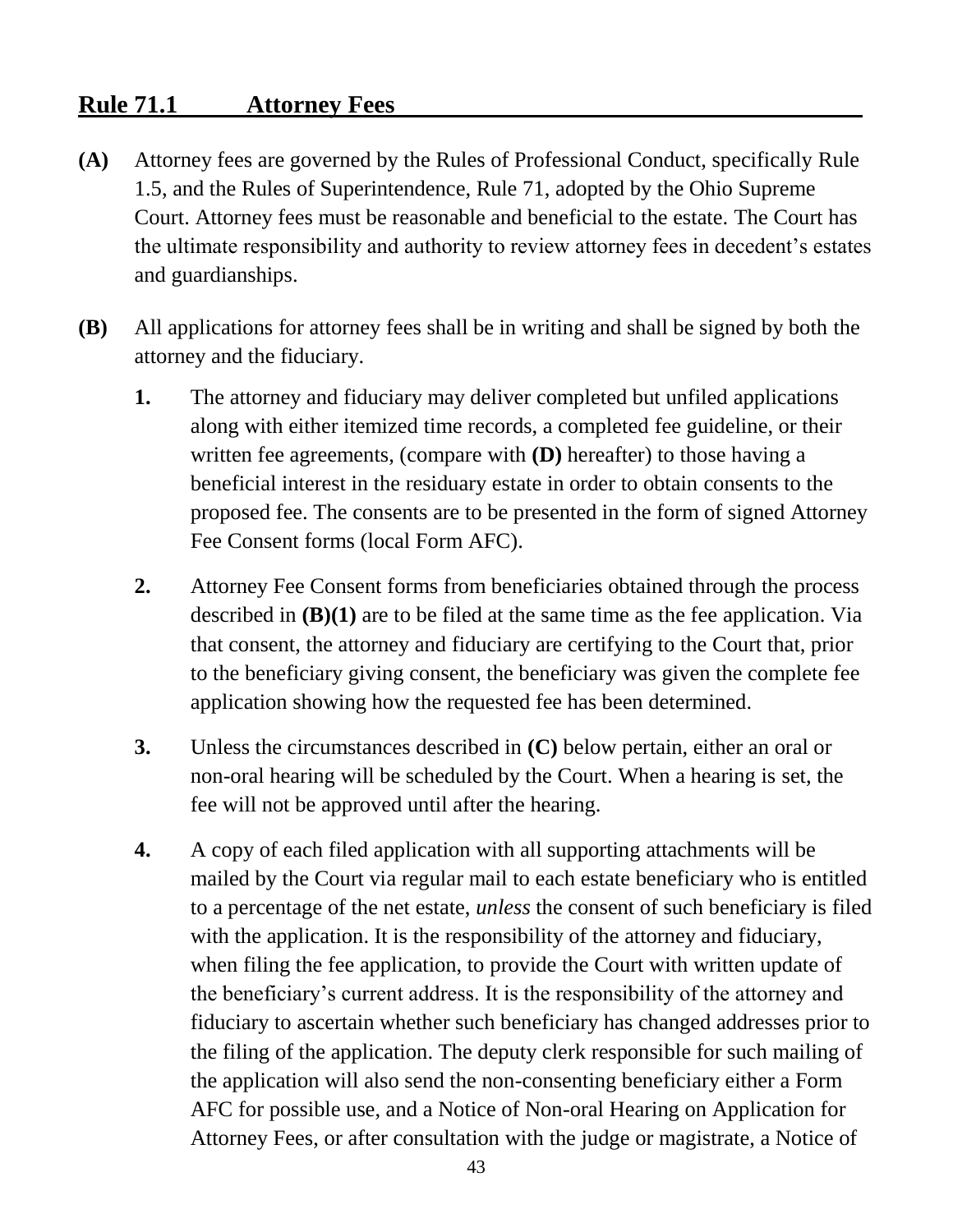Oral Hearing on Application for Attorney Fees, unless hearing is dispensed with by the judicial officer pursuant to **(C)** below.

- **(C)** Consideration of fee applications may be given without an oral hearing in the following circumstances:
	- **1.** Sufficient information and detail has been made available to the Court for the Court to conclude that the requested fee is **reasonable**; **and**
	- **2.** The fiduciary who has approved the fee application is the sole residuary beneficiary, **or** all those persons having a *significant* beneficial interest in the residuary estate have consented in writing to the requested fee using Form AFC; **and**
	- **3.** The estate is solvent. In cases where the estate is insolvent, the Court will consider the issue of setting the application for hearing and giving notice to creditors having an interest deemed significant by the Court.
- **(D)** The application for fees is to be accompanied by the details supporting the fee calculation:
	- **1.** If the fee request is presented in the form of itemized time records, the records shall state the date and time for each attorney service, identify who performed the service, identify the hourly rate requested, and give enough description of each service so that the reasonableness of time consumption can be deduced. Brief explanations why written or verbal communications were lengthy are helpful and thus advisable. Time increments are to be broken down to a tenth of an hour, i.e., .1, .2, etc.
	- **2.** If attorney fees will be based upon the fee guideline described hereafter in **(F)**, the Court may require documentary proofs supporting the numbers used for calculation. The Court may still, in its discretion, require itemized time records when it is difficult to find a correlation between a fee calculated per the fee guideline and a reasonable fee derived from Prof. Cond. R. 1.5(a) factors. A fee generated by the guideline must produce a fee that is reasonable under Prof. Cond. R. 1.5(a).
	- **3.** If attorney fees are based upon a "flat fee" agreement, the agreement should be in writing and the fee application should describe the factors which demonstrate that such fee is fair and reasonable. The resulting fee must be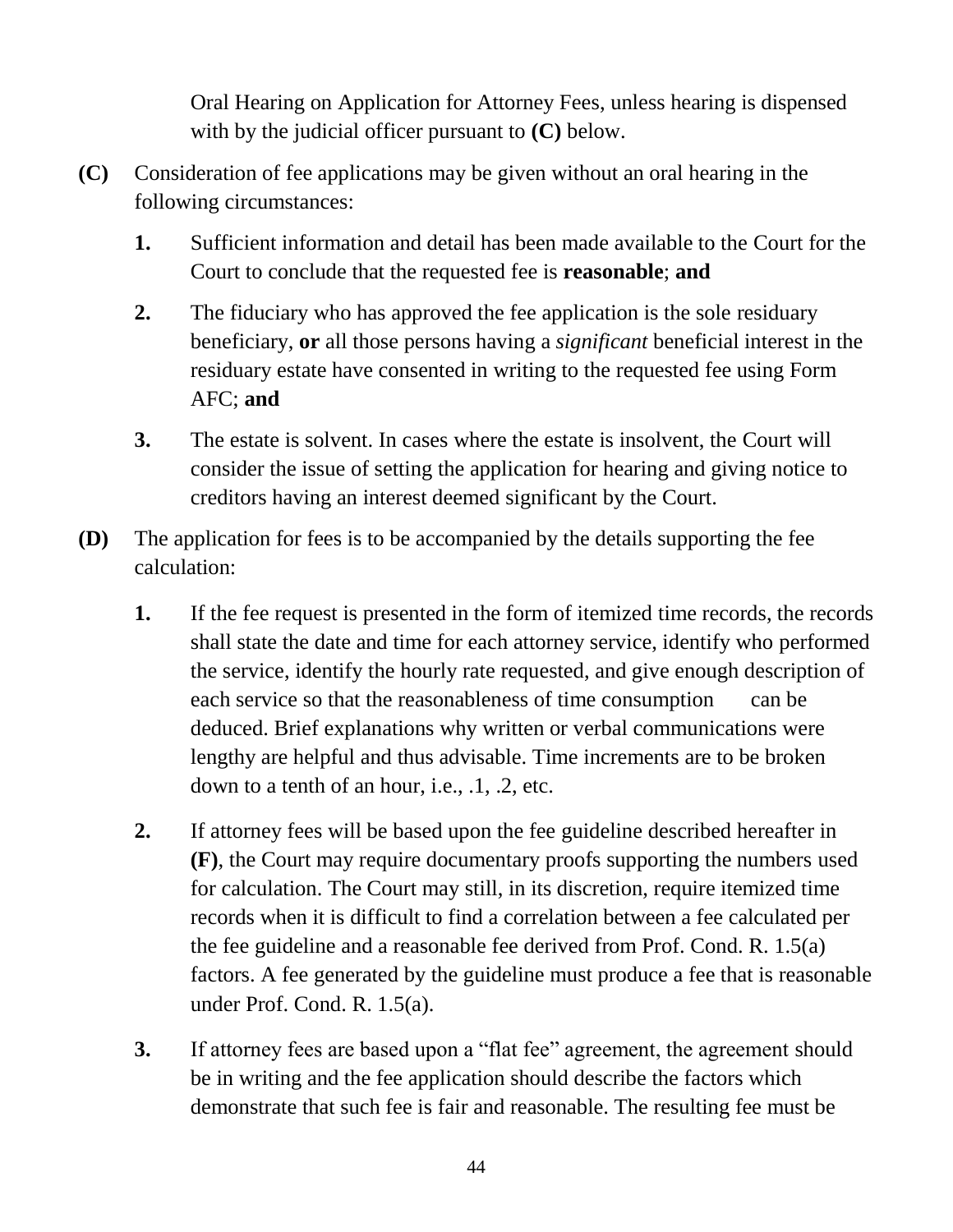reasonable under Prof. Cond. R. 1.5 and the Court may still require further identification of services performed.

- 4. Where the attorney on an application to the Court prior to or during administration requests a fixed fee, the court, if it deems appropriate and after appropriate notice to the interested parties, will then fix a reasonable fee for services beneficial to the administration of the estate.
- **(E)** The Court continues to use a fee guideline, contained in **(F)** as an alternative method of determining a reasonable fee. The fiduciary and beneficiaries are not to be advised that the guideline is the exclusive method of determining a reasonable fee, or a method that is preferred by the Court.
	- **1.** There is no place for calculation of an "extraordinary fee" on the Court's fee guideline. The attorney cannot use the time-sheet method for calculating part of the work of estate administration and use the fee guideline for other parts of that work.
	- **2.** No attorney fees are allowed on funds advanced to the estate to meet expenses of administration or debts of the estate.
	- **3.** No fee is generated upon non-probate assets if the **(F)** fee guideline is used to calculate a reasonable fee. When an attorney provides services to the estate in identifying and distributing non-probate assets, a fee can be charged on an hourly basis using itemized time records in conjunction with the time charges for all other work. However, attorney time spent in helping a particular beneficiary secure non-probate property should be charged to that beneficiary pursuant to separate contract unless it would be impractical to charge anyone other than the estate fiduciary.
	- **4.** When the fee request is based upon itemized time records, the Court will not allow attorney fee rates or paralegal rates to be used for work that appears to be clerical in nature. The typing of a letter from an attorney's draft or dictation, the filing of papers with the Court, file management, checking the Court's online docket or calling the Court by telephone, preparation of cover letters, the taking and giving of messages between counsel and clients are examples of clerical work which is to be compensated only as part of the overhead costs built into the attorney or paralegal rate.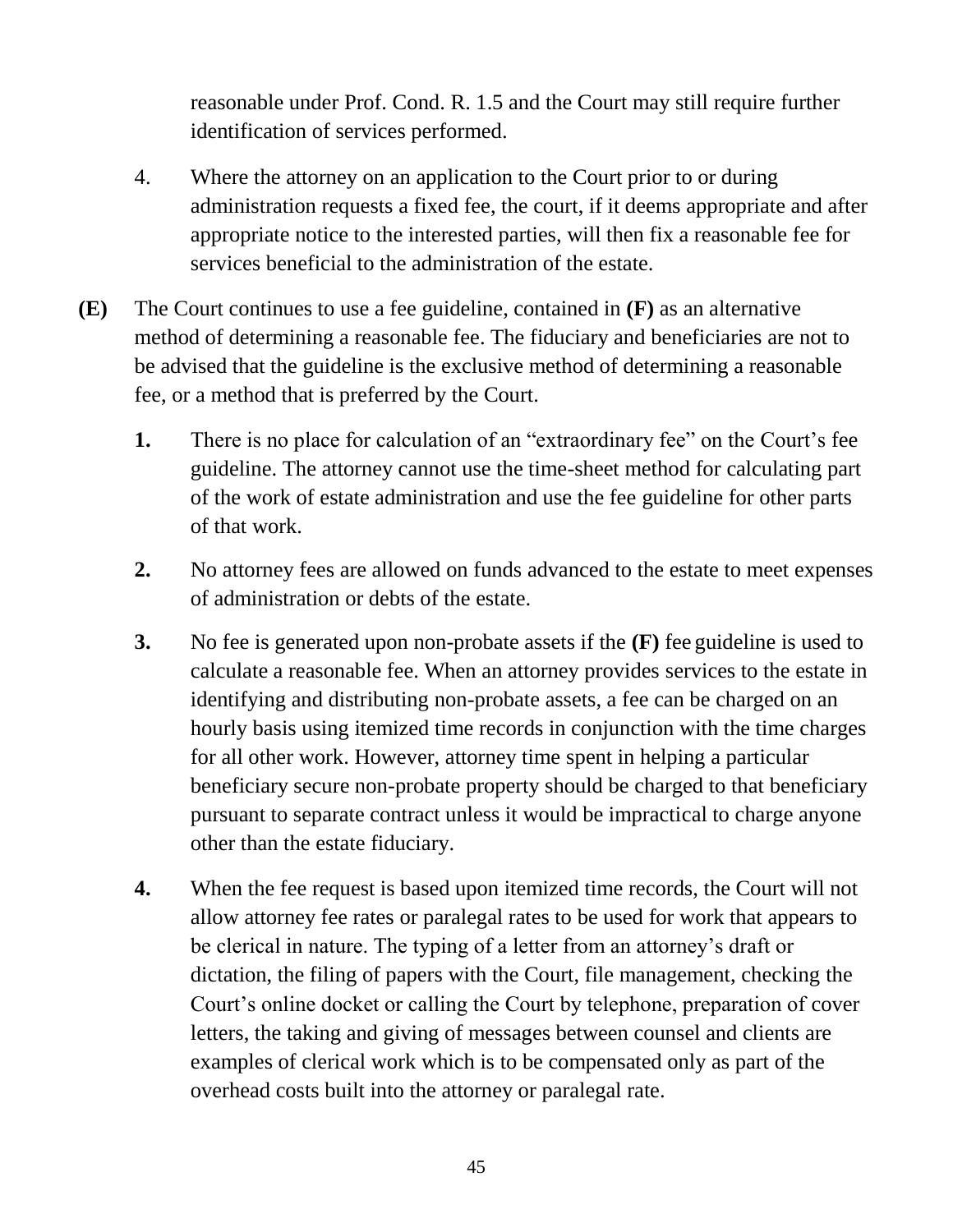- **5.** Paralegal rates in excess of \$125 per hour may cause increased scrutiny of the paralegal's qualifications. The Court may require identification of any paralegal's education and employment experience. A high hourly rate for attorney's fees will not be considered as a valid reason for the setting of a higher paralegal rate. The Court retains discretion to set the fee application for hearing to determine the reasonableness of the hourly rate of the paralegal or the number of hours attributed to the paralegal. Pursuant to Prof. Cond. R. 1.5, reported paralegal service time may be disregarded by the Court if the amount of reported time is found to be excessive in relation to the complexity, or lack thereof, involved in the case.
- **(F)** The fee guideline which may be used if it provides just results and a reasonable fee is as follows:

|                            | VALUE                                                                                                                                                                                                                                                                                                                                                                                                                                                                                            | <b>FEE</b>                 |
|----------------------------|--------------------------------------------------------------------------------------------------------------------------------------------------------------------------------------------------------------------------------------------------------------------------------------------------------------------------------------------------------------------------------------------------------------------------------------------------------------------------------------------------|----------------------------|
| А.<br>1)<br>2)<br>3)<br>4) | Appraised value (when not sold) or gross proceeds (when sold) of \$<br>personal property included on inventory; gross proceeds of sale of<br>real estate under power of sale in Will or purchased by election of<br>surviving spouse at appraised value; and amount of estate income<br>for which fiduciary accounts:<br>From \$10,001 to \$100,000 at a rate of $4\frac{1}{2}$ percent (\$4,050 maximum)<br>From \$100,001 to \$400,000 at a rate of 3 $\frac{1}{2}$ percent (\$10,500 maximum) | $\sim$<br>$\sim$<br>$\sim$ |
| B <sub>1</sub>             | Appraised value of real estate transferred to heirs or devisees by<br>$\sim$<br>certificate of transfer when no sale is involved at a rate of 2 percent.                                                                                                                                                                                                                                                                                                                                         |                            |
| C.                         | $\sim$<br>If federal estate tax return is filed, the fee is .6 percent on entire<br>gross estate up to a \$2,500 maximum without Court approval.                                                                                                                                                                                                                                                                                                                                                 | $\mathbb{S}$               |
| D.                         | Land sale proceedings:                                                                                                                                                                                                                                                                                                                                                                                                                                                                           | $\sim$<br>$\sim$           |
| E.                         |                                                                                                                                                                                                                                                                                                                                                                                                                                                                                                  |                            |
| $F_{\cdot}$                | <b>RELEASE OF ESTATE FROM ADMINISTRATION:</b>                                                                                                                                                                                                                                                                                                                                                                                                                                                    |                            |
|                            | The attorney handling a release of administration is entitled to a minimum fee<br>of \$800 without time itemization, unless the attorney fee contract calls for a<br>smaller fee. A larger fee is available based on the Local Rule $71.1$ (D)(1) method of<br>fee calculation involving itemized time records.                                                                                                                                                                                  | $\mathbf{s}$               |
|                            | <b>TOTAL GROSS VALUE &amp; FEE</b><br>\$                                                                                                                                                                                                                                                                                                                                                                                                                                                         | $\mathbf{\$}$              |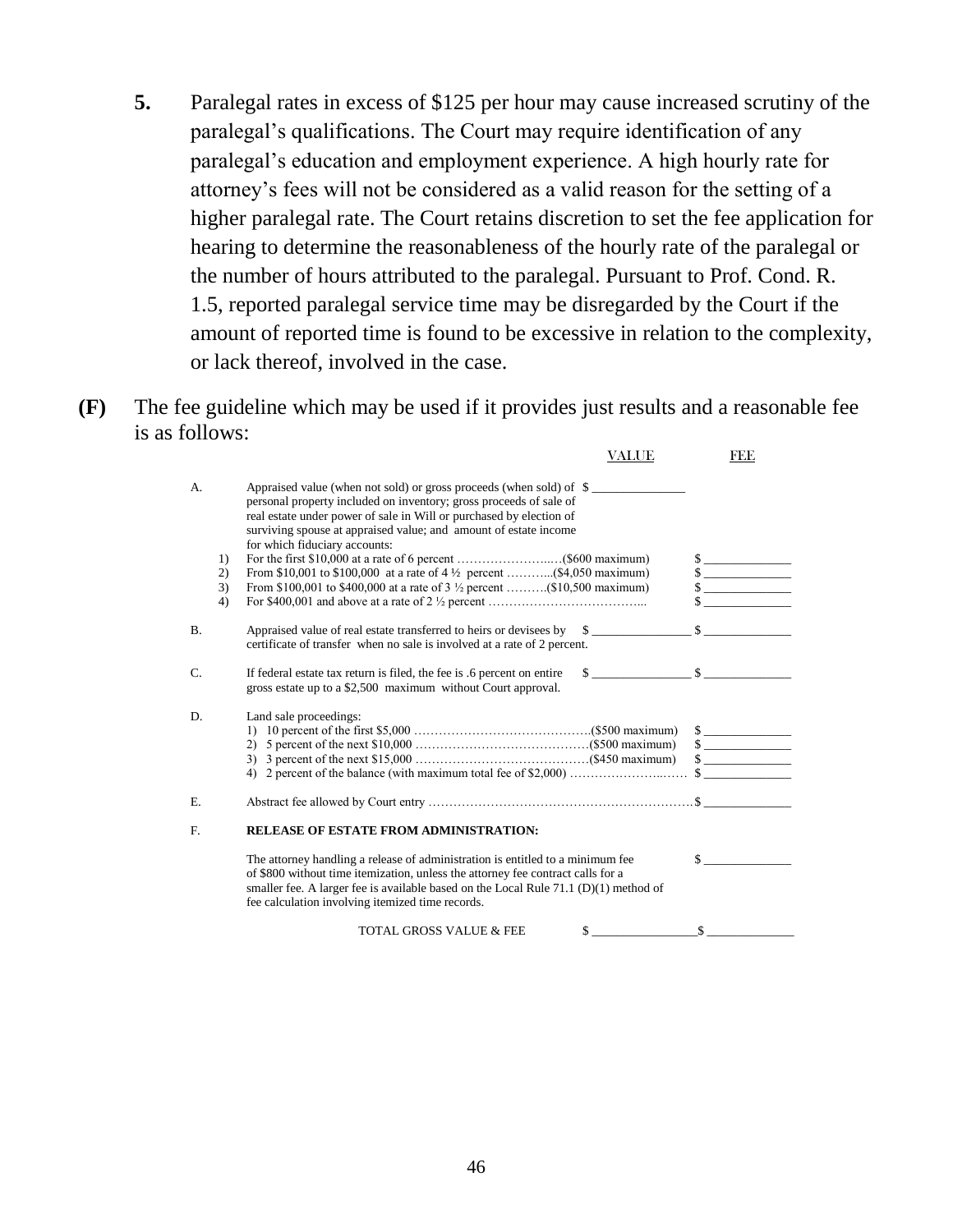- **(G)** No attorney fee shall be paid without Court approval. Absent order of the Court upon motion, no attorney fee shall be paid prior to the filing of the final account.
- **(H)** When an attorney is both the attorney for the estate and the executor/administrator OR when the estate attorney and the executor/administrator are from the same law firm, full executor/administrator fees are allowed plus half of the allowed attorney fees calculated under one of the methods described in **(D).**
- **(I)** If a disparity or injustice results by reason of the application of the above percentages to values of assets, said disparity or injustice may be reviewed upon the Court's own motion no matter that the compensation has been reflected in an account or upon exceptions to such account.
- **(J)** Where attorney fees have been awarded for services to the estate which normally would have been performed by the executor or administrator, the said executor's or administrator's fee may be reduced by the amount awarded to counsel for those services rendered, unless, for good cause shown, the Court finds that such a ruling would be unfair. See Local Rule 72.1.
- **(K)** Attorney fees up to \$500 for representing a guardian of the estate who has been appointed, filed an inventory and whose inventory has been approved by judgment entry may be allowed without an itemized statement of services performed.
- **(L)** Attorney fee requests filed in guardianships shall consist of Local Form G/AF (attorney fees in a guardianship), signed by both the attorney and guardian, and an itemized invoice showing each task, the time spent on the task and who performed the task.
- **(M)** Attorney fees up to \$500 for preparing and filing a guardian's annual account and whose account has been approved by judgment entry may be allowed without an itemized statement of services performed, provided the account is found suitable for approval.
- **(N)** The Court may reduce or deny attorney fees where there is a delinquency in filing an account.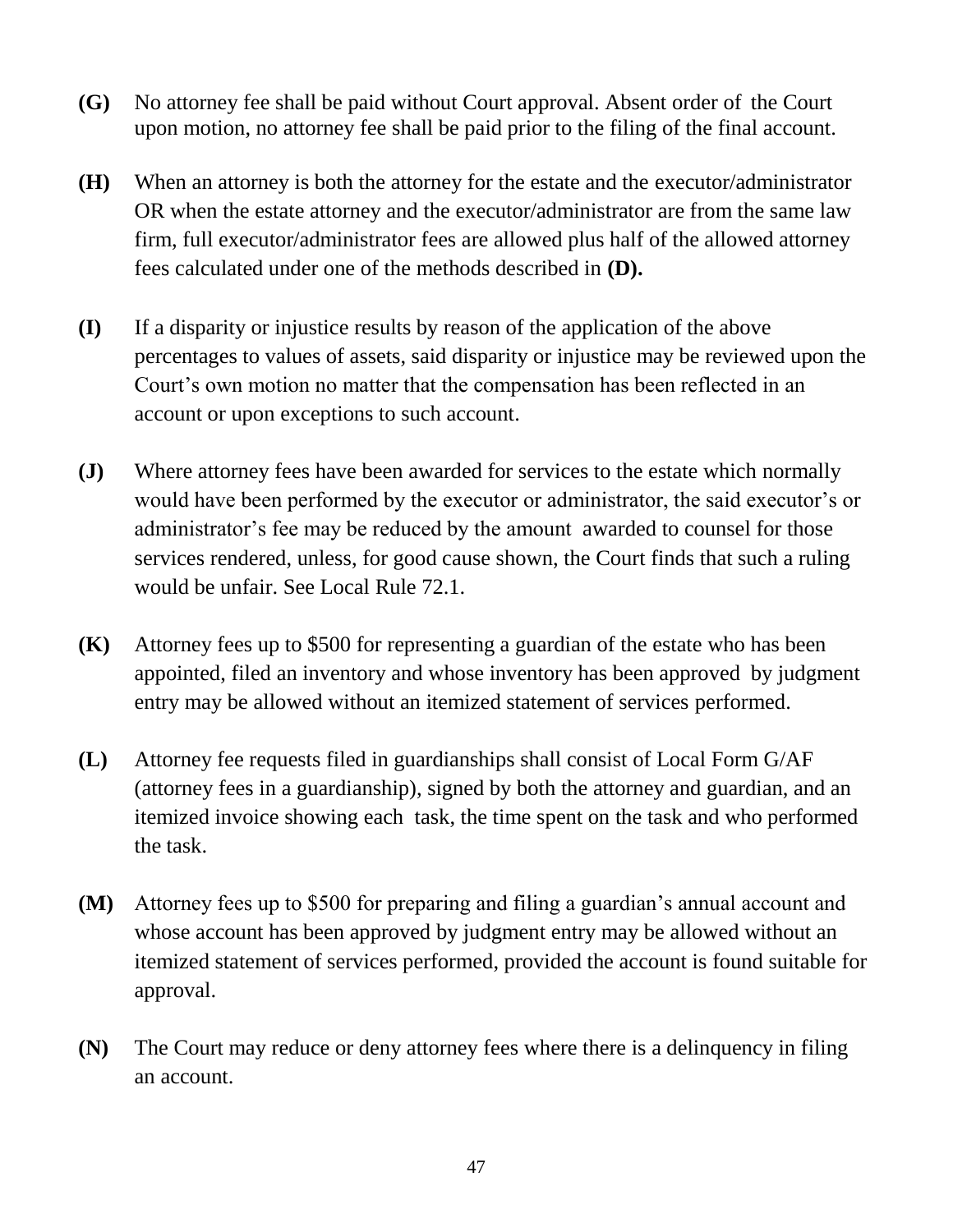#### **Rule 72.1 Executor's & Administrator's Commissions**

- **(A)** The fiduciary and attorney must both sign any request for fiduciary fees. The Court follows R.C. 2113.35 for the allowance of fiduciary fees but may reduce or deny such fees where there is a delinquency in filing an account. Where the fiduciary has not performed the duties of his/her office but has relinquished those duties to others to perform, as when the attorney performs strictly lay services to the estate, the commission may be reduced or denied.
- **(B)** Any surcharge upon the estate fiduciary's commission or the attorney fee due to error, negligence or misconduct may be considered at an oral hearing upon motion.
- **(C)** No commissions are to be paid prior to the filing of the final account.
- **(D)** A commissioner appointed upon his/her application for relief of an estate from administration usually serves without expecting compensation. If compensation is expected, the court will grant a fee for the commissioner based on the amount of time the commissioner has or will expend for the benefit of creditors and beneficiaries, the size and complexity of the assets being relieved from administration and the appropriate performance of the court's orders. Any fee requested will be evaluated on a case-by-case basis and will not be computed using the guideline for fiduciary commissions in R.C. 2113.35.
- **(E)** No commission will be paid without court approval. Requests for fees for executors or administrators in estate administrations shall be calculated using the following guidelines of the Application/Computation of Fiduciary Fee (Form ACFF):

| Executor and administrators shall be allowed commissions upon the amount of all the personal property and real<br>a.<br>estate at appraised value when not sold, or gross proceeds when sold, including the income from the personal<br>estate that is received and accounted for by them. |                                                                                                                                                                                                                                                                                                                                                                          |  |  |
|--------------------------------------------------------------------------------------------------------------------------------------------------------------------------------------------------------------------------------------------------------------------------------------------|--------------------------------------------------------------------------------------------------------------------------------------------------------------------------------------------------------------------------------------------------------------------------------------------------------------------------------------------------------------------------|--|--|
|                                                                                                                                                                                                                                                                                            | Total value of assets used for this calculation:<br>(\$4,000.00 Maximum)<br>(1) For the first $$100,000.00$ at the rate of 4%<br>(2) From \$100,000.00 to \$400,000.00 at the rate of 3% (\$9,000.00 Maximum)<br>(3) All above \$400,000.00 at the rate of 2%                                                                                                            |  |  |
| b.                                                                                                                                                                                                                                                                                         | Executors and administrators shall be allowed commissions upon the amount of the appraised value of real estate<br>not sold:                                                                                                                                                                                                                                             |  |  |
|                                                                                                                                                                                                                                                                                            | Total value of assets used for this calculation<br>(4) Fee on same at the rate of 1%                                                                                                                                                                                                                                                                                     |  |  |
| c.                                                                                                                                                                                                                                                                                         | Executors and administrators shall be allowed commissions upon the amount of all property not subject to<br>administration but is includable for purposes of computing Ohio estate tax, except joint and survivorship<br>property, which is not to be included in this computation. (The filing of an estate tax return is not necessary<br>to receive this commission.) |  |  |
|                                                                                                                                                                                                                                                                                            | Total value of assets used for this calculation:<br>(5) Fee on same at the rate of 1%                                                                                                                                                                                                                                                                                    |  |  |
|                                                                                                                                                                                                                                                                                            | TOTAL FIDUCIARY FEE ALLOWED:                                                                                                                                                                                                                                                                                                                                             |  |  |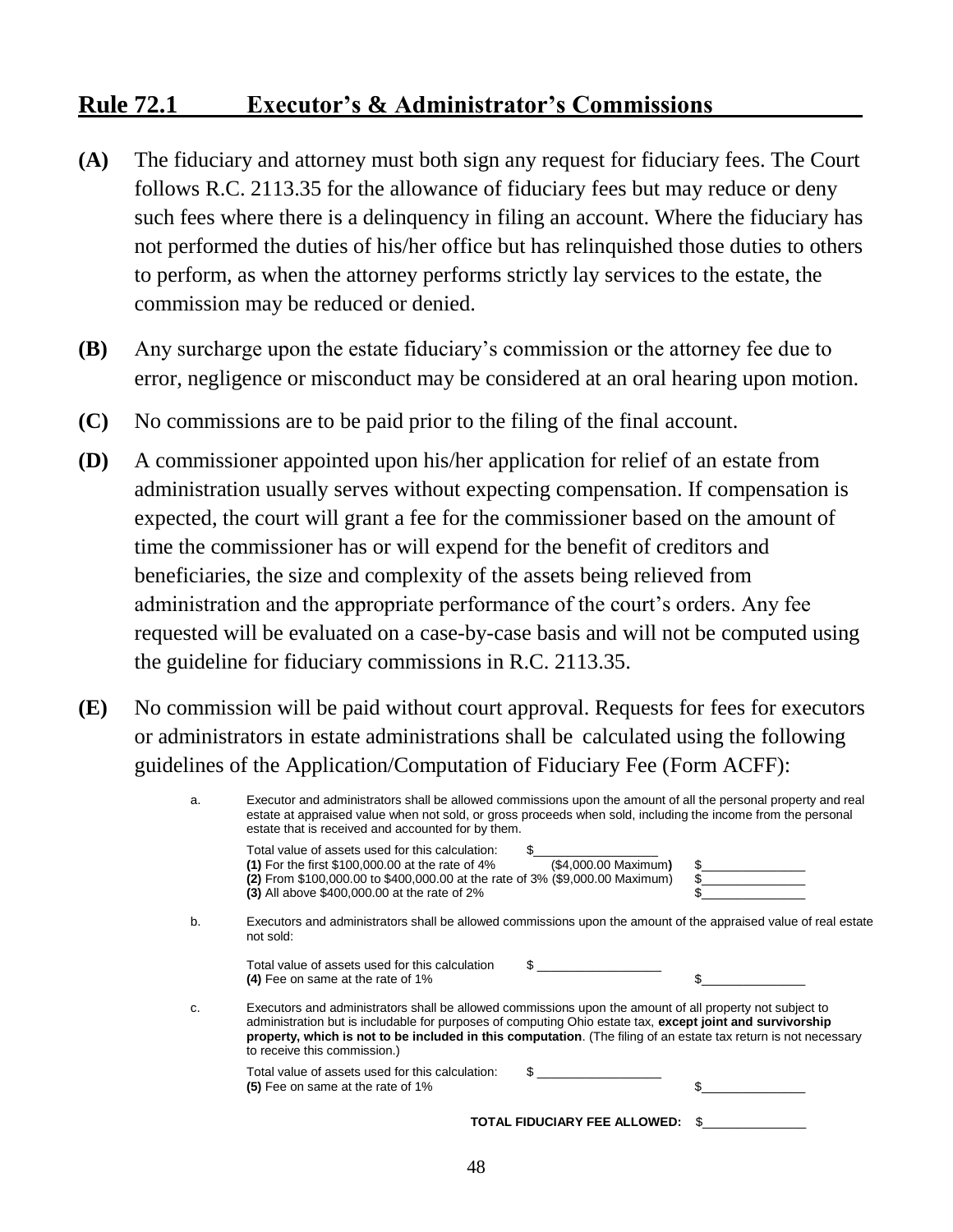# **Rule 73.1 Guardian's Compensation**

#### **(A)** Requests for guardian's fees shall be calculated using the following guidelines of the Application/Computation of Guardian Fee (Form ACGF):

| a. | A guardian shall be allowed compensation of 5 percent of the income in a Veteran's Administration guardianship.                                                                                                                                                                                                                                                |                               |    |
|----|----------------------------------------------------------------------------------------------------------------------------------------------------------------------------------------------------------------------------------------------------------------------------------------------------------------------------------------------------------------|-------------------------------|----|
|    | Total value for this computation:<br>(1) Fee on same at the rate of 5%                                                                                                                                                                                                                                                                                         |                               | \$ |
| b. | A guardian shall be allowed compensation on the income and expenditures in all other guardianships. The original<br>receipt of principal (corpus) may be included as income in the guardian's first request for fees. Neither any balance<br>carried forward from prior accountings nor the investment and reinvestment of principal may considered as income. |                               |    |
|    | Total income for this computation:<br>Total disbursements for this computation:                                                                                                                                                                                                                                                                                |                               |    |
|    | (2) For the first \$1,000 of income at the rate of 3%<br>(3) For the balance of the income at the rate of 2%<br>(4) For the first \$1,000 of expenditures at the rate of 3%<br>(5) For the balance of the expenditures at the rate of 2%                                                                                                                       |                               |    |
| C. | A guardian shall not receive any compensation on the final distribution of assets.                                                                                                                                                                                                                                                                             |                               |    |
| d. | Any request for compensation over and above these guidelines shall be in writing and shall include a detailed<br>description of the tasks which the guardian feels warrants the extra fees. Extra fees may be approved with or<br>without a hearing.                                                                                                           |                               |    |
|    |                                                                                                                                                                                                                                                                                                                                                                | TOTAL GUARDIAN'S FEE ALLOWED: | \$ |

- **(B)** Requests for guardian's fees shall be signed by the guardian.
- **(C)** The Court may reduce or deny guardian fees where there is a delinquency in filing an account.
- **(D)** No guardian's fees are to be paid without Court approval.
- **(E)** A guardian's application for compensation in a veteran's administration case must comply with Ohio Revised Code Chapter 5905, which relates to the Department of Veterans Affairs.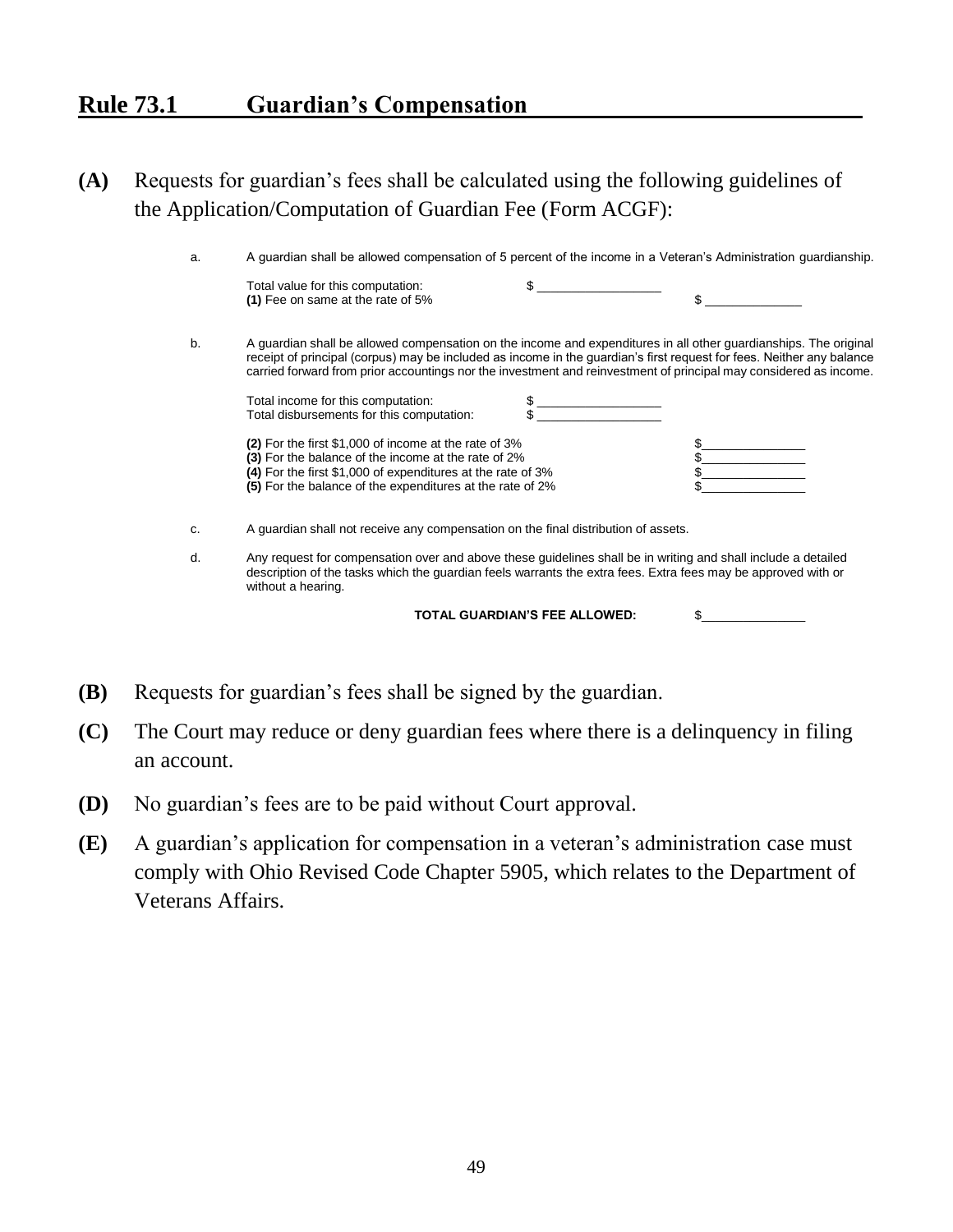# **Rule 74.1 Trustee's Compensation**

#### **(A)** Requests for trustee's fees shall be calculated using the guidelines of Application/Computation of Trustee Fee (Form ACTF):

#### a. **FOR CORPORATE TRUSTEES:**

**1.** Except where the instrument creating the trust makes provisions for compensation, a testamentary trustee may charge fees on the same basis as it charges for living trusts.

**2.** Fee guidelines are to be furnished to the Court on the 1st day of January of each year and whenever a change in fees is made within any calendar year.

**3.** A separate computation of the trustee's compensation shall be set forth in the trustee's account as a condition of its approval.

#### b. **FOR INDIVIDUAL TRUSTEES (except where the trust instrument makes its own provisions for compensation):**

**(1)** A trustee shall be allowed a principal fee of the market value of the principal held by the trustee. Total value for this computation:  $\sim$  \$ Fee on same at the rate of  $$2$  per 1M  $$$ **(2)** A trustee shall be allowed an income fee for the income accrued during the accounting period. Total value for this computation:  $\$\_$ Fee on same at the rate of 5%  $\sim$ **(3)** A trustee shall be allowed a distribution fee for the distributions made during the accounting period. Total value for this computation:  $\qquad \qquad \$ 

**TOTAL TRUSTEE FEE ALLOWED:** \$\_\_\_\_\_\_\_\_\_\_\_\_\_

Fee on same at the rate of 1%  $\sim$ 

**(B)** Corporate trustees may use the Individual Trustee's compensation guideline.

- **(C)** In the absence of approval by the beneficiary(ies), all requests for fees shall be sent by the Court to the beneficiary(ies) for review. Time will be given for any objections to be filed.
- **(D)** The Court may reduce or deny trustee fees where there is a delinquency in filing an account.
- **(E)** Fee guidelines of financial institutions are subject to review by the Court and shall be furnished to the Court by January 10 of each year and whenever a change in the calculation of fees is made during the year. A copy of the fee guideline shall also be served upon each current beneficiary.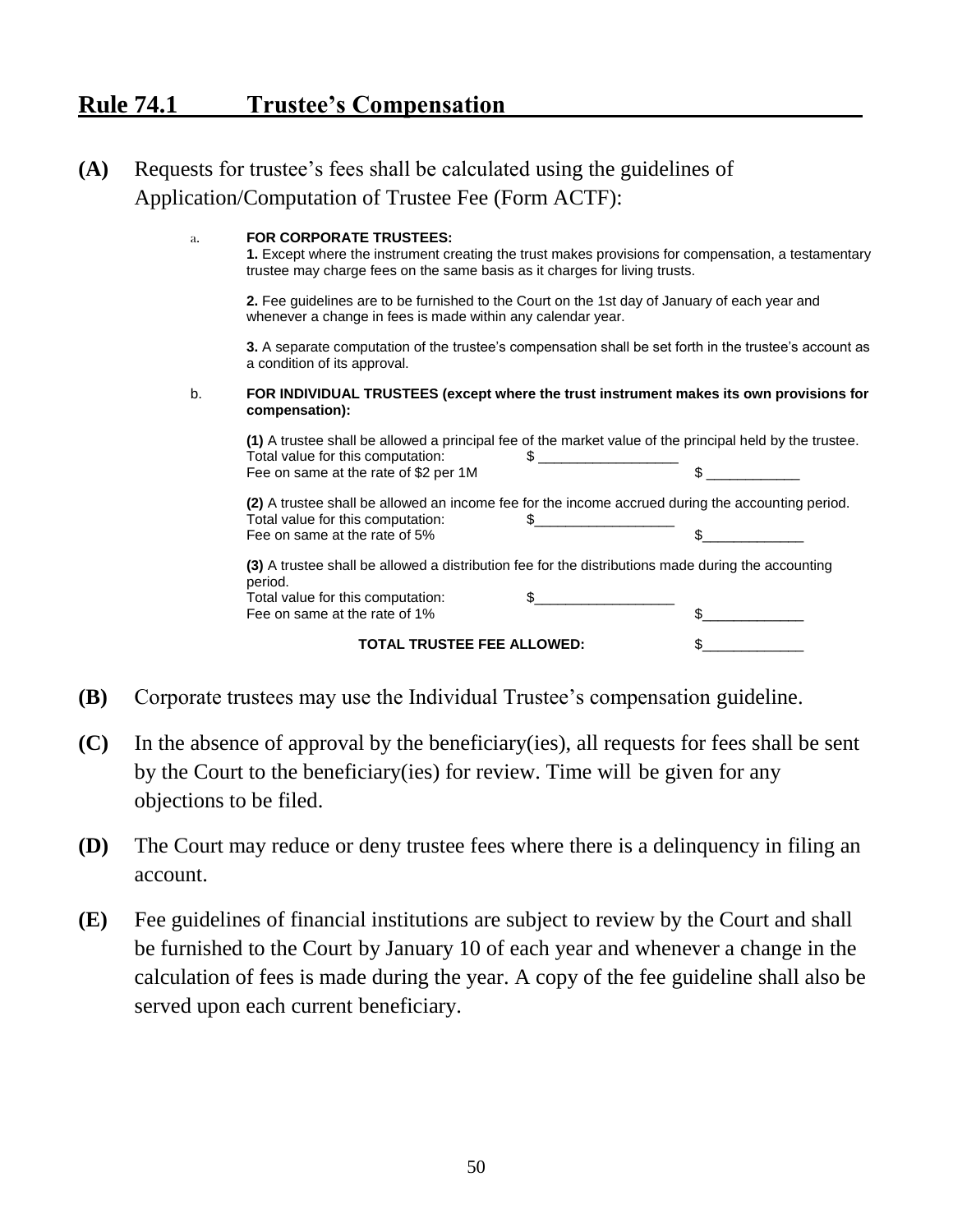# **Rule 78 CASE MANAGEMENT IN DECEDENT'S ESTATES, GUARDIANSHIPS AND TRUSTS**

#### **Rule 78.1 Applications for Appointment**

A waiver to administer on Form 4.3 signed by persons who have a priority status under R.C. 2113.06 to administer an estate does not indicate agreement that the applicant is a suitable person to administer. The waiver of right to administer an estate is separate from the process of determining the suitability of the applicant to serve as administrator. Local Form 4.3A should be used to establish that a person interested in the estate consents to the applicant's appointment as administrator. Unless all those interested in the estate have consented to the appointment of the applicant as administrator, the application for appointment will be set for hearing within twenty-one (21) days of filing, either for oral or non-oral hearing as the Court determines.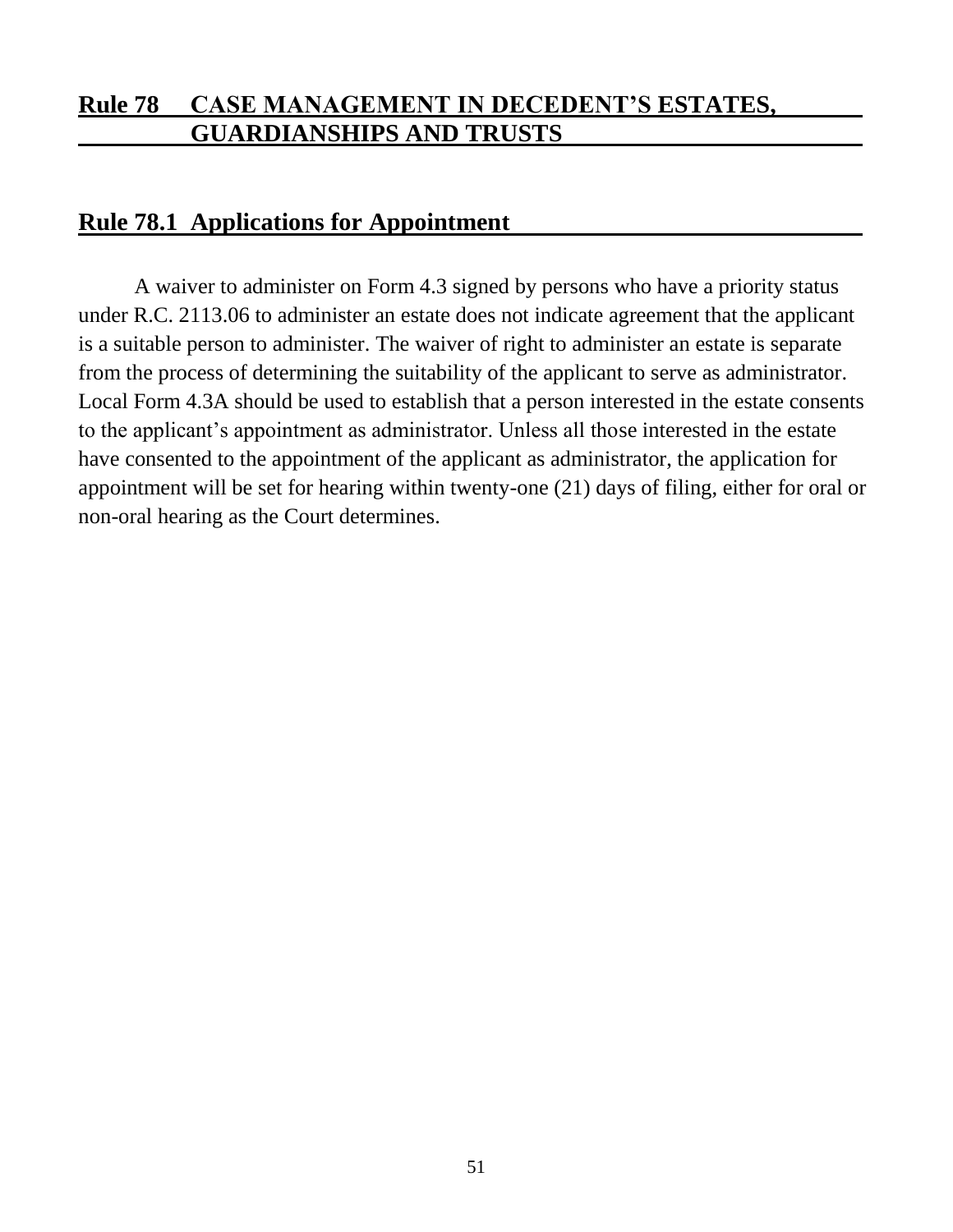#### **Rule 78.2 Inventory of Safe Deposit**

If keys are available, the Court will appoint the attorney for a decedent's estate, a deputy clerk of the Court, or an attorney not serving as attorney for the estate as a commissioner to list the contents of the box and retrieve the decedent's will and codicils from the decedent's safe deposit box for delivery to the court or as directed by the Court. The Court may appoint the estate fiduciary who is without counsel to make such examination and retrieval, but may require notice to other next of kin or beneficiaries prior to the appointment.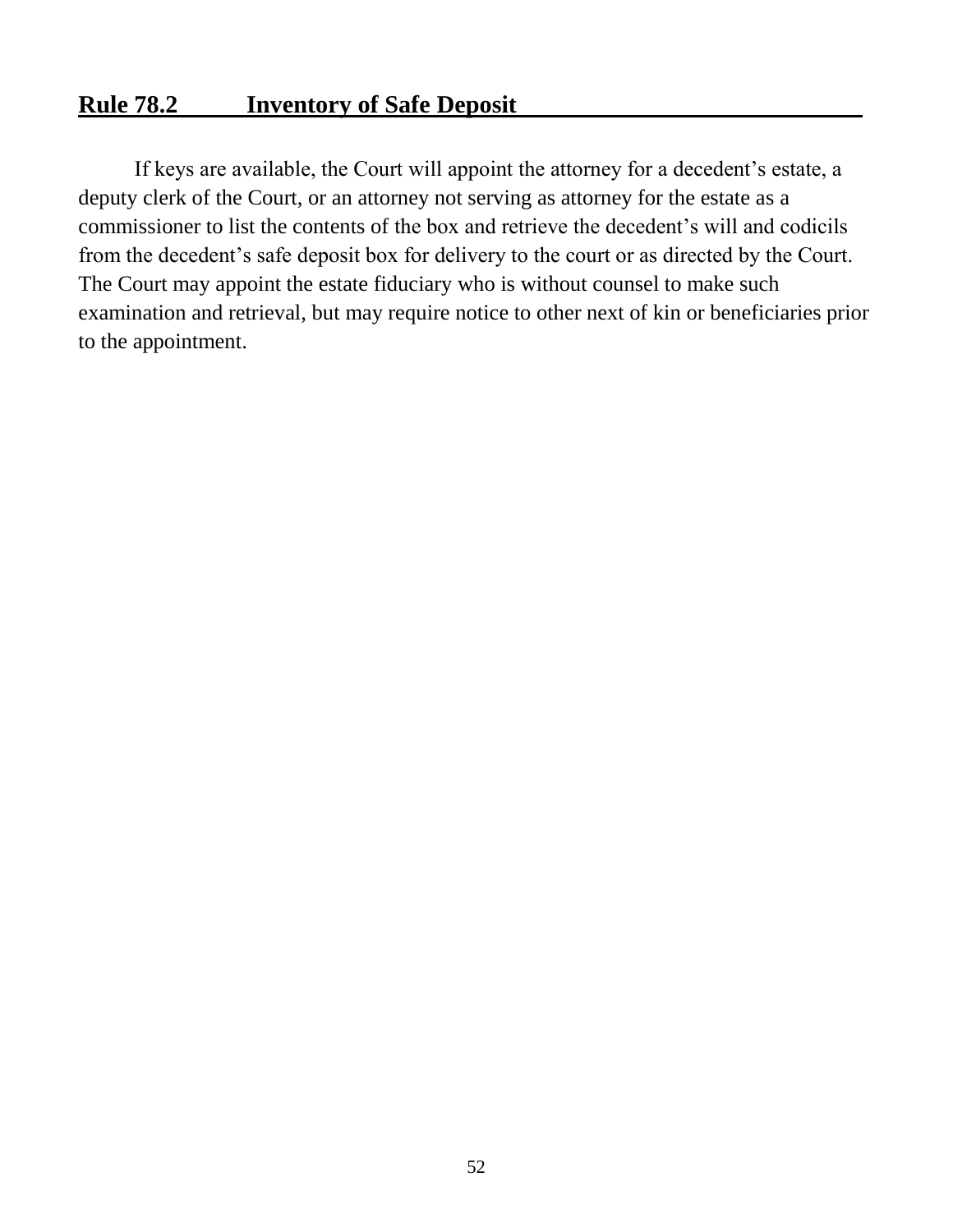# **Rule 78.3 Inventories**

- **(A)** The inventory in a decedent's estate shall be filed within 90 days of the issuance of the Letters of Authority. Notice of inventory shall be served on all vested beneficiaries in a testate estate and all those entitled to inherit in an intestate estate. All assets shall have a verification of value attached.
- **(B)** The hearing on the inventory will be non-oral unless the court orders an oral hearing. The hearing on the inventory, whether oral or non-oral, will be set not less than fourteen (14) days after the inventory is filed, nor more than thirty (30) days after such filing, per R.C. 2115.16. There will no longer be any legal notices of the filing of the inventory given in newspaper publications.
- **(C)** The inventory in a guardianship shall be filed within 90 days of the issuance of the letters of authority.
- **(D)** Any inventory filed by a guardian pursuant to R.C. 2111.14 shall include evidence that the inventory is a true and accurate inventory of the estate of the ward. This evidence may include, but is not limited to, income tax returns, current bank statements, the county auditor's property records, and Social Security records of the ward or any other documents that are relevant to determining the accuracy of the inventory.
- **(E)** The street address, auditor's parcel number and legal description of all of the ward's real property located in Ohio shall be set forth on the Guardian's Inventory.
- **(F)** Each item of personal property set forth on the Guardian's Inventory shall be identified as being tangible personal property or intangible personal property.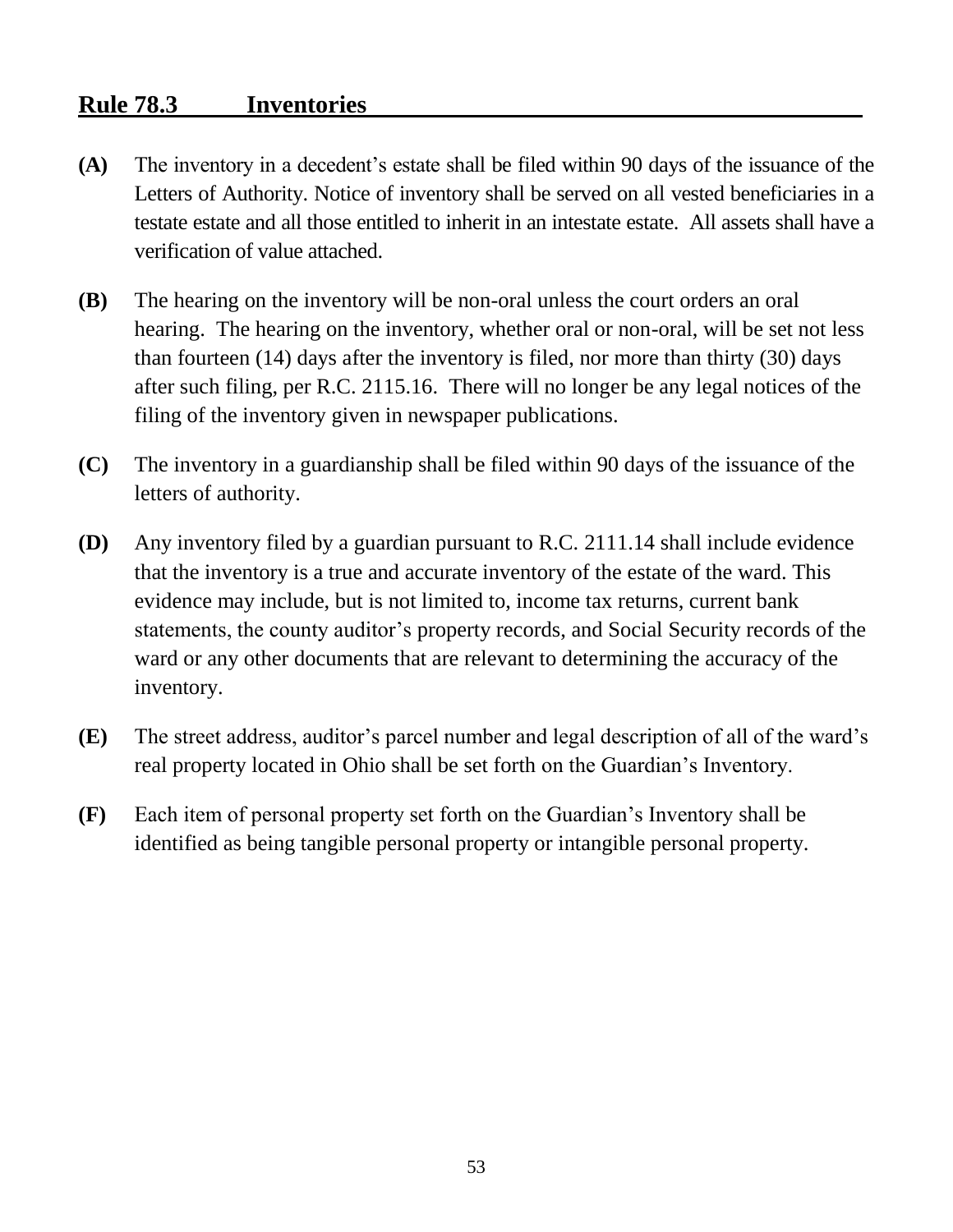- **(G)** Unless ordered by the Court, in guardianships wherein the fiduciary determines, in good faith, that the total fair market value of all the decedent's household goods and furnishings is less than \$2,000, the ward's household goods and furnishings may be considered assets, the value of which is readily ascertainable, and which need not be appraised. In the event that an interested party objects to any such determination and files an exception to the inventory pursuant to R.C. 2115.16, the fiduciary shall obtain a formal appraisal of the ward's household goods and furnishings prior to the hearing on such exception.
- **(H)** In the event the fiduciary determines that an asset was incorrectly included in the original inventory or the original inventory included an incorrect valuation which results in a decrease in value, the inventory must be amended, and service of the notice of the hearing on the amended inventory effectuated unless said notice is waived in writing.
- **(I)** In the event the fiduciary determines that the original inventory included an incorrect valuation which results in an increase in valuation, the fiduciary shall amend the inventory, but a new hearing on the amended inventory shall not be required. The fiduciary or counsel shall notify the surviving spouse and beneficiaries of the change in the inventory.
- **(J)** When newly discovered assets come into the hands of the fiduciary after the filing of the original inventory, an amended inventory is not required. The fiduciary shall report the newly discovered assets to the Court pursuant to R.C. 2113.69.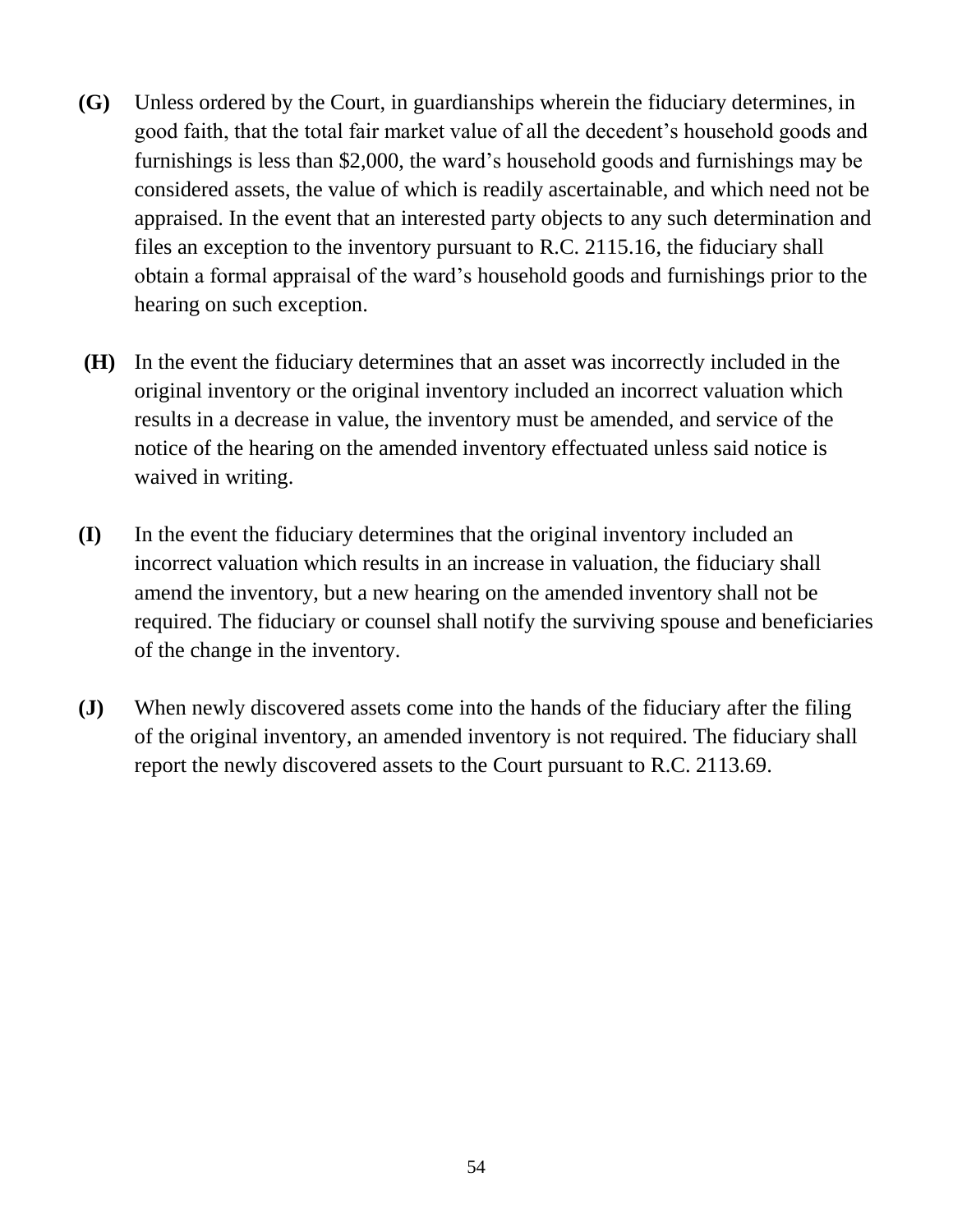# **Rule 78.4 Decedent's Estates – Status Reports**

- **(A)** Inventories and accounts (both partial and final) must be served upon all estate beneficiaries, except legatees who have already received and given a receipt for their specific bequests under the will. The service shall be by the fiduciary or his/her counsel. Regular mail service or hand delivery is sufficient.
- **(B)** The Court may order a status report at any time. The status report will explain the status of the administration and list the steps remaining to complete the estate, along with an estimated time frame for completion. A copy of the status report shall be served upon all persons or creditors who have an interest in the completion of the estate.
- **(C)** In addition to the foregoing and in conformity with Sup. R. 78 (C), the fiduciary and the attorney shall prepare, sign and file a written status report in all decedent's estates that remain open for more than 13 months from the date of appointment, and annually thereafter. A status review hearing may be set. The fiduciary and attorney may be ordered to attend and bring records relevant to the estate administration, including time records for attorney fees.
- **(D)** The filing of a status report has no bearing on the requirement to complete and file inventories, partial accounts and final accounts as previously directed in these Rules.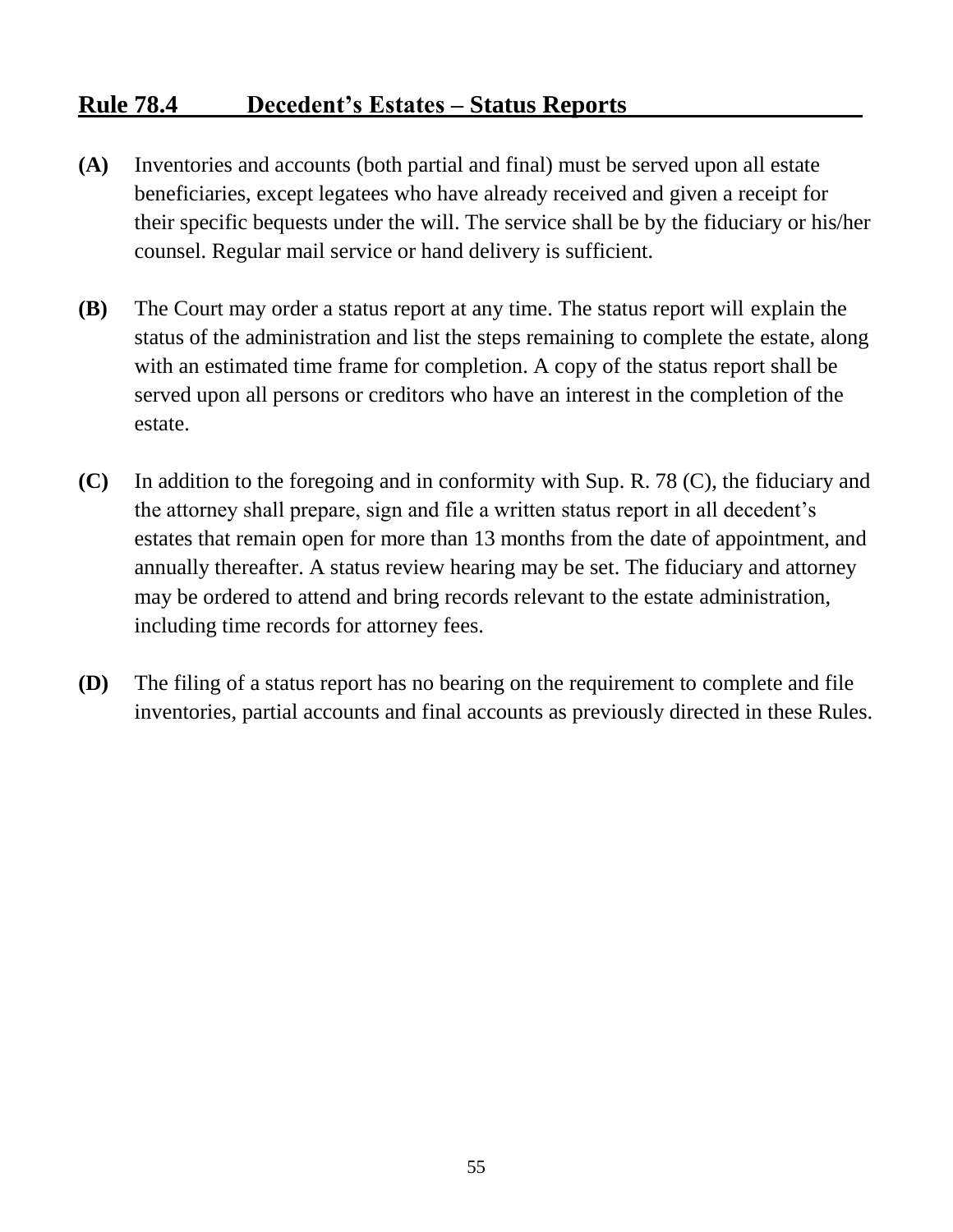# **Rule 78.5 Civil Actions**

- **(A)** A pre-trial conference shall be conducted in all civil cases, except in land sale proceedings. Within thirty days after the answer day, the case shall be set by the Court for a pre-trial conference.
- **(B)** At the pre-trial conference, all counsel must attend and have authority to enter into a binding pre-trial order. The following decisions will be made based on the conference:
	- 1. a discovery schedule;
	- 2. a date for exchange of expert witness reports;
	- 3. deadlines for summary judgment motions and responses;
	- 4. whether there will be a final pre-trial; and
	- 5. the date for the trial.
- **(C)** Pre-trial motions must be filed at least thirty days prior to trial. The motion is to be accompanied by a request for oral hearing, if oral hearing is requested, and the matters expected to be presented upon the motion must be specified.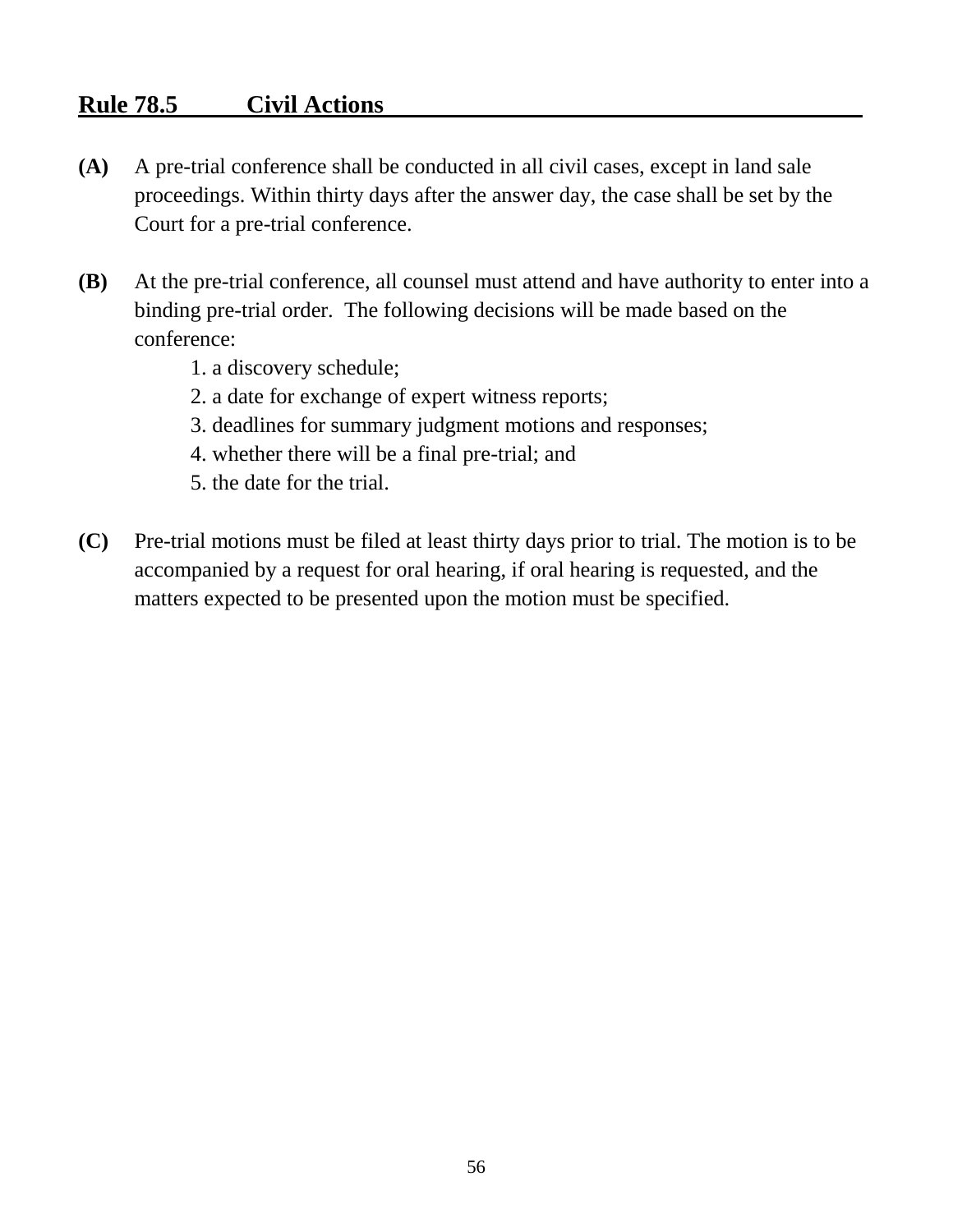# **Rule 78.6 Court Records Management & Retention**

- **(A) Retention of Exhibits Submitted During Evidentiary Hearings**. While a case is pending, documentary and photographic exhibits are customarily retained in the case file in a manila envelope, marked by date of hearing. Inspection of exhibits in an exhibit envelope can be made at a reasonable time when Court personnel can monitor the inspection to assure that there is no tampering with introduced, admitted or proffered exhibits. Larger items or voluminous documents may be retained in a sealed envelope or box, and marked by case number, case name, and date of hearing and kept, pending final disposition in an area designated by the chief deputy clerk.
- **(B)** After final resolution of the contested issue for which exhibits have been offered, including any appeal of such issue, the exhibits will be retained by the Court for a period of 90 days. Court personnel may begin the destruction of no-longer-needed exhibits after this 90-day period. The party who has introduced an exhibit in evidence, or proffered introduction of an exhibit, may seek return of the exhibit by motion or other written request. The Court may delay return of the item pending determination that its further retention serves no purpose in cases of a continuing nature, like guardianships or cases involving trusts. Any other party involved in the case may be consulted informally to determine if there is objection.
- **(C)** Parties are encouraged to substitute copies, when permitted by the Rules of Evidence, for photographs and records having sentimental value. Parties are encouraged to promptly seek return of exhibits they want returned after final disposition of the case, such as objects, articles of clothing, books, jewelry and other heirlooms or articles of sentimental attachment.
- **(D)** This local rule has no applicability to vouchers, proofs, or other evidence offered in support of expenditures or distributions within an account, wills offered for probate, birth records, records of adoption, marriage license application or estate tax return filings for which there are sufficient instruction for preservation or destruction with Sup. R. 26(D). This local rule pertains to exhibits offered into evidence in evidentiary proceedings before the probate court, which would relate also to *exceptions* to an inventory or account as well as in guardianship, adoption, name change, and estate administration proceedings.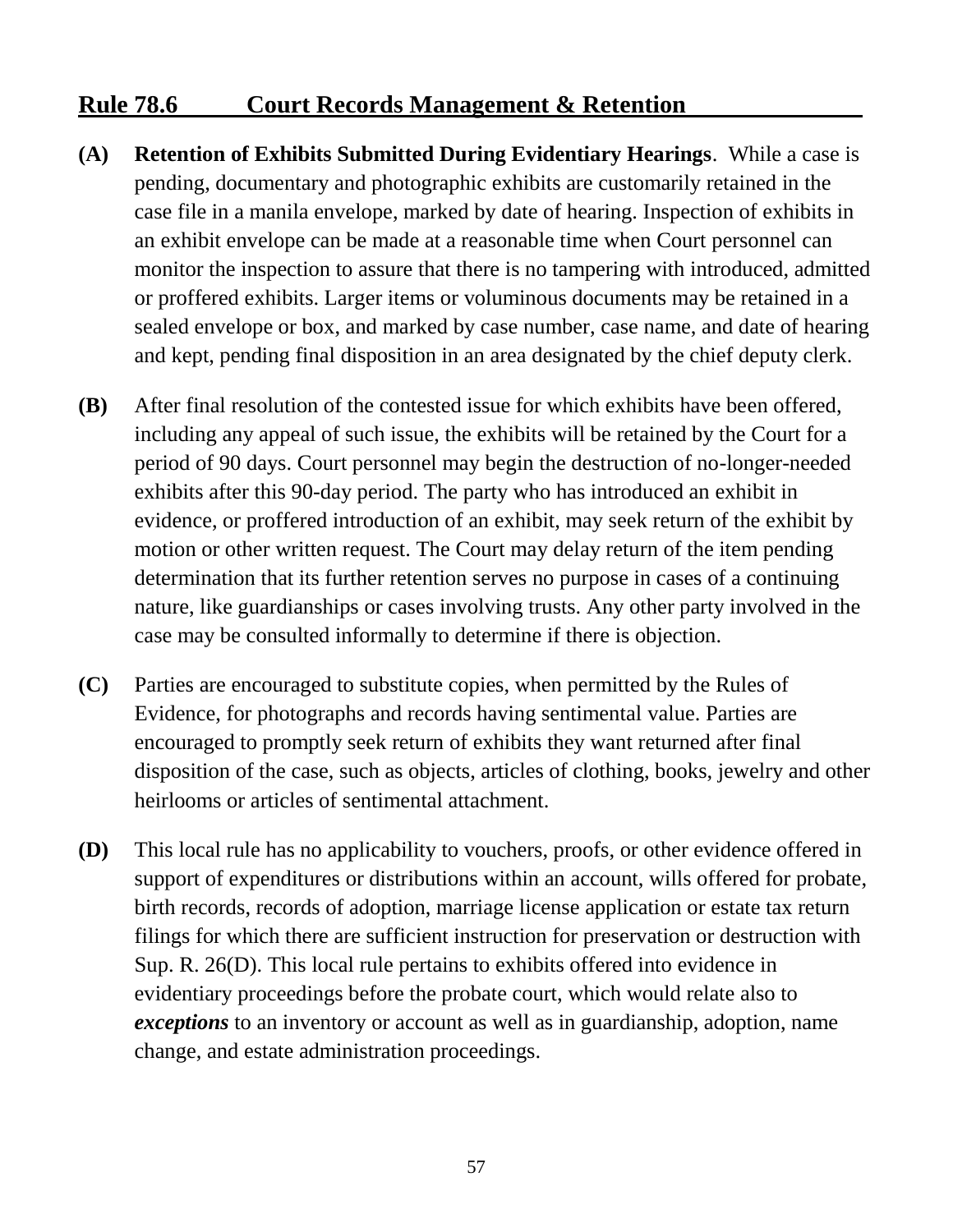# **Rule 78.7 Transcripts upon Magistrate's Decisions**

A transcript of proceedings is not required when objection is made to a magistrate's decision if there is no objection to the magistrate's fact-finding, but there is objection as to how magistrate construed the applicable law and issued an inequitable or unjust result or one which is counter to law.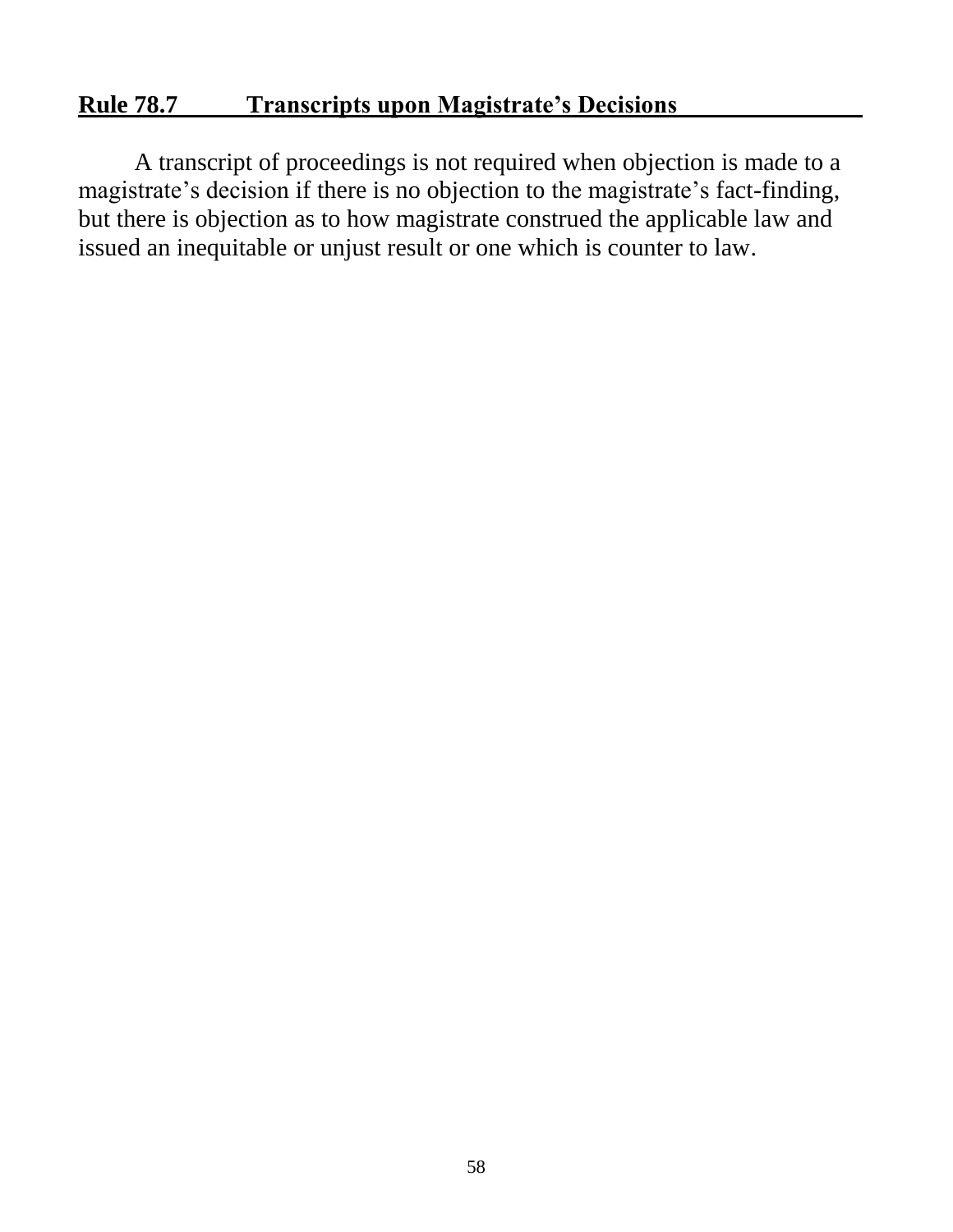# **Rule 78.8 Compliance with the Americans with DisabilityAct**

Individuals with disabilities, special needs or the need for an interpreter shall make requests to the Court for reasonable accommodations no later than seven days prior to any scheduled hearing.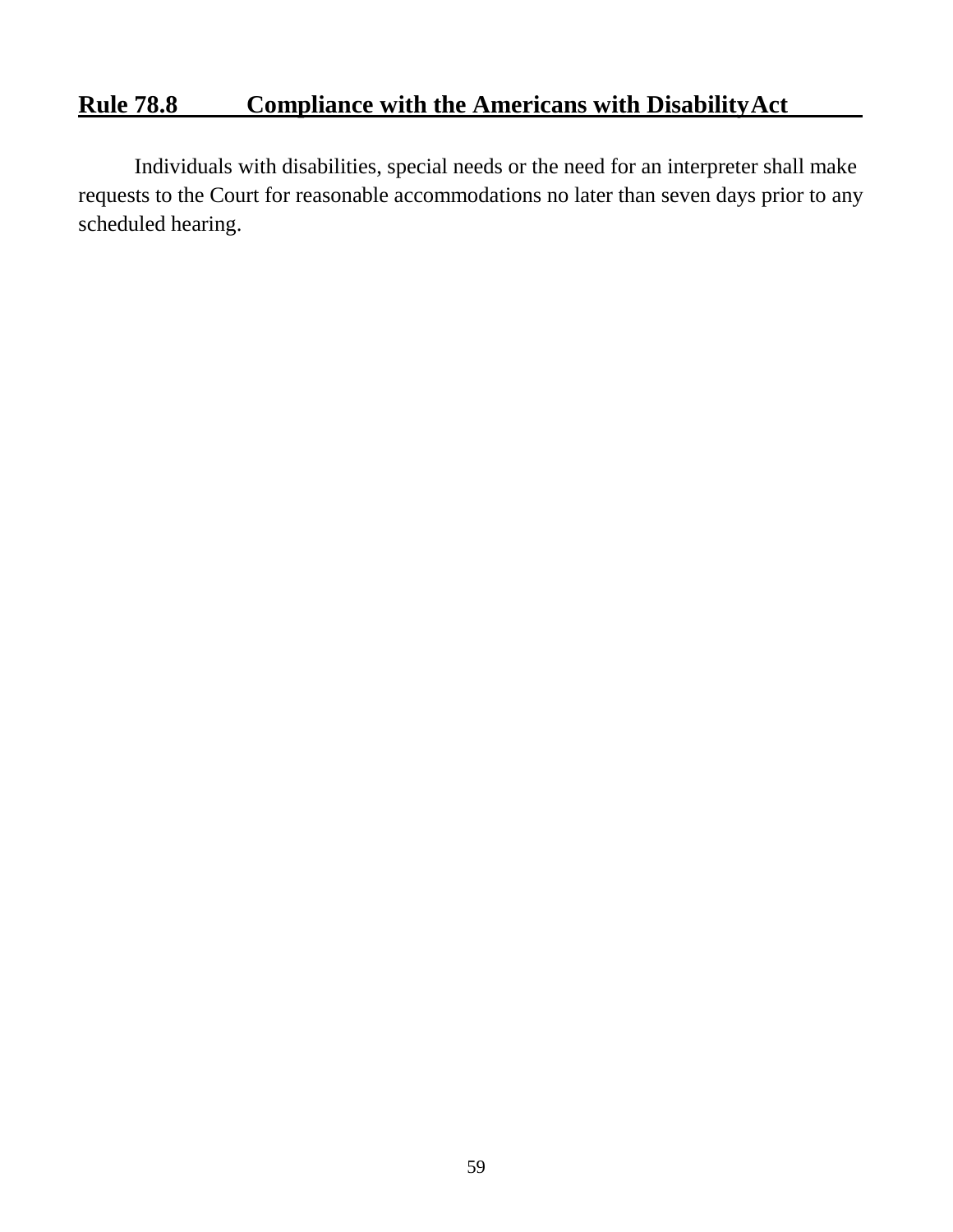#### **Rule 79 MEDIATION**

#### **Rule 79.1 Purpose of Mediation**

The Court establishes mediation in order to increase access to justice; to increase parties participation in the court processes and their satisfaction with the outcome; to allow cases to settle more quickly with less expense to the parties; and to expand dispute resolution resources available to the parties.

The purpose of mediation is to promote greater efficiency and public satisfaction through the facilitation of the earliest possible resolution for Tuscarawas County Probate cases through the use of mediation. To accomplish this goal, the Tuscarawas County Mediation program has been established.

Through Local Rule 79 the Tuscarawas County Probate Court incorporates by reference Chapter 2710 "Uniform Mediation Act" (UMA) and Rule 16 of the Supreme Court of Ohio Rules of Superintendence.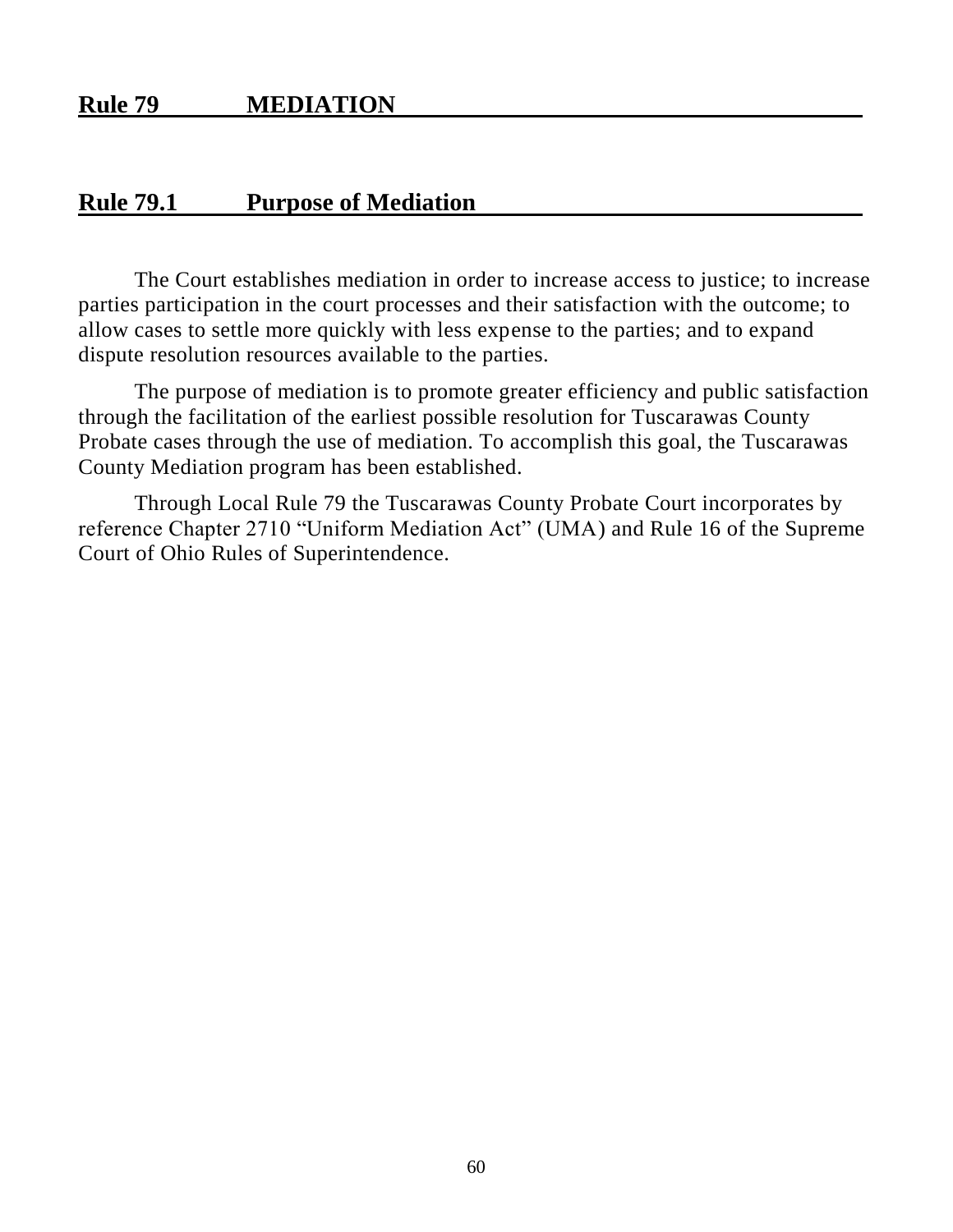# **Rule 79.2 Definitions\_\_\_\_\_\_\_\_\_\_\_\_\_\_\_\_\_\_\_\_\_\_\_\_\_\_\_\_\_\_\_\_\_**

All definitions found in the "Uniform Mediation Act" (UMA) R.C. 2710.01 are adopted by this Court through Local Rule 79, including, but not limited to the following:

- **(A)** "Mediation" means any process in which a mediator facilitates communication and negotiation between the parties to assist them in reaching a voluntary agreement regarding their dispute.
- **(B)** "Mediator" means an individual who conducts a mediation.
- **(C)** "Mediation Communication" means a statement, whether oral, in a record, verbal or non-verbal, that occurs during a mediation or is made for purposes of considering, conducting, participating in, initiating, continuing, or reconvening a mediation or retaining a mediator.
- **(D)** "Proceeding" means either of the following:
	- **1**. Judicial, administrative, arbitral or other adjudicative process, including related pre-hearing and post-hearing motions, conferences, and discovery;
	- **2.** A legislative hearing or similar process.
- **(E)** "Party" means a party who participates in a mediation and whose agreement is necessary to resolve the dispute.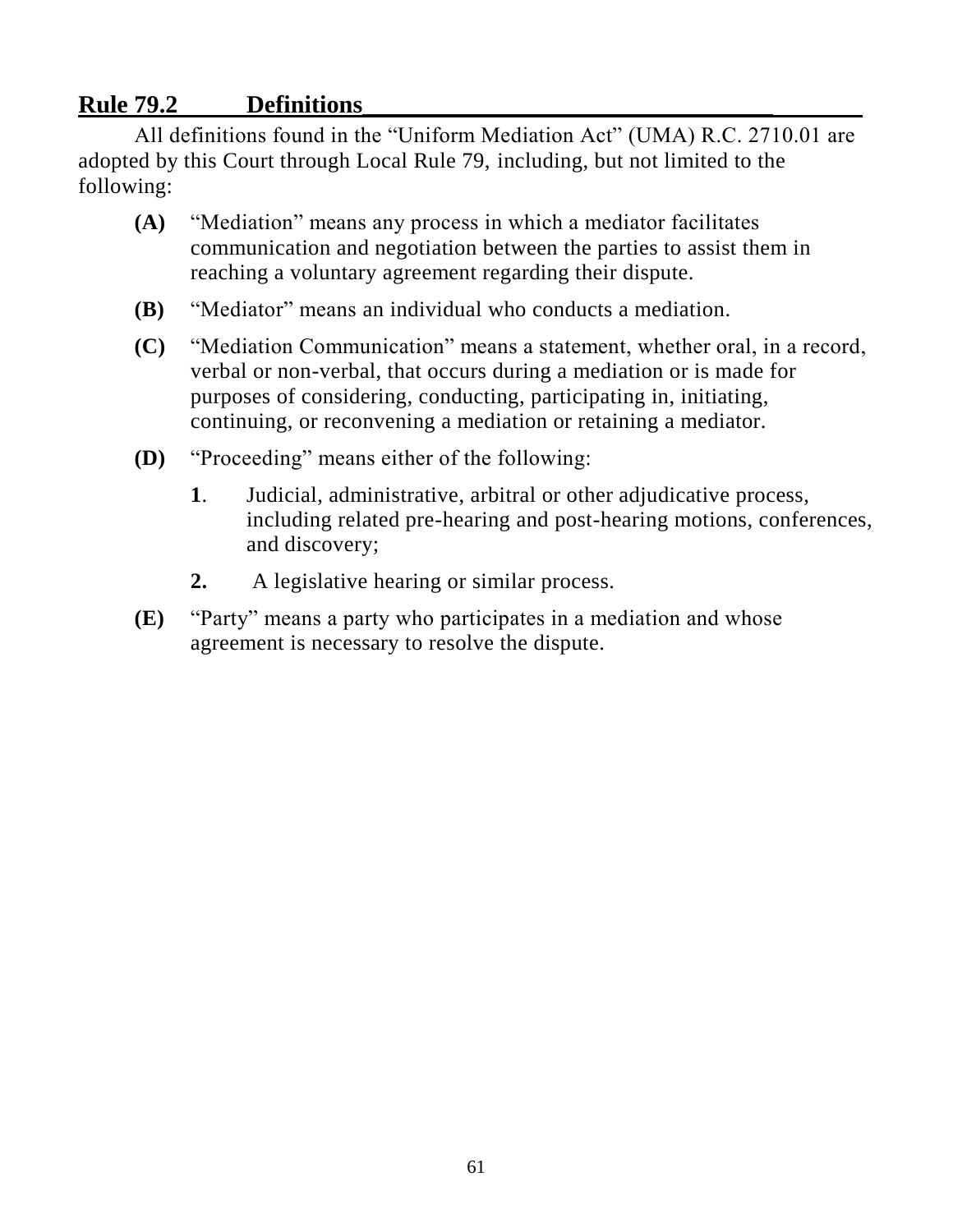# **Rule 79.3 Mediation Referral\_\_\_\_\_\_\_\_\_\_\_\_\_\_\_\_\_\_\_\_\_\_\_\_\_\_\_**

The Court may refer a case to mediation on the motion of any party, on the agreement of the parties, or on its own order.

- **(A)** Referral Process: The Court, on its own motion, or the motion of any of the parties may refer disputed issues to mediation in whole or in part by "Notice of Scheduled Mediation" which shall, at a minimum indicate the date, time, place and contact information of the mediation.
- **(B)** Domestic Violence: All parties and counsel shall advise the judge of any domestic violence allegations known to them to exist or to have existed in the past, or which become known to them following entry of the order but before conclusion of all mediation proceedings, which allegations involve any two or more persons whose attendance is required by the referral order.
- **(C)** Eligibility of Cases: The Court will determine the eligibility and appropriateness of each referral prior to the commencement of the mediation process and may decline any referral(s) deemed inappropriate.
- **(D)** Outside Referrals: If a dispute involves such issues as mental health, mental retardation, developmental disability, or aging adults, but a guardianship case has not been filed, a party may file a motion to refer the matter to mediation. A case shall be referred to mediation if mediation is likely to resolve the dispute as a less restrictive alternative to guardianship.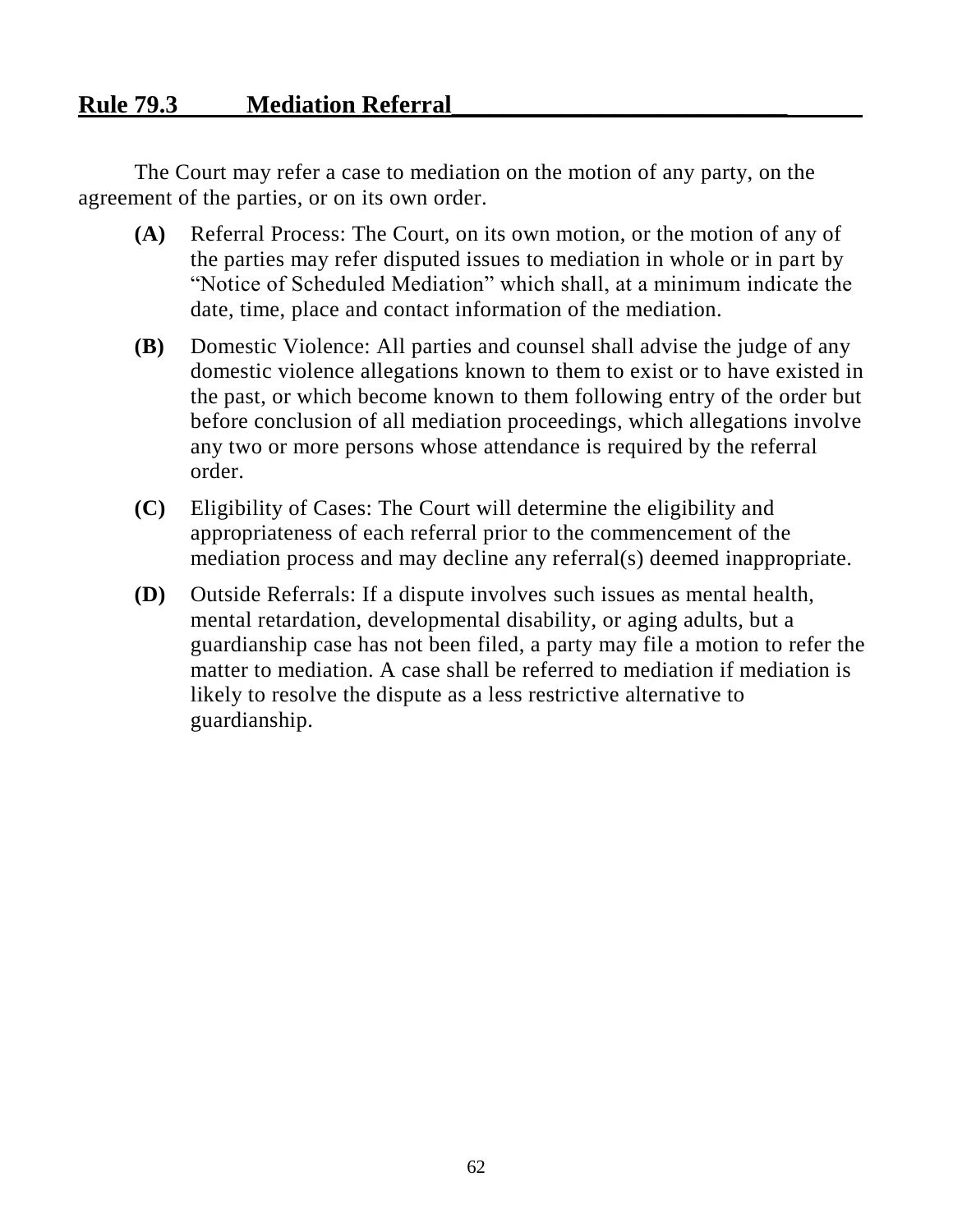# **Rule 79.4 Selection and Assignment of Mediator\_\_\_\_\_\_\_\_\_\_\_\_**

The Court shall determine the mediator for any given case by any of the following methods:

- **(A)** Using the current mediation program mediator;
- **(B)** Randomly assigning a mediator to the case from the Court's roster of approved mediators;
- **(C)** Specifically choosing a mediator based upon the qualifications, skills, expertise, and caseload of the mediator in addition to the type, complexity and requirements of the case or
- **(D)** Approving a mediator chosen by the parties from the Court's roster of approved mediators.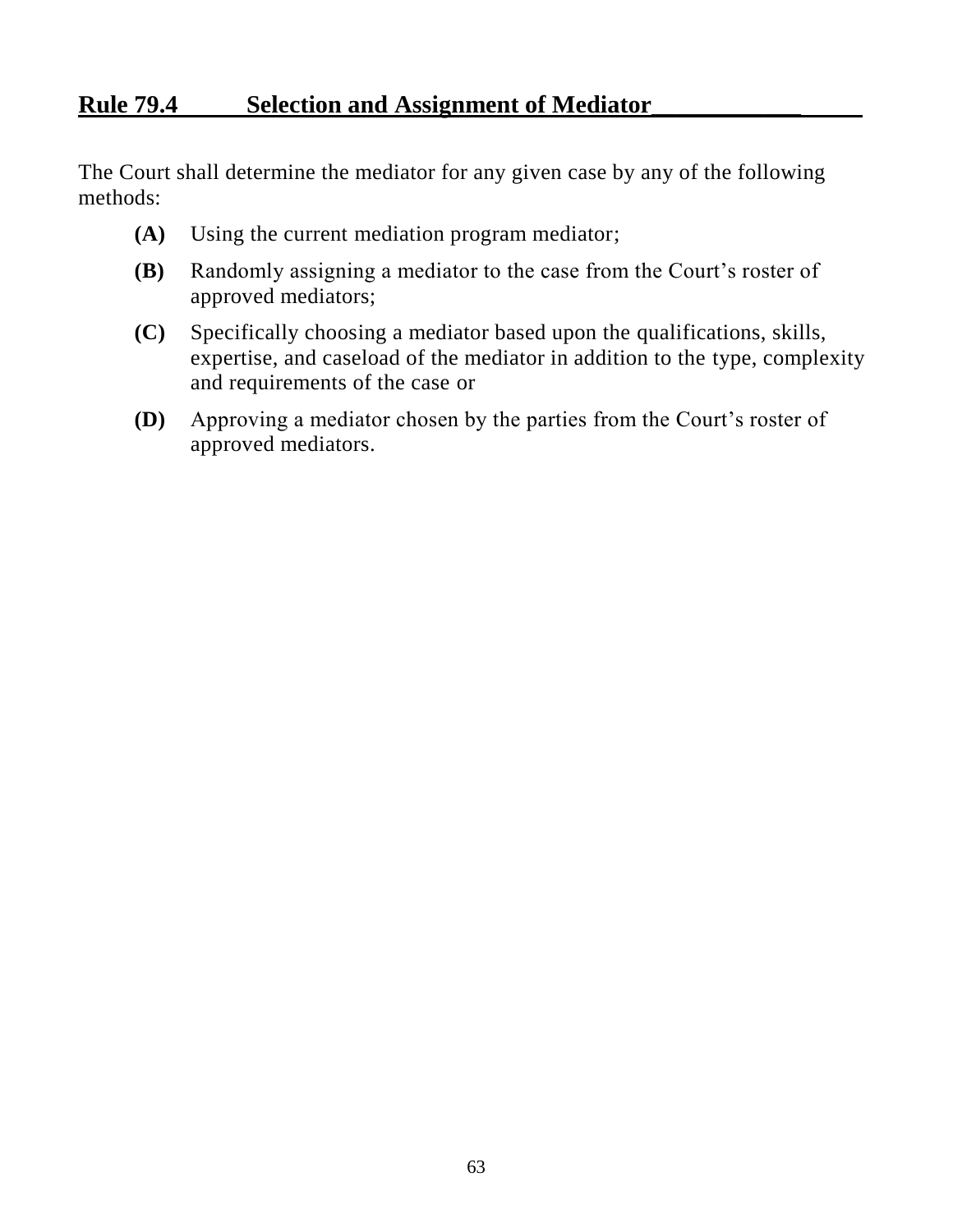## **Rule 79.5 Mediation Procedure\_\_\_\_\_\_\_\_\_\_\_\_\_\_\_\_\_\_\_\_\_\_\_\_**

- (A) In accordance with all applicable provisions of this rule, if a case is deemed appropriate by the Court, mediation will be scheduled. A mediator may meet with the parties individually prior to bringing the parties together for any reason including, but not limited to, further screening. A mediator may schedule multiple mediation sessions if necessary and mutually acceptable for the resolution of the issues in part or in their entirety.
- (B) The Court shall utilize mediation procedures for all cases that will:
	- **1.** Ensure that parties are allowed to participate in mediation, and if the parties wish, that their attorneys and other individuals they designate are allowed to accompany them and participate in mediation.
	- **2.** Screen for domestic violence both before and during mediation.
	- **3.** Encourage appropriate referrals to legal counsel and other support services for all parties, including victims of and suspected victims of domestic violence.
	- **4.** Prohibit the use of mediation in any of the following:
		- **a**. As an alternative to the prosecution or adjudication of domestic violence;
		- **b**. In determining whether to grant, modify or terminate a protection order;
		- **c**. In determining the terms and conditions of a protection order; and/or
		- **d.** In determining the penalty for violation of a protection order.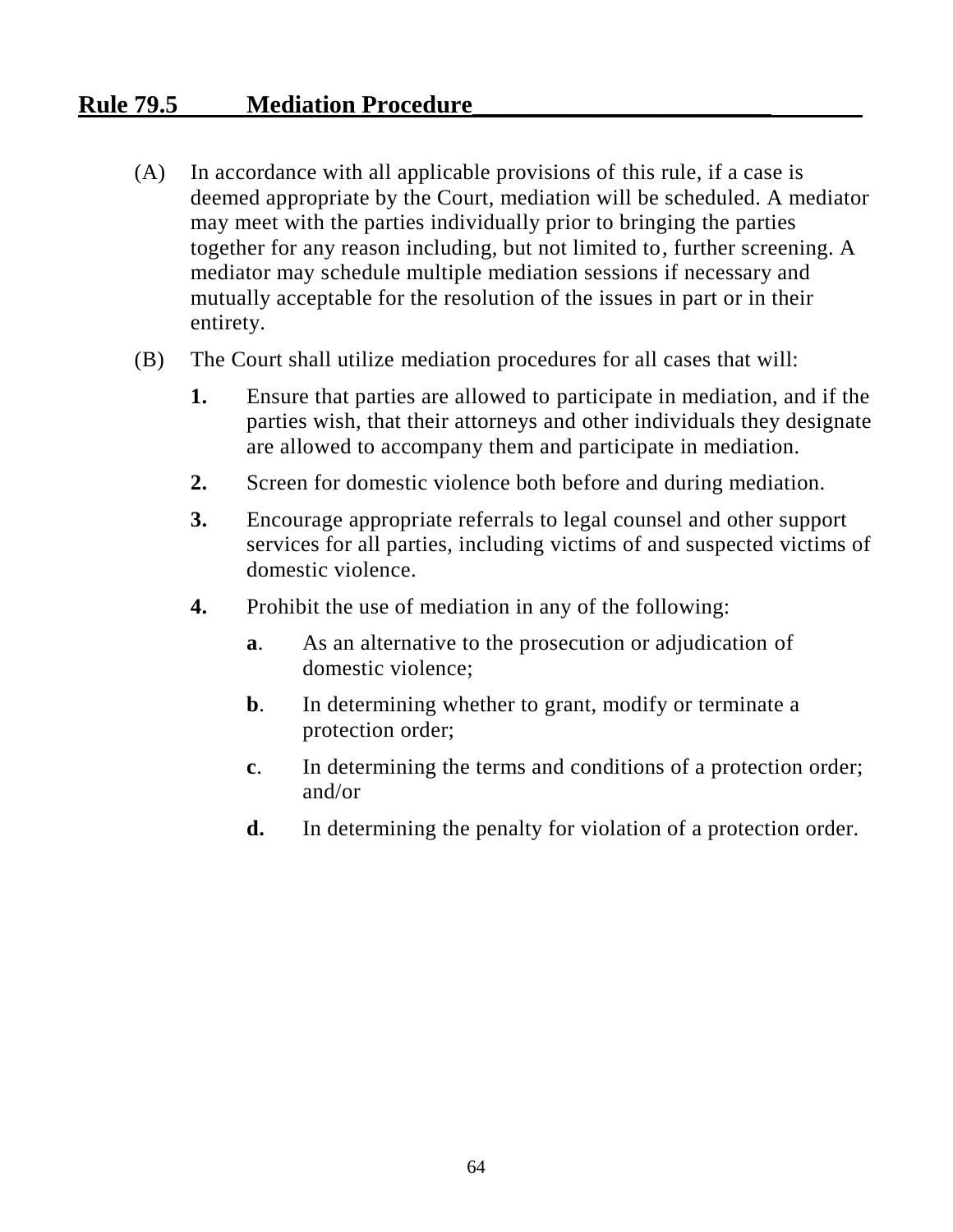# **Rule 79.6 Participation\_\_\_\_\_\_\_\_\_\_\_\_\_\_\_\_\_\_\_\_\_\_\_\_\_\_\_\_\_\_**

- **(A)** Parties who are ordered into mediation shall attend scheduled mediation sessions. The Court may order parties to return to mediation at any time.
- **(B)** A judge and/or mediator may require the attendance of the parties' attorneys at the mediation sessions if the mediator deems it necessary and appropriate.
- **(C)** Party representatives with authority to negotiate a settlement and all other persons necessary to negotiate a settlement, including insurance carriers, must attend the mediation session.
- **(D)** In the event the parties and/or their attorneys and/or the insurance representatives do not attend the mediation sessions, the mediator shall report the non-compliance to the Judge.
- **(E)** If counsel for any party to the mediation becomes aware of the identity of a person or entity whose consent is required to resolve the dispute, but has not yet been joined as a party in the pleadings, counsel shall promptly inform the mediator as well as the judge.
- **(F)** If the opposing parties to any case are 1) related by blood, adoption, or marriage; 2) have resided in a common residence, or 3) have known or alleged domestic violence at any time prior to or during the mediation, then the parties and their counsel have a duty to disclose such information to the mediator and have a duty to participate in any screening required by the court.
- **(G)** Any entity or person who participates in mediation as a nonparty participant as defined by R.C. 2710.01(D) agrees to be bound by this rule and submits to the court's jurisdiction to the extent necessary for enforcement of this rule. Any nonparty participant shall have the rights and duties under this rule attributed to parties except as provided by R.C. 2710.03(B) (3) and 2710.04(A) (2).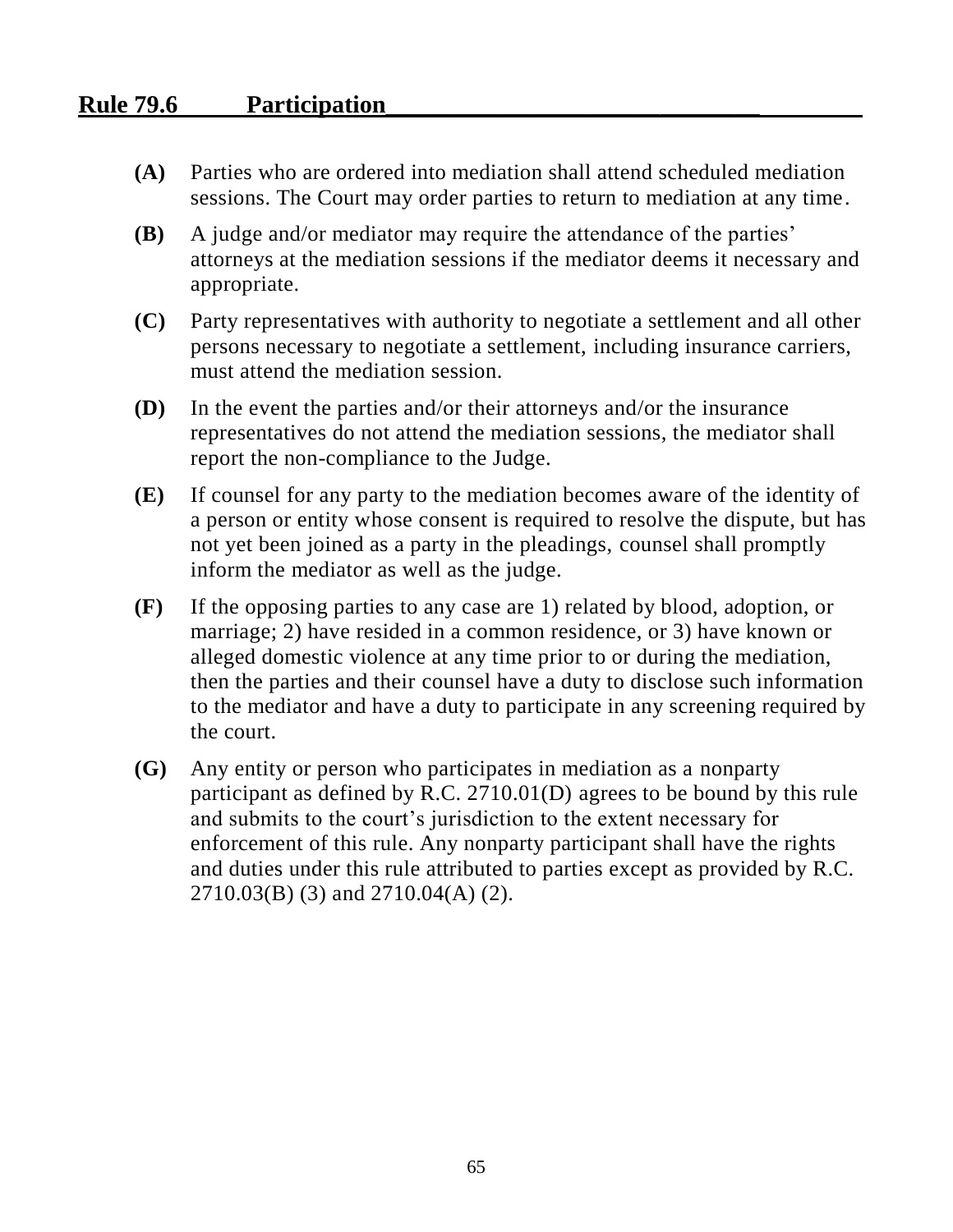# **Rule 79.7 Confidentiality/Privilege\_\_\_\_\_\_\_\_\_\_\_\_\_\_\_\_\_\_\_\_\_**

- **(A)** All mediation communications related to or made during the mediation process are subject to and governed by the "Uniform Mediation Act" (UMA) R.C. 2710.01 to 2710.10, the Rules of Evidence and any other pertinent judicial rule(s).
- **(B)** All mediation communications related to or made during the mediation process are subject to and governed by the "Uniform Mediation Act" (UMA) R.C. 2710.01 to 2710.10 and the Rules of Evidence and any other pertinent judicial rule(s).
- **(C)** All communications, negotiations, or settlement discussions by and between participants in the course of a mediation are not subject to discovery or admissible in evidence, and shall remain confidential and are protected from disclosure, except as otherwise provided by law.
- **(D)** The mediator shall be prohibited from being called as a witness in any subsequent legal proceeding, (Except as to the terms of the settlement agreement.).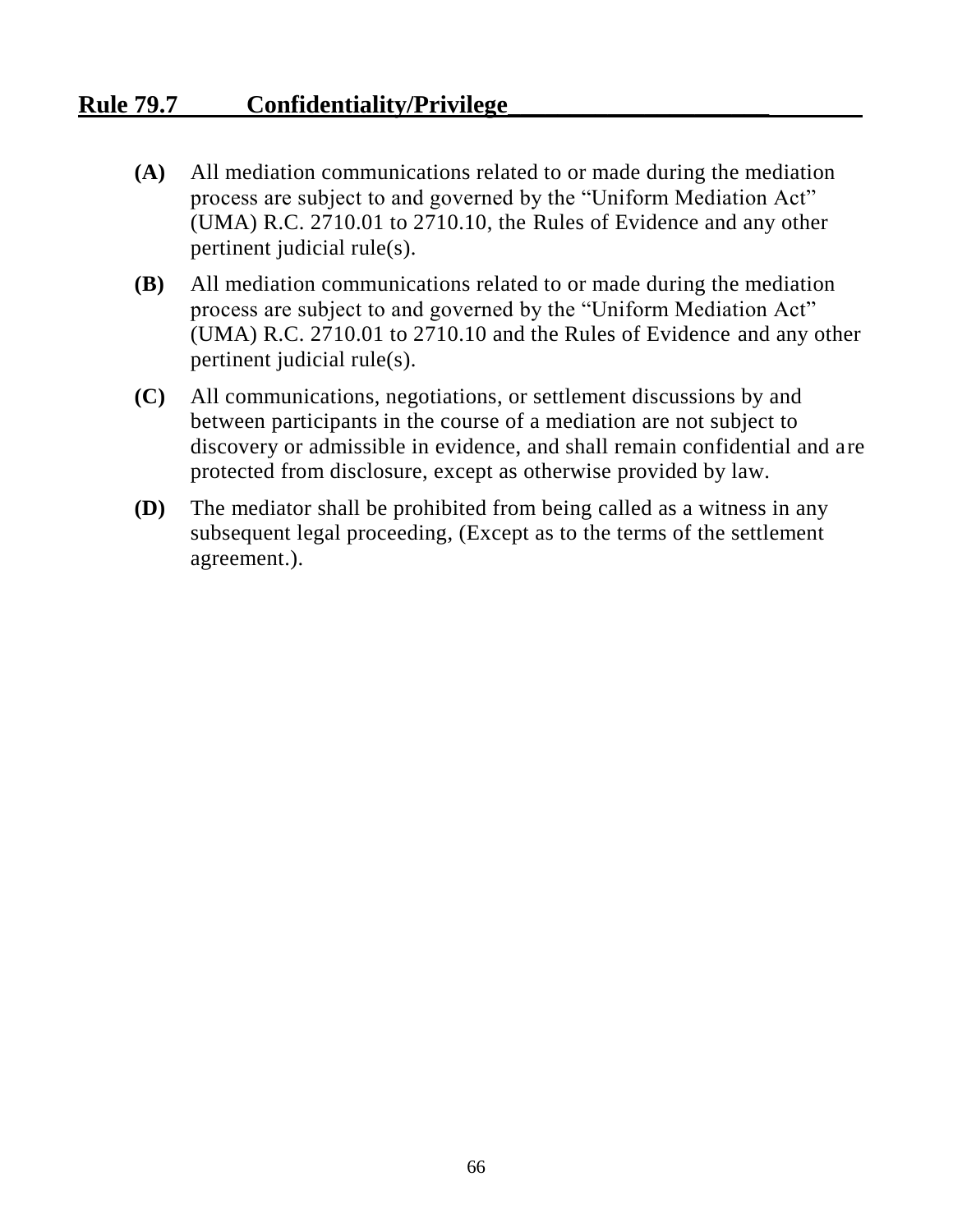# **Rule 79.8 Mediator Conflicts of Interest\_\_\_\_\_\_\_\_\_\_\_\_\_\_\_\_**

- **(A)** In accordance with R.C. 2710.08(A) and (B), the mediator assigned by the Court to conduct a mediation shall disclose to the mediation parties, counsel, if applicable, and any nonparty participants any known possible conflicts that may affect the mediator's impartiality as soon as such conflict(s) become known to the mediator.
- **(B)** If counsel or a mediation party requests that the assigned mediator withdraw because of the facts so disclosed, the assigned mediator should withdraw and request that the Judge appoint another mediator from the list of qualified mediators that is maintained by the Court. The parties shall be free to retain the mediator by an informed, written waiver of the conflict of interest(s).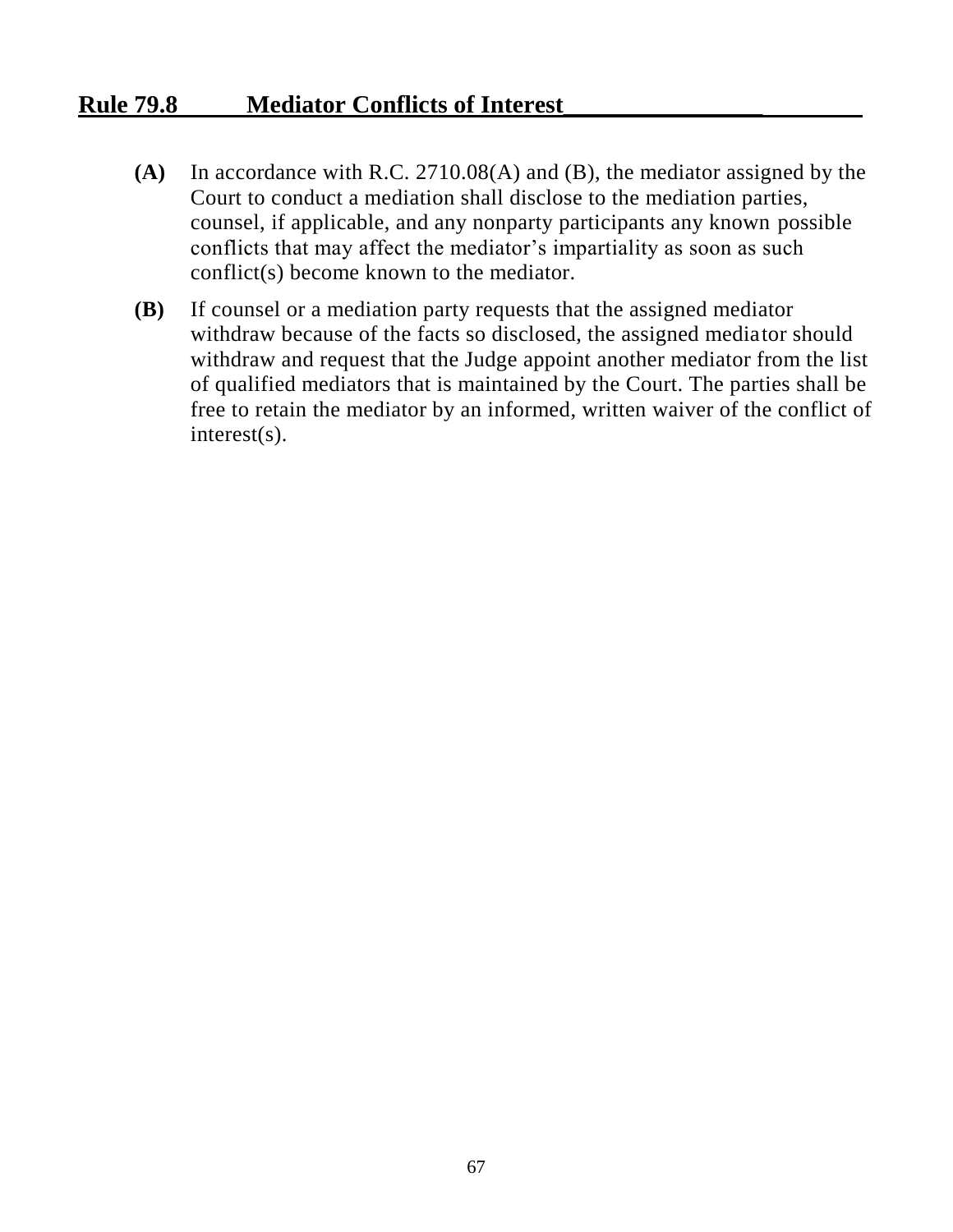# **Rule 79.9 Termination\_\_\_\_\_\_\_\_\_\_\_\_\_\_\_\_\_\_\_\_\_\_\_\_\_\_\_\_\_**

If the assigned mediator determines that further mediation efforts would be of no benefit to the parties, he or she shall inform all interested parties and the Court that the mediation is terminated using the procedure required by this Court.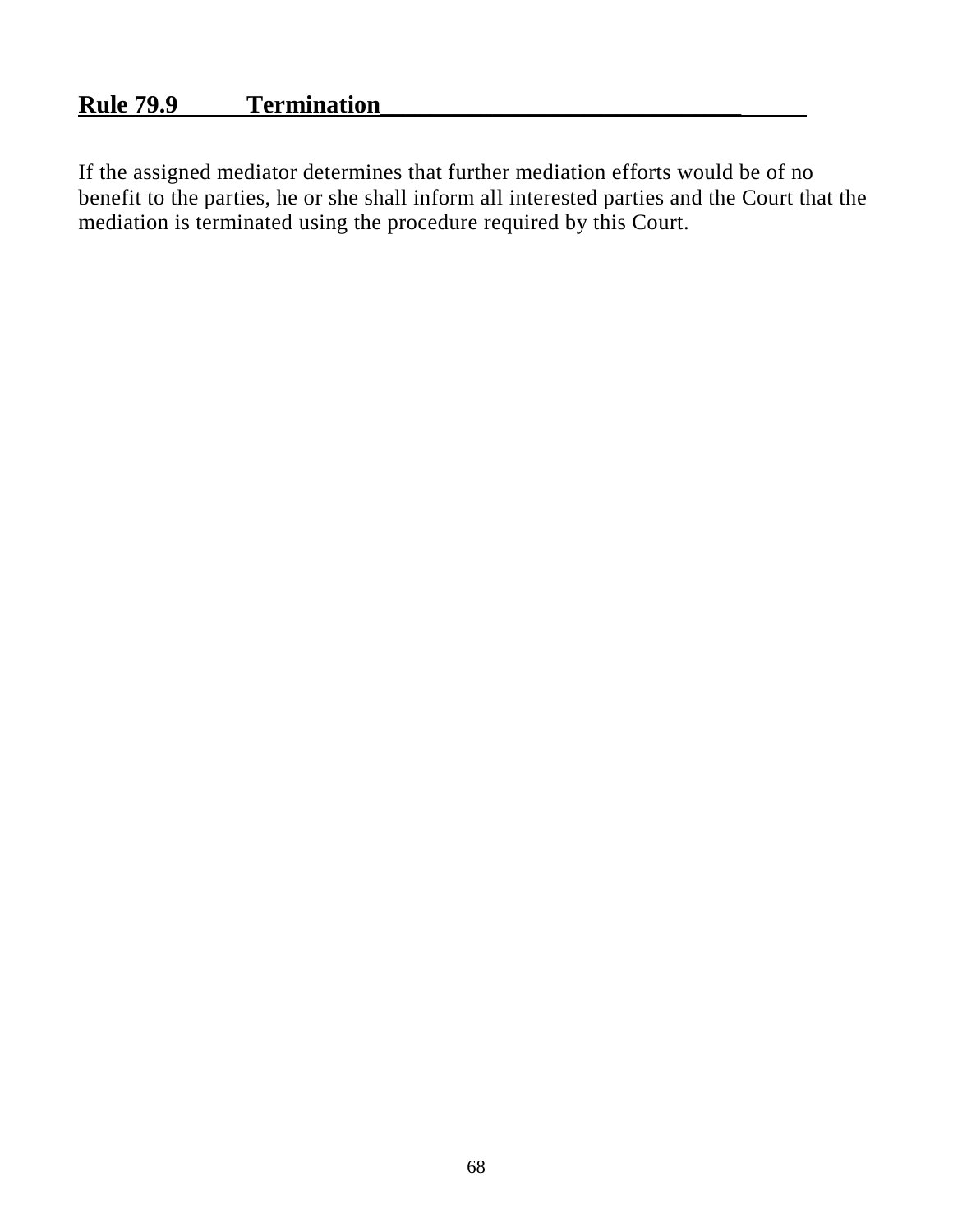#### **Rule 79.10 Stay of Proceedings\_\_\_\_\_\_\_\_\_\_\_\_\_\_\_\_\_\_\_\_\_\_**

- **(A)** All remaining court orders shall continue in effect.
- **(B)** No order is stayed or suspended during the mediation process except by written court order.
- **(C)** Mediation shall not stay discovery, which may continue through the mediation process in accordance with applicable rules, unless agreed upon by the parties and approved by the judge.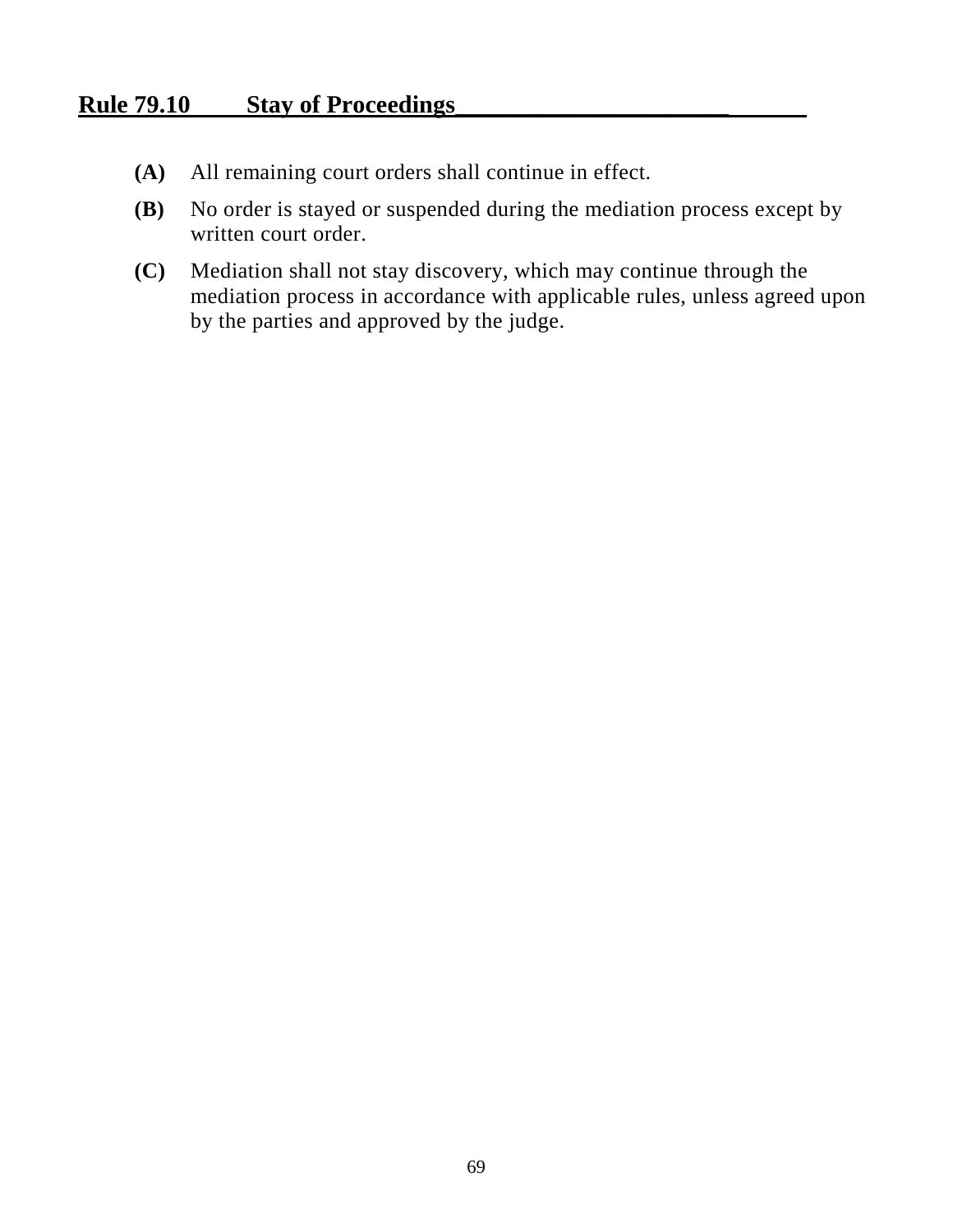## **Rule 79.11 Continuances\_\_\_\_\_\_\_\_\_\_\_\_\_\_\_\_\_\_\_\_\_\_\_\_\_\_\_\_\_\_\_\_\_**

- **(A)** It is the policy of this Court to determine matters in a timely way.
- **(B)** Continuances of scheduled mediations shall be granted only for good cause shown after a mutually acceptable future date has been determined.
- **(C)** The case may be continued only by the Judge.
- **(D)** Except as authorized by the Court, the existence of pending motions shall not be good cause for a continuance and no continuance will be granted unless the mediation can be scheduled prior to the final pretrial.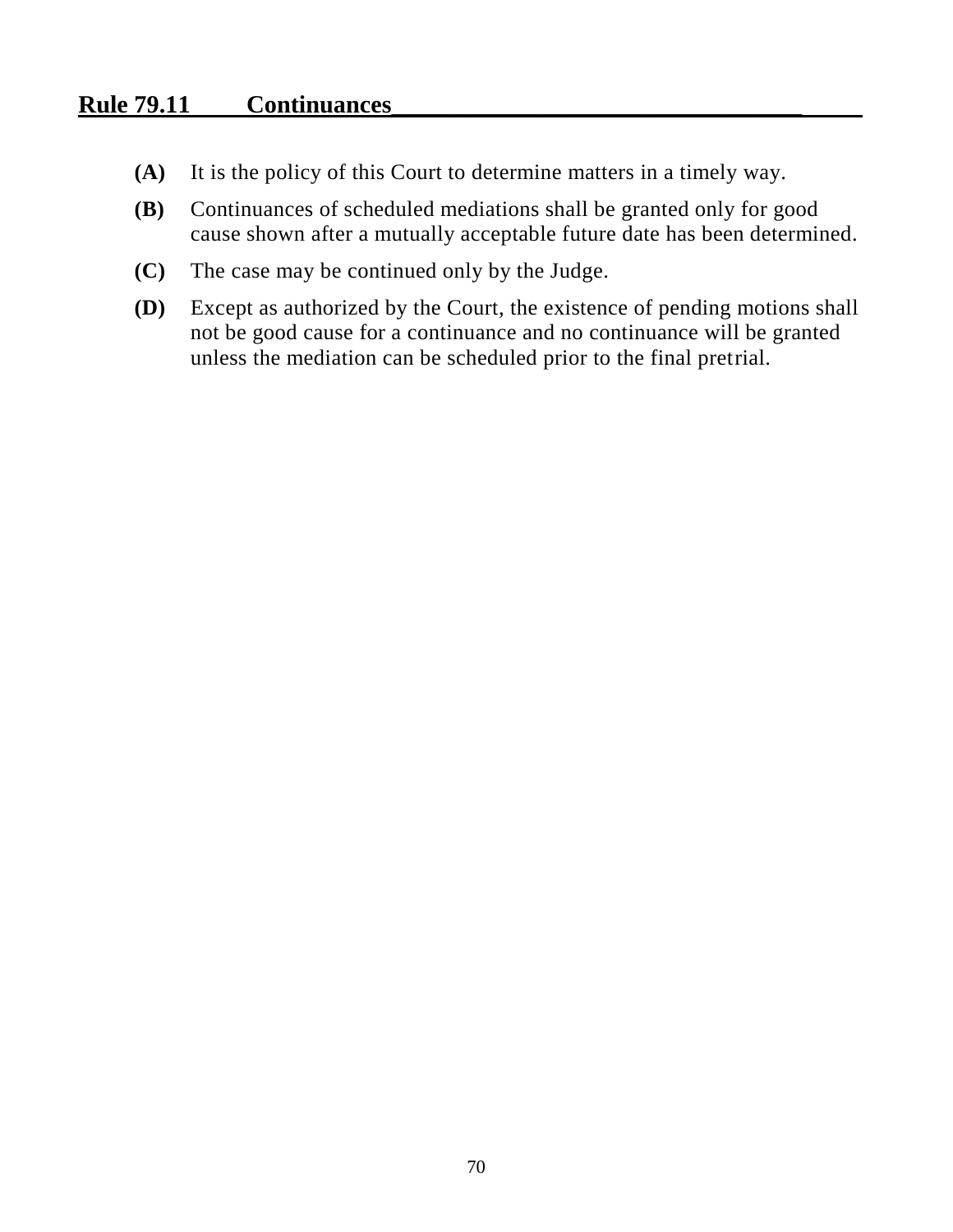# **Rule 79.12 Mediation Case Summary\_\_\_\_\_\_\_\_\_\_\_\_\_\_\_\_\_\_\_**

**(A)** At least five (5) days before the mediation, the parties shall submit to the mediator a short memorandum stating the legal and factual positions of each party, as well as other material as each party believes would be beneficial to the mediator, including but not limited to a summary of material facts, legal issues, injuries and damages, status of discovery, and a summary of settlement attempts to date, including demands and offers.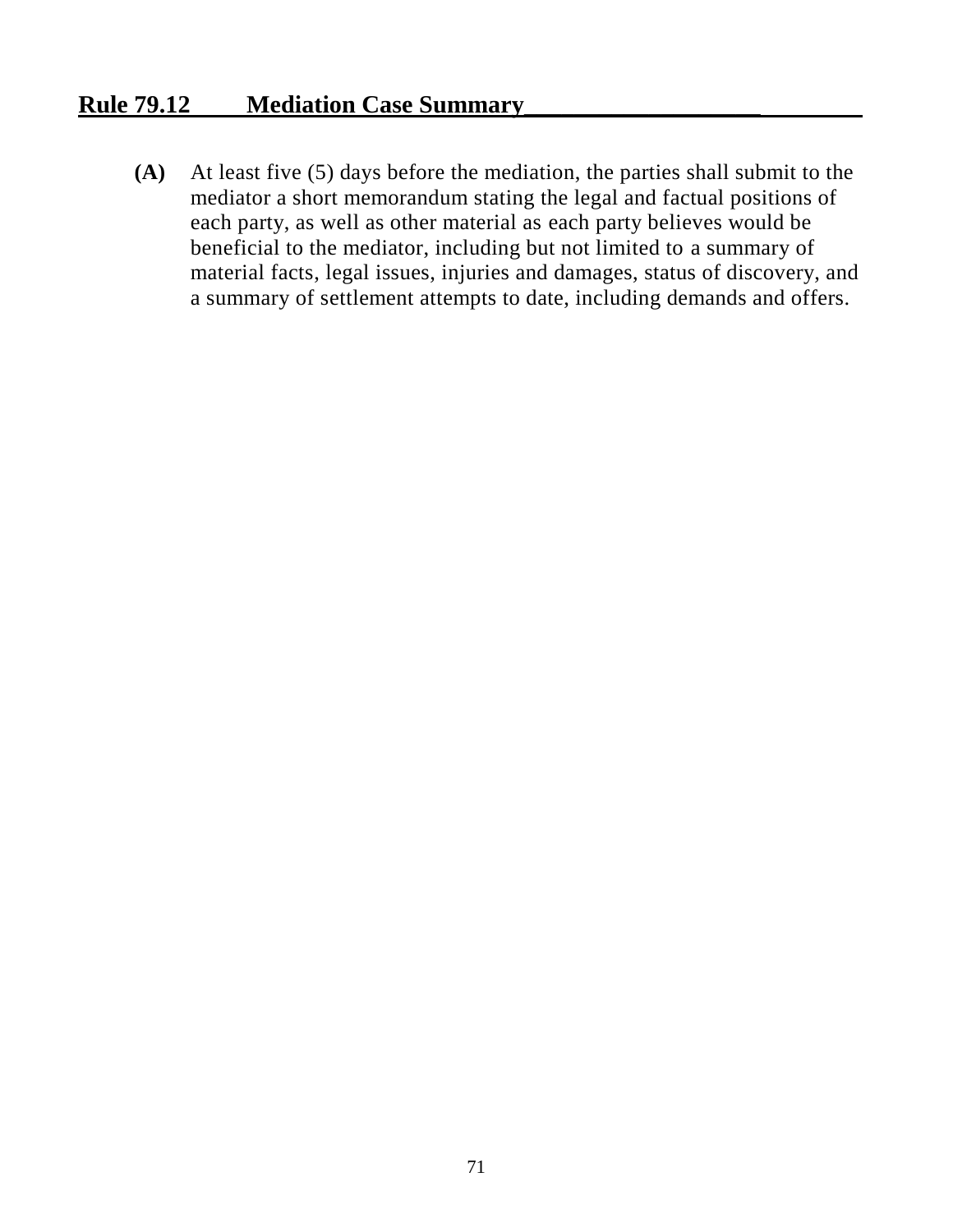### **Rule 79.13 Mediation Memorandum of Understanding\_\_\_\_\_\_\_**

- **(A)** The assigned mediator, parties or counsel, if applicable, as agreed by the parties, may immediately prepare a written memorandum memorializing the agreement reached by the parties. The Mediation Memorandum of Understanding may be signed by the parties and counsel.
- **(B)** If the Mediation Memorandum of Understanding is signed, it will not be privileged pursuant to R.C. 2710.05 (A) (1)). The Mediation Memorandum of Understanding may become an order of the court after review and approval by the parties and their attorney, if applicable.
- **(C)** No oral agreement by counsel or with parties or an officer of the court will be regarded unless made in open court.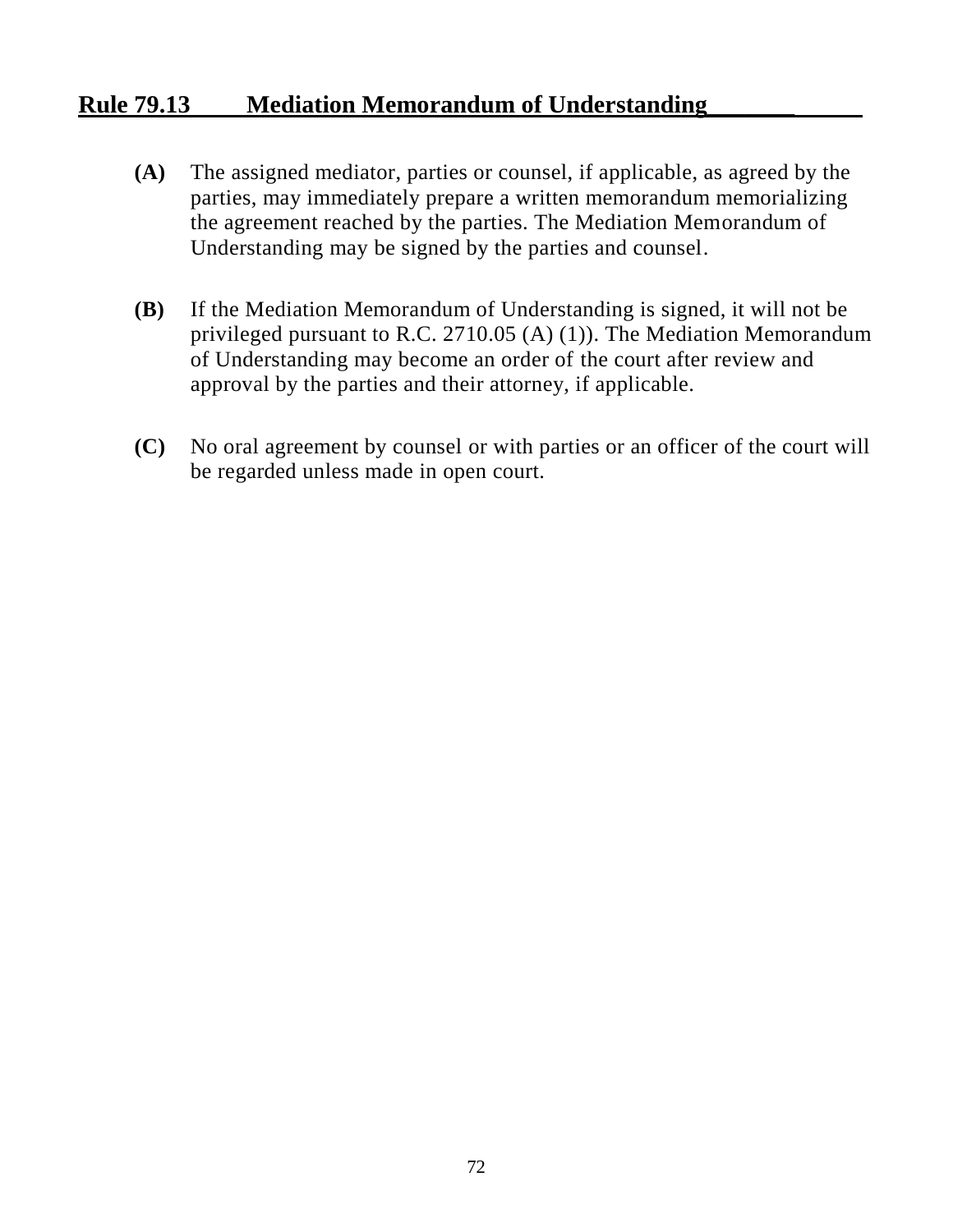## **Rule 79.14 Mediator Report\_\_\_\_\_\_\_\_\_\_\_\_\_\_\_\_\_\_\_\_\_\_\_\_\_\_\_\_\_\_\_\_**

- **(A)** At the conclusion of the mediation and in compliance with R.C. 2710.06 the court shall be informed of the status of the mediation including all of the following:
	- **1.** Whether the mediation occurred or was terminated;
	- **2**. Whether a settlement was reached on some, all or none of the issues;
	- **3.** Attendance of the parties;
	- **4**. Future mediation sessions(s), including date and time.
- **(B)** If full agreement is reached, the report shall indicate the parties' agreement as to who shall be responsible for outstanding court costs and who will prepare any necessary journal entries.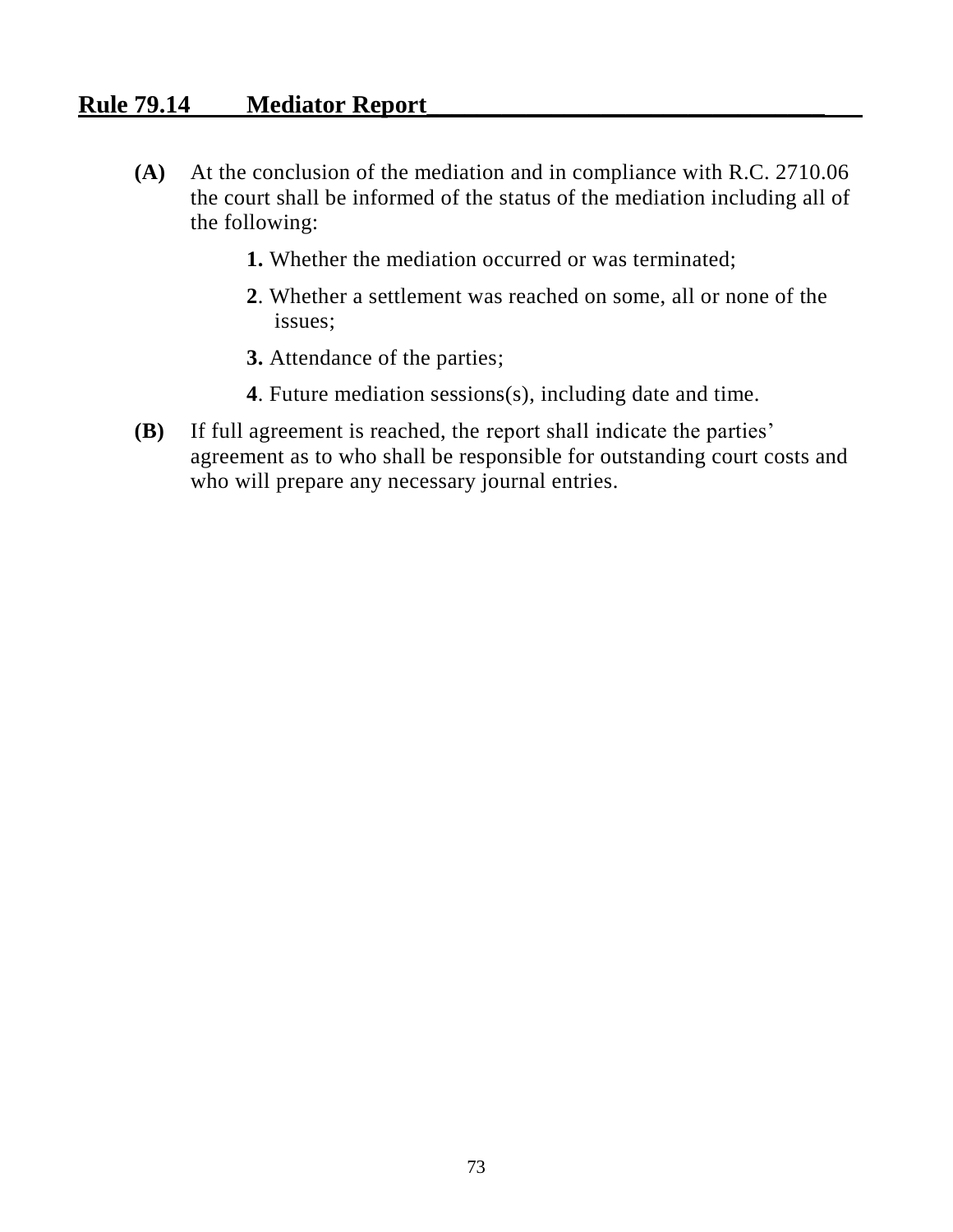# **Rule 79.15 Miscellaneous provisions\_\_\_\_\_\_\_\_\_\_\_\_\_\_\_\_\_\_\_\_\_\_**

If any individual ordered by the Court to attend mediation fails to attend mediation without good cause, the court may impose sanctions which may include, but are not limited to, the award of attorney's fees and other costs, contempt or other appropriate sanctions at the discretion of the Judge.